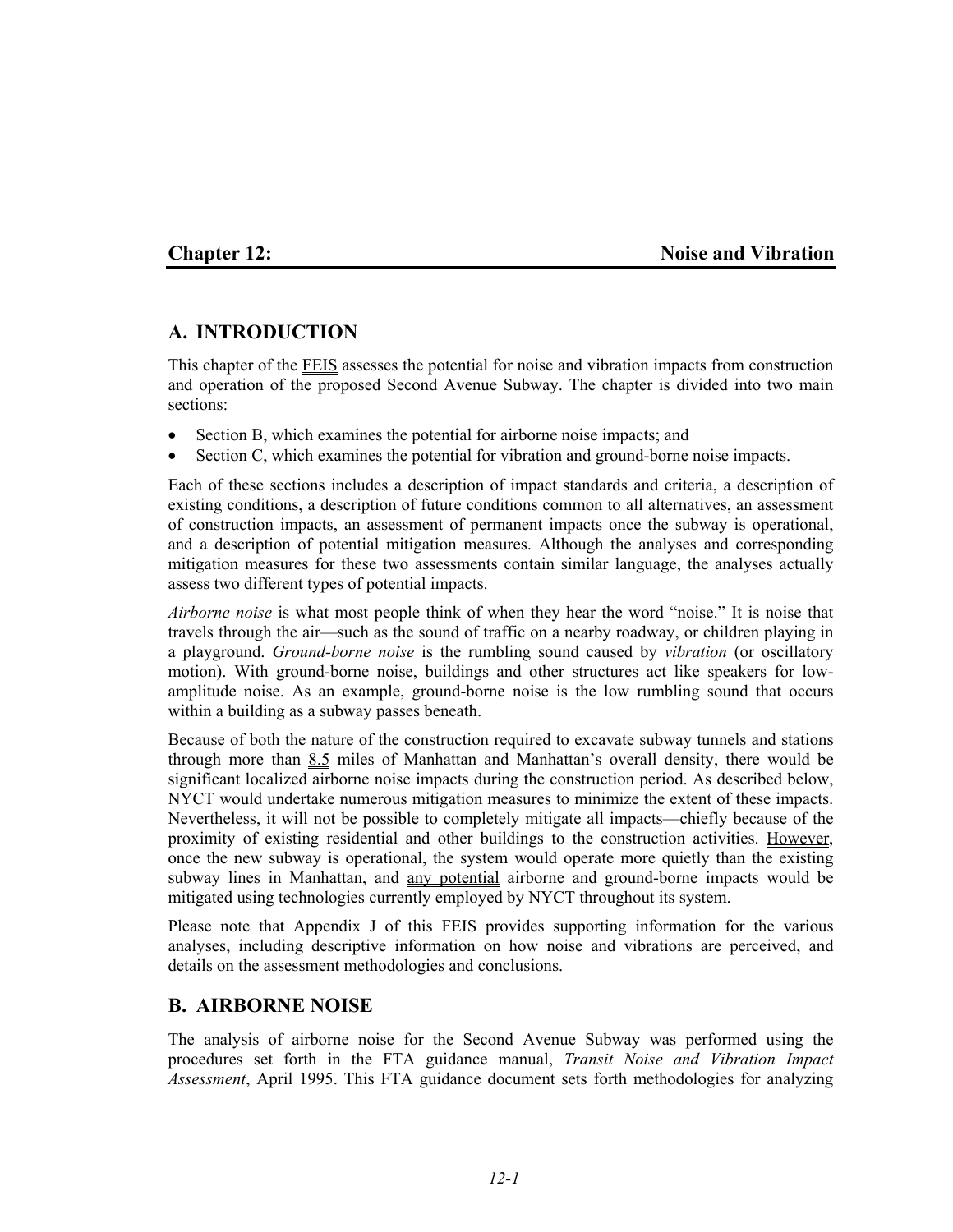airborne noise during construction and operation. It also provides the criteria for assessing impacts as well as suggested mitigation measures.

#### **STANDARDS AND CRITERIA FOR AIRBORNE NOISE**

Airborne noise levels associated with the construction and operation of the proposed Second Avenue Subway are subject to the noise criteria defined by the FTA. In addition, noise levels from some construction equipment are regulated by the Noise Control Act of 1972, 49 USC § 4901 et. seq.

The FTA guidance manual does not present standardized criteria for assessing airborne noise impacts from construction. However, it does contain criteria for levels that, if exceeded, may result in adverse community reaction; these stated criteria are used as the reference impact criteria for the project. These criteria are a function of the land use of the affected areas near a transit project, and day and night 1- and 8-hour  $L_{eq}$  noise levels and  $L_{dn}$  noise levels.  $L_{eq}$  is the constant equivalent sound level of a fluctuating noise source, usually for one hour, while  $L_{dn}$  is a description for the cumulative 24-hour day-night noise level that accounts for greater nighttime sensitivity for noise. (For more information on these descriptors, see Appendix J.)

Table 12-1 shows the FTA's construction assessment impact values for both the general noise assessment and the detailed noise assessment conducted in accordance with FTA methodologies. For purposes of impact assessment, an airborne noise impact would occur if noise levels during construction exceed the FTA recommended values in Table 12-1.

For airborne operational noise, the FTA guidance manual defines noise criteria based on the specific type of land use that would be affected, with explicit operational noise impact criteria for three land use categories. These impact criteria are based on either peak 1-hour  $L_{eq}$  or 24hour L<sub>dn</sub> values. Table 12-2 describes the land use categories defined in the FTA report, and provides noise metrics used for determining operational noise impacts. As described in Table 12-2, Categories 1 and 3—which include land uses that are noise-sensitive, but where people do not sleep—require examination using the 1-hour Leq descriptor for the noisiest peak hour. Category 2, which includes residences, hospitals, and other locations where nighttime sensitivity to noise is very important, requires examination using the  $24$ -hour  $L_{dn}$  descriptor.

The FTA impact criteria for airborne operational noise (see Figure 12-1) are keyed to the noise level generated by the project (called "project noise exposure") in locations of varying ambient noise levels. Two types of impacts—"severe impact" and "impact"—are defined for each land use category, depending on existing ambient noise levels. The difference between "severe impact" and "impact" is that a severe impact occurs when a change in noise level occurs that a significant percentage of people would find annoying, while an impact occurs when a change in noise level occurs that is noticeable to most people but not necessarily sufficient to result in strong adverse reactions from the community. For purposes of impact assessment, an airborne noise impact during operations would occur if noise levels during operation fall in the "impact" or "severe impact" areas of the curve represented in Figure 12-1. For example, for Land Use Category 2 and an existing noise exposure of 60 dBA, a project noise exposure of 65 dBA would result in "severe impact" while a project noise exposure of 60 dBA would constitute an "impact." Similarly, for the same land use category and existing noise exposure, a project noise exposure of 55 dBA would not constitute an impact.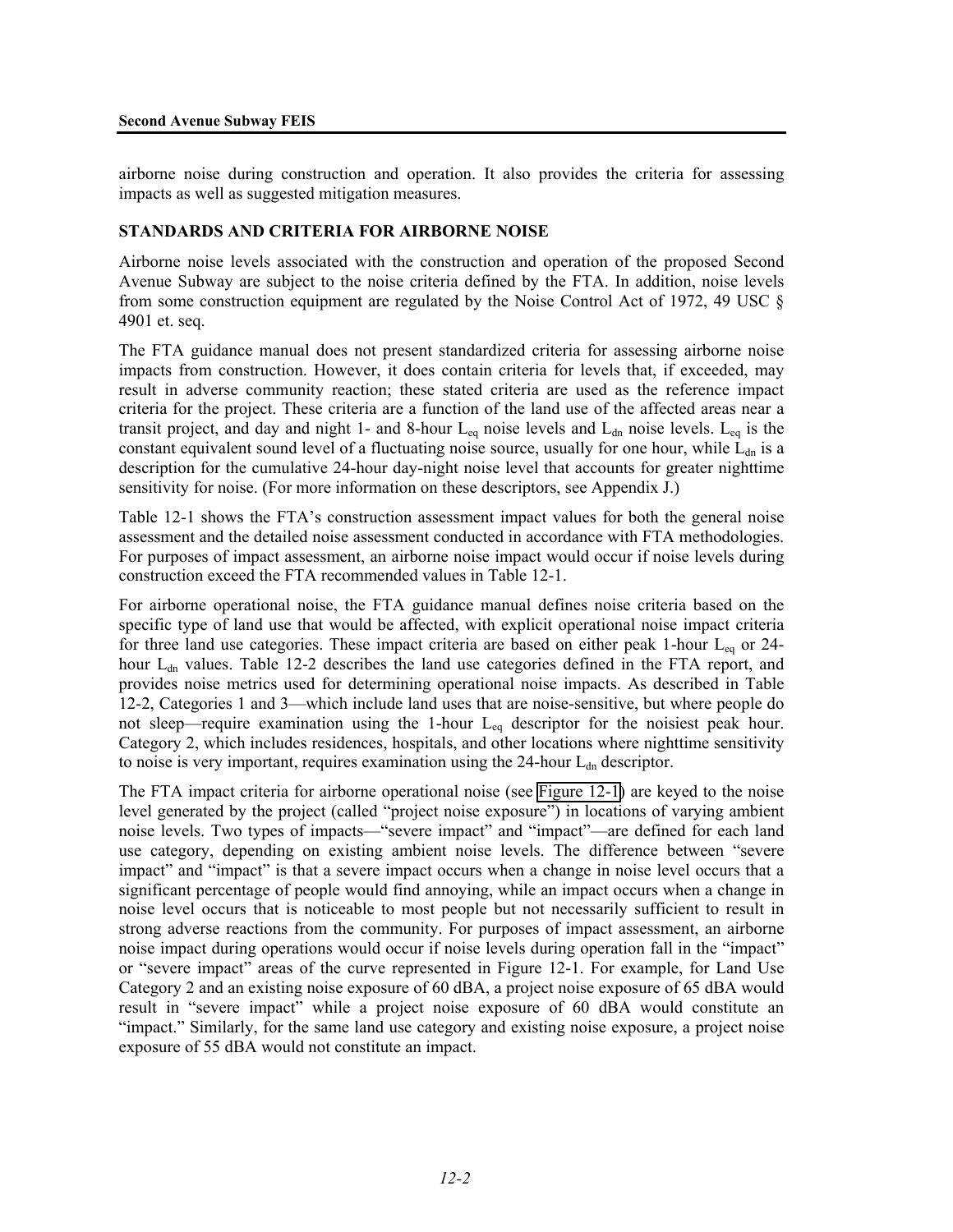| <b>General Assessment</b>                                                                                                                                                                        |                     |                |              |  |
|--------------------------------------------------------------------------------------------------------------------------------------------------------------------------------------------------|---------------------|----------------|--------------|--|
| <b>Land Use</b>                                                                                                                                                                                  | <b>Descriptor</b>   | Day            | <b>Night</b> |  |
| Residential                                                                                                                                                                                      | $L_{eq(1)}$         | 90             | 80           |  |
| Commercial                                                                                                                                                                                       | $L_{eq(1)}$         | 100            | 100          |  |
| Industrial                                                                                                                                                                                       | $L_{eq(1)}$         | 100            | 100          |  |
| <b>Detailed Assessment</b>                                                                                                                                                                       |                     |                |              |  |
| <b>Land Use</b>                                                                                                                                                                                  | <b>Descriptor</b>   | Day            | Night        |  |
| Residential                                                                                                                                                                                      | $_{\textsf{eq(8)}}$ | 80             | 70           |  |
| Commercial                                                                                                                                                                                       | $_{eq(8)}$          | 85             | 85           |  |
| Industrial                                                                                                                                                                                       | $\mathsf{Leq}(8)$   | 90             | 90           |  |
| <b>Detailed Assessment</b>                                                                                                                                                                       |                     |                |              |  |
| <b>Land Use</b>                                                                                                                                                                                  | <b>Descriptor</b>   | 30-day Average |              |  |
| Residential                                                                                                                                                                                      | $L_{dn}$            | $75^1$         |              |  |
| Commercial                                                                                                                                                                                       | eq(24)              | 80             |              |  |
| Industrial                                                                                                                                                                                       | $L_{eq(24)}$        | 85             |              |  |
| In urban areas with very high ambient noise levels $(L_{dn})$ greater than<br>Note:<br>65 dB), L <sub>dn</sub> from construction operations should not exceed the<br>existing ambient $+$ 10 dB. |                     |                |              |  |

# **Table 12-1 FTA Impact Criteria for Construction**

# **Table 12-2 FTA's Land Use Category and Metrics for Operational Transit Noise Impact Criteria**

| Land Use<br>Category                                                                                                                                                      | <b>Noise Metric</b><br>(dBA)     | <b>Description of Land Use Category</b>                                                                                                                                                                                                                                                                                                                                                                                                                                                                                                                                                                     |  |
|---------------------------------------------------------------------------------------------------------------------------------------------------------------------------|----------------------------------|-------------------------------------------------------------------------------------------------------------------------------------------------------------------------------------------------------------------------------------------------------------------------------------------------------------------------------------------------------------------------------------------------------------------------------------------------------------------------------------------------------------------------------------------------------------------------------------------------------------|--|
|                                                                                                                                                                           | Outdoor $L_{eq(h)}$ <sup>1</sup> | Tracts of land where quiet is an essential element in the intended purpose. This<br>category includes lands set aside for serenity and quiet, and such land uses as outdoor<br>amphitheaters and concert pavilions, as well as National Historic Landmarks with<br>significant outdoor use.                                                                                                                                                                                                                                                                                                                 |  |
| $\mathfrak{p}$                                                                                                                                                            | Outdoor $L_{dn}^2$               | Residences and buildings where people normally sleep. This category includes homes,<br>hospitals, and hotels, where a nighttime sensitivity to noise is assumed to be of utmost<br>importance.                                                                                                                                                                                                                                                                                                                                                                                                              |  |
| 3                                                                                                                                                                         | Outdoor $L_{eq(h)}^1$            | Institutional land uses with primarily daytime and evening use. This category includes<br>schools, libraries, and churches, where it is important to avoid interference with such ac-<br>tivities as speech, meditation, and concentration on reading material. Buildings with<br>interior spaces where quiet is important—such as medical offices, conference rooms,<br>recording studios, and concert halls—fall into this category. Places for meditation or<br>study associated with cemeteries, monuments, museums. Certain historical sites, parks,<br>and recreational facilities are also included. |  |
| Notes:<br>L <sub>eq</sub> for the noisiest hour of transit-related activity during hours of noise sensitivity.<br>L <sub>dn</sub> for the 24-hour cumulative noise level. |                                  |                                                                                                                                                                                                                                                                                                                                                                                                                                                                                                                                                                                                             |  |
| Transit Noise and Vibration Impact Assessment, FTA, April 1995.<br>Source:                                                                                                |                                  |                                                                                                                                                                                                                                                                                                                                                                                                                                                                                                                                                                                                             |  |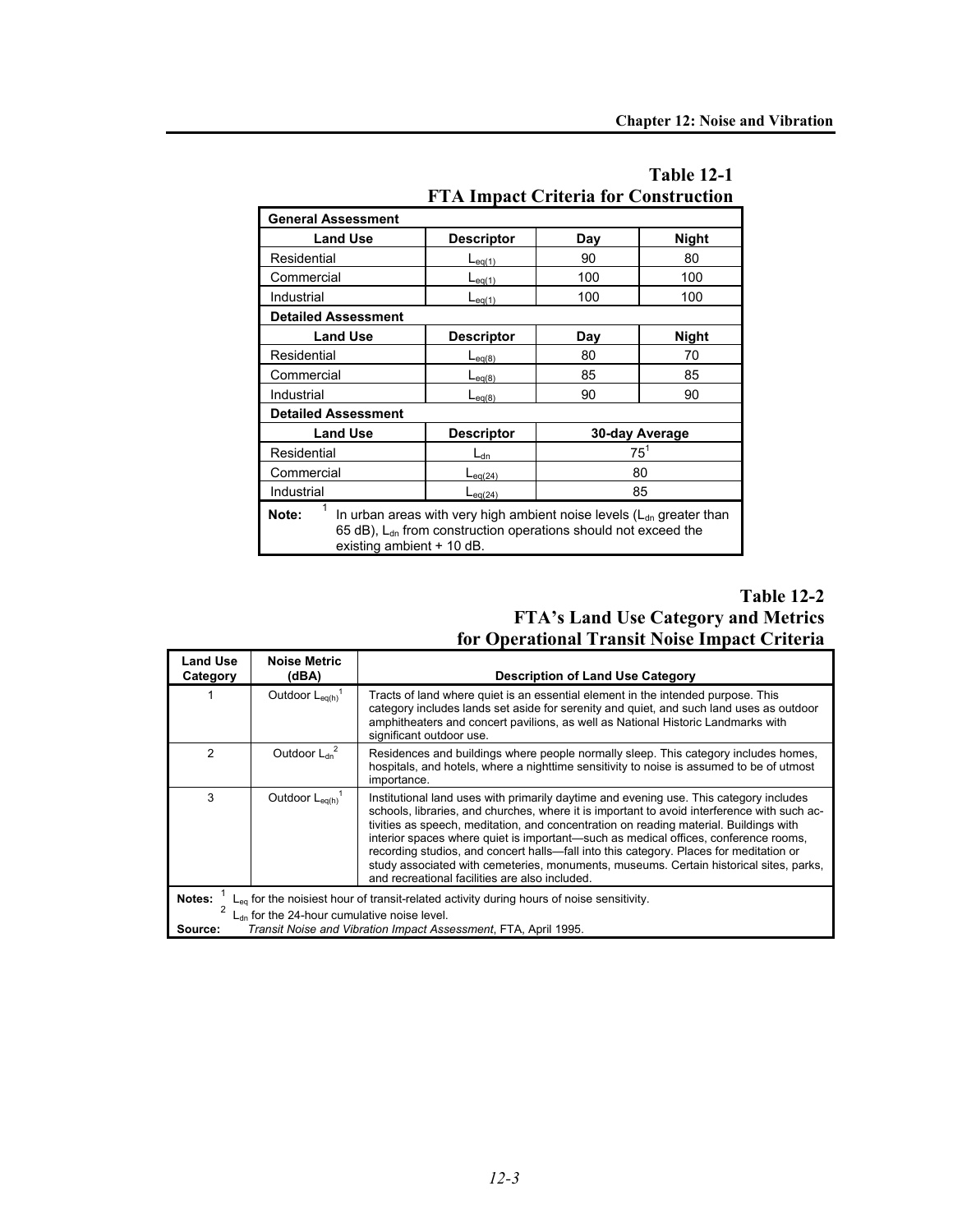#### **AIRBORNE NOISE PREDICTION METHODOLOGY**

Following the procedures set forth in FTA's guidance manual, existing noise levels were first determined by field measurement. Then, project-generated noise levels from subway operations were calculated. Finally, those levels were evaluated using the impact criteria discussed above to determine the project's potential for significant adverse impacts.

#### *SELECTION OF NOISE RECEPTORS*

To determine the existing ambient noise levels in the area that could be affected by the Second Avenue Subway's operation, specific analysis locations (referred to as "receptors" because they represent locations where someone might hear, or "receive," noise from the project) were chosen throughout the study area. A total of 17 receptor locations (shown in Figures 12-2 and 12-3 and on Table 12-3) below were chosen along the project alignment; these sites, which are distributed across the various neighborhood study areas, were selected for assessment because they encompass the range of existing conditions that occur along the entire alignment. Together, the sites include both locations that would be particularly sensitive to noise increases (e.g., residences, hospitals, parks), as well as locations that would be likely to experience the greatest increases in noise from the project's operation. These receptor locations were chosen to evaluate the project's airborne noise impacts during operations. (As described below, construction impacts analyses were not conducted for these specific locations but rather for representative locations in the various neighborhood zones where different types of construction activities would occur.)

|                                                                                                                         |                                                                  |                                        | <b>FTA Land</b><br><b>Use</b> | Type of            | Year of                  |
|-------------------------------------------------------------------------------------------------------------------------|------------------------------------------------------------------|----------------------------------------|-------------------------------|--------------------|--------------------------|
| <b>Site</b>                                                                                                             | Location                                                         | Zone                                   | Category <sup>1</sup>         | <b>Measurement</b> | Measurement <sup>2</sup> |
| 1                                                                                                                       | Second Ave between 128th & 127th Sts                             | East Harlem                            | 3                             | 24-Hour            | 2002                     |
| 2                                                                                                                       | 125th St between Park & Lexington Aves                           | East Harlem                            | $\overline{2}$                | 20-Minutes         | 2002                     |
| 3                                                                                                                       | Second Ave between 117th & 116th Sts                             | East Harlem                            | $\overline{2}$                | 24-Hour            | 2002                     |
| 4                                                                                                                       | Second Ave between 109th & 107th Sts                             | East Harlem                            | $\overline{2}$                | 20-Minutes         | 1997                     |
| 5                                                                                                                       | Second Ave between 99th & 97th Sts                               | East Harlem                            | $\overline{2}$                | 20-Minutes         | 1997                     |
| 6                                                                                                                       | Second Ave between 96th & 95th Sts                               | <b>Upper East Side</b>                 | $\overline{2}$                | 24-Hour            | 2002                     |
| $\overline{7}$                                                                                                          | Second Ave between 79th & 78th Sts                               | Upper East Side                        | 3                             | 24-Hour            | 1997                     |
| 8                                                                                                                       | 66th St between Second & Third Aves                              | <b>Upper East Side</b>                 | 2                             | 20-Minutes         | 2002                     |
| 9                                                                                                                       | Second Ave between 65th & 64th Sts                               | Upper East Side                        | $\overline{2}$                | 20-Minutes         | 1997                     |
| 10                                                                                                                      | Second Ave between 55th & 54th Sts                               | East Midtown                           | $\overline{2}$                | 20-Minutes         | 1997                     |
| 11                                                                                                                      | Second Ave between 34th & 33rd Sts                               | East Midtown                           | 2                             | 24-Hour            | 2002                     |
| 12                                                                                                                      | Second Ave between 29th & 28th Sts                               | Gramercy Park/<br><b>Union Square</b>  | 2                             | 20-Minutes         | 1997                     |
| 13                                                                                                                      | Second Ave between 2nd & 1st Sts                                 | E. Village/ Lower<br>E. Side/Chinatown | 2                             | 24-Hour            | 2002                     |
| 14                                                                                                                      | Chrystie St between Delancey &<br><b>Rivington Sts</b>           | E. Village/Lower E.<br>Side/Chinatown  | $\mathfrak{p}$                | 20-Minutes         | 2002                     |
| 15                                                                                                                      | Forsyth St between Delancey &<br><b>Rivington Sts</b>            | E. Village/ Lower<br>E. Side/Chinatown | 2                             | 20-Minutes         | 2002                     |
| 16                                                                                                                      | Water St between Beekman & Fulton Sts                            | Lower Manhattan                        | $\overline{2}$                | 24-Hour            | 1997                     |
| 17                                                                                                                      | Water St between Pine & Wall Sts                                 | Lower Manhattan                        | 2                             | 20-Minutes         | 1997                     |
| 1                                                                                                                       | Notes:<br>For definition of land use categories, see Table 12-2. |                                        |                               |                    |                          |
| 2<br>Measurements were made in 1997 as part of the original MESA MIS/DEIS and in 2002 to supplement those<br>locations. |                                                                  |                                        |                               |                    |                          |

#### **Table 12-3 Noise Receptor Sites and Locations**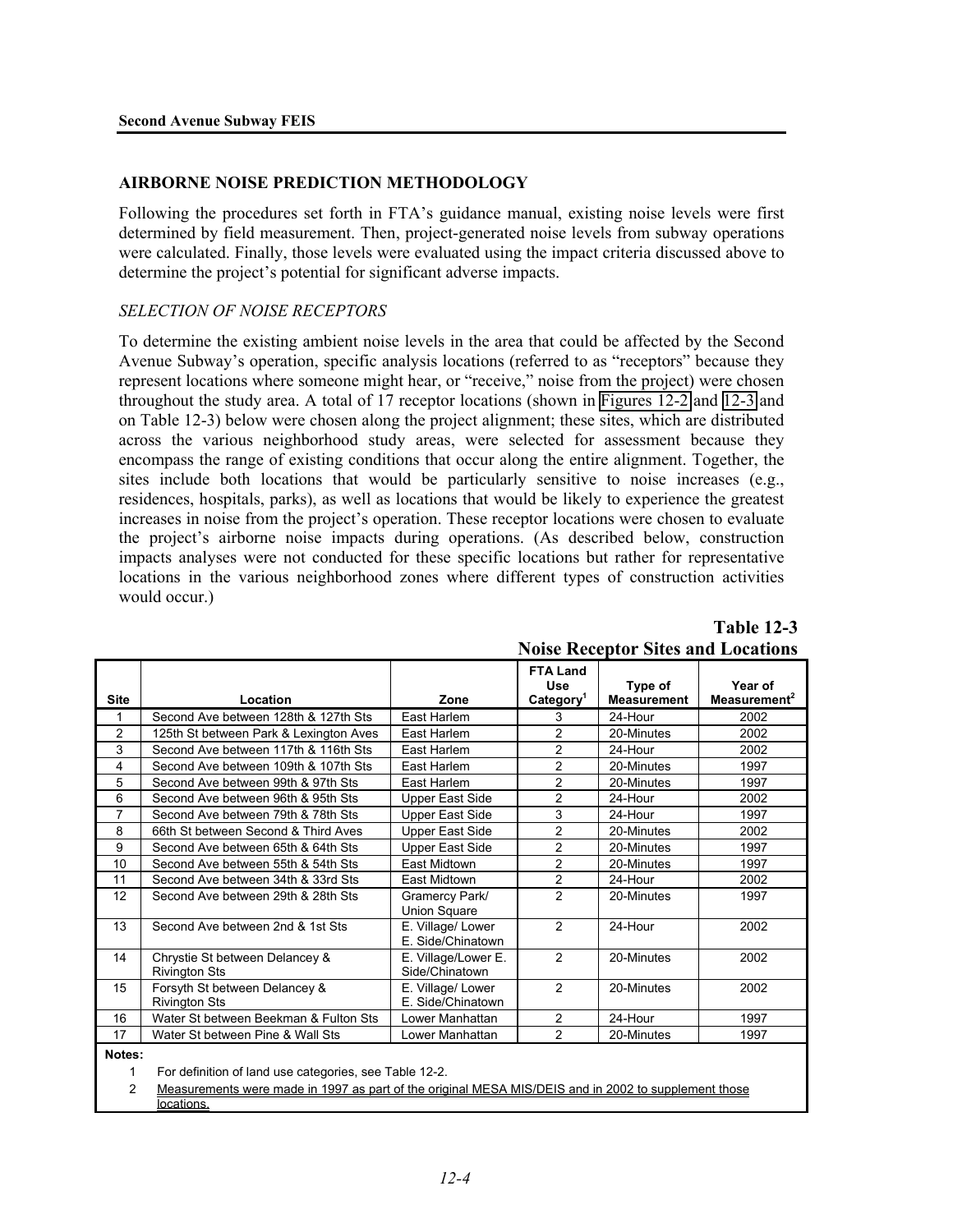#### *MODELING TO PREDICT AIRBORNE NOISE IMPACTS DUE TO CONSTRUCTION ACTIVITIES*

Airborne noise from construction activities was estimated following the methodologies set forth in the April 1995 FTA guidance manual. Both the general noise assessment and detailed noise assessment procedures were followed. In accordance with the manual, both procedures use an equation that accounts for the noise emissions of the construction equipment, the amount of time the equipment is in use, and the distance between the equipment and the receptor (see Appendix J) to calculate noise levels due to operation of a single piece of construction equipment. The combination of noise from several pieces of equipment operating during the same time period is obtained from addition of the  $L_{eq}$  values for each piece of equipment.

For the general airborne noise assessment, it was assumed that the two noisiest pieces of equipment operate continuously at the same time. For the detailed airborne noise assessment, 8-hour  $L_{eq}$  values and 30-day average  $L_{dn}$  values were calculated assuming all appropriate usage factors for the specified time periods.

#### *MODELING TO PREDICT IMPACTS DUE TO SUBWAY OPERATIONS*

Airborne noise from subway operations was also analyzed using the methodologies set forth in the FTA guidance manual and described in Appendix J. The analysis considered three major noise sources associated with subway operations: noise from fixed-rail operations (e.g., noise from subway train operations emanating from stations, air ventilation openings, and subway gratings), noise from mechanical equipment operations (e.g., substations, HVAC equipment, etc.), and noise from subway train yards.

For noise from fixed-rail operations, due to the short distances between sources and sensitive noise receptors, the detailed noise analysis methodology (rather than the screening analysis procedures or general noise assessment methodology contained in the FTA guidance manual) was used to determine project-generated noise levels and to examine potential impacts.

#### **EXISTING CONDITIONS: AIRBORNE NOISE**

1

The results of measurements taken at the 17 receptor locations are provided below in Table 12-4, with additional details provided in Appendix J. As shown in the table and appendix, the measured noise levels are relatively high and reflect the study area's high level of vehicular activity as well as the corridor's overall density.

#### **FUTURE CONDITIONS COMMON TO ALL ALTERNATIVES: AIRBORNE NOISE**

In the future, traffic volumes throughout the study area are expected to increase by approximately 0.5 percent per year, which will cause small increases in ambient noise levels. In addition to general background growth, some discrete projects (e.g., the proposed redevelopment of the Con Edison parcels in the East 30s) would also add traffic to the study area and were accounted for in the assessment. Table 12-4 shows maximum predicted  $L_{eq(1)}$  and  $L_{dn}$  noise levels in the year  $2025^1$  without the proposed Second Avenue Subway (i.e., noise levels for the

<sup>1</sup> As described previously in this FEIS, the analysis year has been changed from 2020 to 2025 to be consistent with the Section 5309 FTA New Starts Annual Update for 2005.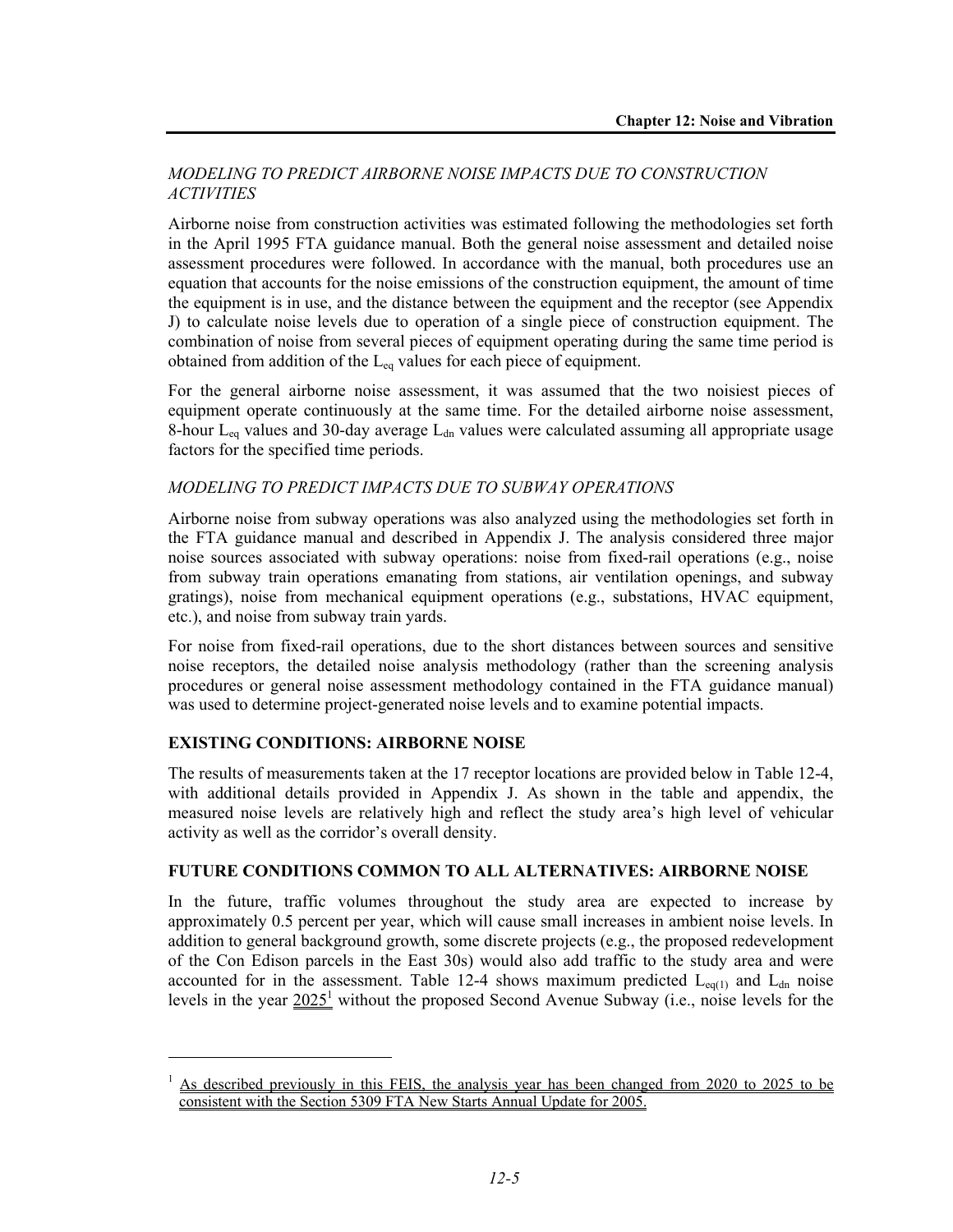| <b>Existing and No Build Noise Levels</b> |                                                                                                                                                             |          |                            |                                            |  |
|-------------------------------------------|-------------------------------------------------------------------------------------------------------------------------------------------------------------|----------|----------------------------|--------------------------------------------|--|
|                                           | <b>Existing Noise Level</b>                                                                                                                                 |          |                            | <b>Future No Build</b><br>2025 Noise Level |  |
| <b>Site</b>                               | Maximum L <sub>eq(1)</sub>                                                                                                                                  | $L_{dn}$ | Maximum L <sub>eq(1)</sub> | $L_{dn}$                                   |  |
| 1                                         | 73.3                                                                                                                                                        | 75.7     | 73.8                       | 76.2                                       |  |
| $\overline{2}$                            | 73.6                                                                                                                                                        | 75.6     | 74.1                       | 76.1                                       |  |
| 3                                         | 77.8                                                                                                                                                        | 80.3     | 78.3                       | 80.8                                       |  |
| 4                                         | 75.5                                                                                                                                                        | 77.5     | 76.1                       | 78.1                                       |  |
| 5                                         | 75.6                                                                                                                                                        | 75.0     | 76.2                       | 75.6                                       |  |
| 6                                         | 73.6                                                                                                                                                        | 77.3     | 74.1                       | 77.8                                       |  |
| 7                                         | 84.1                                                                                                                                                        | 82.4     | 84.7                       | 83.0                                       |  |
| 8                                         | 66.4                                                                                                                                                        | 67.8     | 66.9                       | 68.3                                       |  |
| 9                                         | 76.6                                                                                                                                                        | 78.4     | 77.2                       | 79.0                                       |  |
| 10                                        | 78.6                                                                                                                                                        | 77.7     | 79.2                       | 78.3                                       |  |
| 11                                        | 78.5                                                                                                                                                        | 81.4     | 79.0                       | 81.9                                       |  |
| 12                                        | 76.8                                                                                                                                                        | 78.1     | 77.4                       | 78.7                                       |  |
| 13                                        | 73.5                                                                                                                                                        | 76.8     | 74.0                       | 77.3                                       |  |
| 14                                        | 72.1                                                                                                                                                        | 73.9     | 72.6                       | 74.4                                       |  |
| 15                                        | 66.8                                                                                                                                                        | 66.9     | 67.3                       | 67.4                                       |  |
| 16                                        | 72.6                                                                                                                                                        | 74.3     | 73.2                       | 74.9                                       |  |
| 17                                        | 74.7                                                                                                                                                        | 76.0     | 75.3                       | 76.6                                       |  |
| Note:                                     | <sup>1</sup> The measurements in the No Build portion of this table have been adjusted to<br>account for the change in the analysis year from 2020 to 2025. |          |                            |                                            |  |

**Table 12-4 Existing and No Build Noise Levels1**

No Build conditions). The maximum change in No Build  $L_{dn}$  and  $L_{eq(1)}$  noise levels when compared with existing noise levels would be 0.5 dBA*.* These changes would be insignificant and imperceptible.

#### **CONSTRUCTION IMPACTS OF THE PROJECT ALTERNATIVES: AIRBORNE NOISE**

Both existing and future noise levels in the study area are relatively high at almost all locations in the study area during almost all hours of the day. They reflect the fact that traffic volumes throughout the study area are high, with relatively high truck and bus volumes. Nevertheless, even with these relatively high airborne noise levels, construction activities associated with the proposed Second Avenue Subway would be expected, at times, to cause noticeable and significant increases in noise levels, as construction activities are unavoidably noisy. These increases would occur in all four construction phases when construction activities are taking place. The noise impacts during construction would occur in the vicinity where construction work is occurring. The times and locations where these increased noise conditions would occur would vary depending on the location of construction, the equipment and construction methods employed, and the distance between the noise source and the receptor. However, the types and extent of the impacts would be comparable in all construction phases.

Because the project alignment and therefore construction activities would unavoidably occur within close proximity to sensitive land uses (e.g., residential uses), the project's construction has the potential to result in perceptible changes in noise levels that may result in annoyance to nearby residents. Construction must occur close to active land uses in order to create new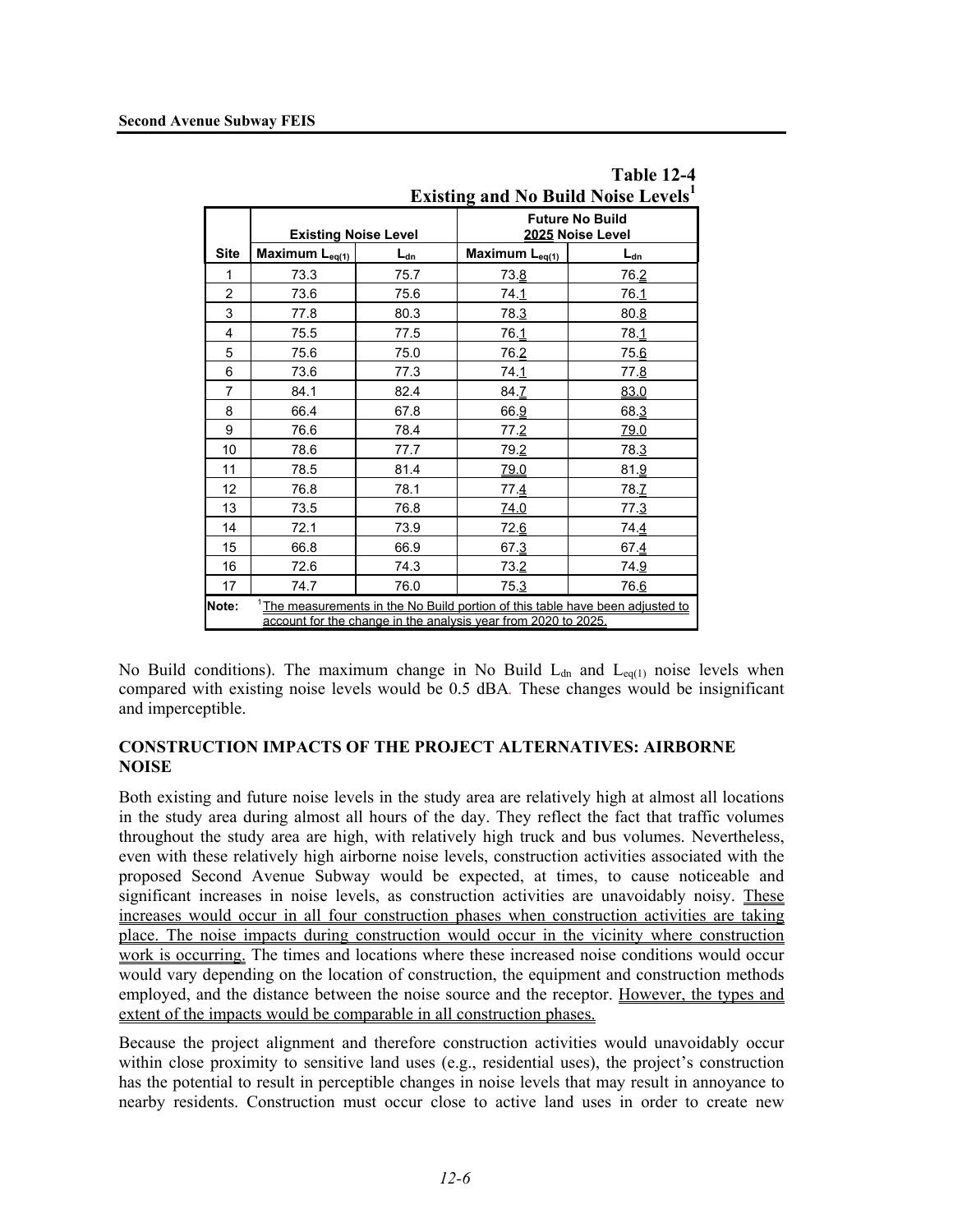subway stations within the already developed neighborhoods on the East Side of Manhattan. Since most construction activities could take place between 15 and 24 hours a day, 6 days per week, significant airborne noise impacts may occur not only during the day, but also during nighttime and weekend periods. However, several of the noisiest activities—such as pile installation and vertical blasting—would not occur late at night.

Both a general assessment and a detailed assessment were performed to examine the potential for noise impacts during construction. The analyses examined noise levels produced by the three main techniques used for tunnel and station construction: mechanized tunnel boring (which would occur for 24 hours each day), mining (which would typically not occur late at night except for underground areas being drilled horizontally, where drilling may occur for 24 hours each day), and cut and cover (which would typically not occur between 10 PM and 7AM except for activities related to utility relocation). Because of its special nature, utility relocation for the project would typically occur at night; this is consistent with the hours maintained for other utility relocation projects in New York City. Utility relocation generally takes place at night because fewer people use utilities during nighttime hours and because fewer traffic disruptions would occur from the necessary lane closures. However, it is possible that certain utility relocation efforts could take place during the daytime. While relocating utilities would entail opening the streetbed, construction would be on a smaller scale than the cut and cover construction activities required for stations and shafts described in Chapter 3, "Description of Construction Methods and Activities."

Noise from construction equipment is regulated by EPA noise emission standards. These federal requirements mandate that certain classifications of construction equipment and motor vehicles meet specified noise emission standards. MTA and NYCT would ensure that this regulation would be carefully followed. Appendix J provides information on typical noise levels for construction equipment.

In general, because the project area has relatively high airborne noise levels due to existing traffic volumes, the increase in noise levels caused by delivery trucks and workers traveling to and from the construction sites would not be perceptible. However, small increases in noise levels would be expected near a few defined delivery truck routes and streets in the immediate vicinity of localized construction areas. Except for the areas immediately adjacent to the sites, all truck trips would be restricted to truck routes.

Table 12-5 shows the maximum 1-hour  $L_{eq}$  values obtained following the general airborne noise assessment procedures, and the maximum 8-hour average  $L_{eq}$  and 30-day  $L_{dn}$  values obtained following the detailed assessment procedures. This table shows noise that would be generated by the project at each construction area. The maximum predicted values are shown for receptors ranging in distance from 20 to 60 feet from the center of construction. Project values that exceed FTA criteria values are considered significant adverse impacts.

Because of the proximity of construction activities to sensitive uses (including residences), noise levels at receptor locations would exceed one or more of the FTA construction impact criteria at most locations even with implementation of mitigation measures. (Unlike the impact criteria used for operational impacts, construction period impacts are not categorized as "severe" or not.) These significant airborne noise impacts would occur for distances up to approximately 750 feet from where construction operations are taking place. Airborne noise travels both vertically and horizontally; whenever a line-of-sight is available between the noise source and a receptor location within approximately 750 feet, the impacts could occur.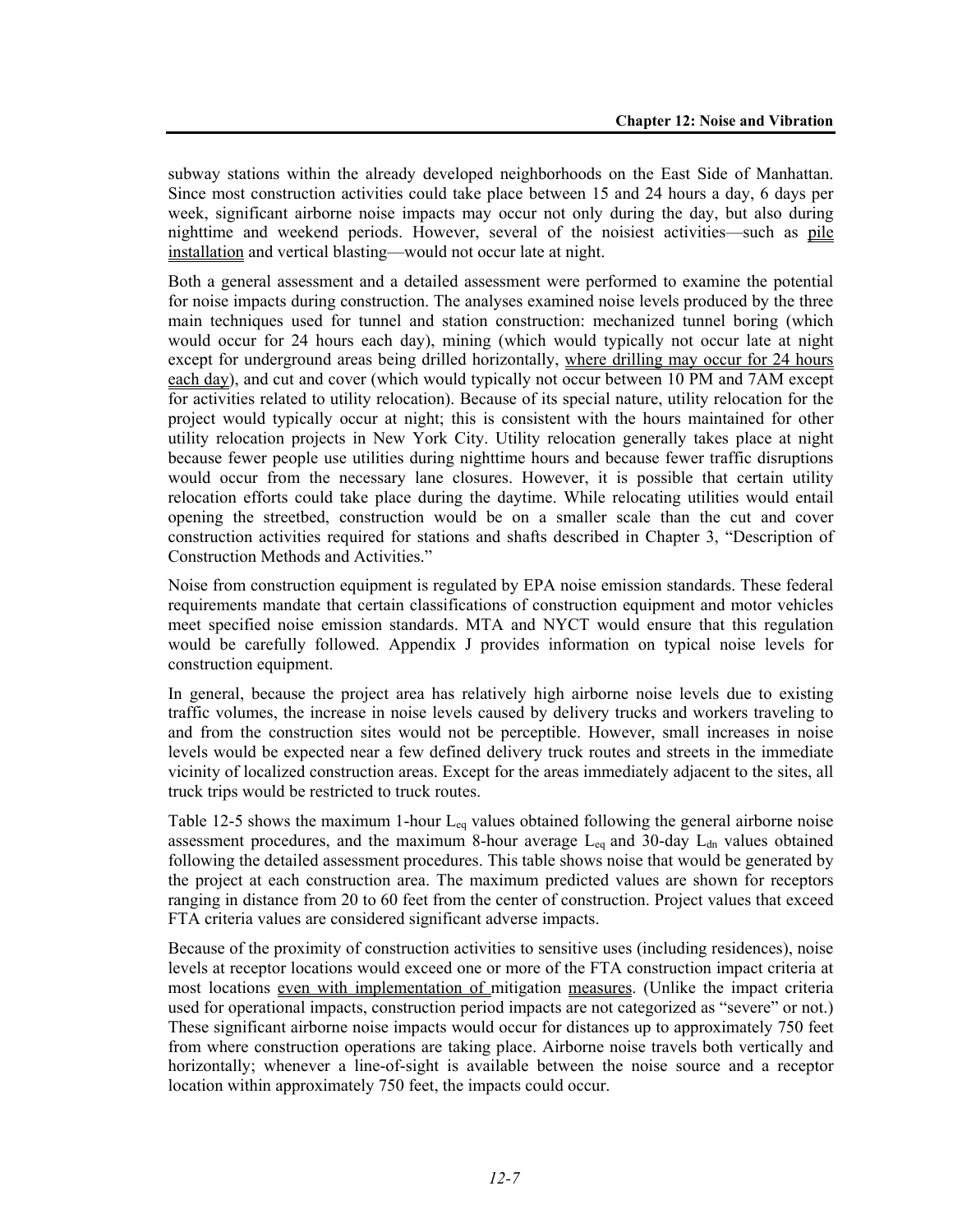| <b>Maximum Noise Levels During Construction Without Mitigation</b>                                                                                                                                                                                                                                                                                                                                                                  |                                 |                                           |                                        |                                           |                                        |                                           |
|-------------------------------------------------------------------------------------------------------------------------------------------------------------------------------------------------------------------------------------------------------------------------------------------------------------------------------------------------------------------------------------------------------------------------------------|---------------------------------|-------------------------------------------|----------------------------------------|-------------------------------------------|----------------------------------------|-------------------------------------------|
|                                                                                                                                                                                                                                                                                                                                                                                                                                     |                                 | 1-Hour Lea                                |                                        | 8-Hour Average Leg                        |                                        | 30-Day Average Ldn                        |
| <b>Approximate Location</b>                                                                                                                                                                                                                                                                                                                                                                                                         | <b>FTA</b><br>Criteria<br>Value | <b>Maximum</b><br><b>Project</b><br>Value | <b>FTA</b><br><b>Criteria</b><br>Value | <b>Maximum</b><br><b>Project</b><br>Value | <b>FTA</b><br><b>Criteria</b><br>Value | <b>Maximum</b><br><b>Project</b><br>Value |
| Phase 2                                                                                                                                                                                                                                                                                                                                                                                                                             |                                 |                                           |                                        |                                           |                                        |                                           |
| 125th St, Madison-Lexington Ave                                                                                                                                                                                                                                                                                                                                                                                                     | 90/80                           | 101-92                                    | 80/70                                  | 101-92                                    | 86                                     | 94-85                                     |
| 125th St. Second-Third Aves                                                                                                                                                                                                                                                                                                                                                                                                         | 90/80                           | 101-92                                    | 80/70                                  | 101-92                                    | 86                                     | 94-85                                     |
| 119th-115th St on Second Ave                                                                                                                                                                                                                                                                                                                                                                                                        | 90/80                           | 101-92                                    | 80/70                                  | 101-92                                    | 90                                     | 94-85                                     |
| 108th-105th St on Second Ave                                                                                                                                                                                                                                                                                                                                                                                                        | 90/80                           | 101-92                                    | 80/70                                  | 101-92                                    | 88                                     | 94-85                                     |
| Phase 1                                                                                                                                                                                                                                                                                                                                                                                                                             |                                 |                                           |                                        |                                           |                                        |                                           |
| 98th-94th St on Second Ave                                                                                                                                                                                                                                                                                                                                                                                                          | 90/80                           | 101-92                                    | 80/70                                  | 101-92                                    | 87                                     | 94-85                                     |
| 87th-83rd St on Second Ave                                                                                                                                                                                                                                                                                                                                                                                                          | 90/80                           | 101-92                                    | 80/70                                  | 101-92                                    | 87                                     | 94-85                                     |
| 73rd-69th St on Second Ave                                                                                                                                                                                                                                                                                                                                                                                                          | 90/80                           | 101-92                                    | 80/70                                  | 101-92                                    | 88                                     | 94-85                                     |
| 66th St, Second-Third Ave                                                                                                                                                                                                                                                                                                                                                                                                           | 90/80                           | 101-92                                    | 80/70                                  | 101-92                                    | 78                                     | 94-85                                     |
| 63rd St. Second-First Ave                                                                                                                                                                                                                                                                                                                                                                                                           | 90/80                           | 101-92                                    | 80/70                                  | 101-92                                    | 78                                     | 94-85                                     |
| Phase 3                                                                                                                                                                                                                                                                                                                                                                                                                             |                                 |                                           |                                        |                                           |                                        |                                           |
| 57th-52nd St on Second Ave                                                                                                                                                                                                                                                                                                                                                                                                          | 90/80                           | 101-92                                    | 80/70                                  | 101-92                                    | 88                                     | 94-85                                     |
| 45th-41st St on Second Ave                                                                                                                                                                                                                                                                                                                                                                                                          | 90/80                           | 101-92                                    | 80/70                                  | 101-92                                    | 88                                     | 94-85                                     |
| 36th-32nd St on Second Ave                                                                                                                                                                                                                                                                                                                                                                                                          | 90/80                           | 101-92                                    | 80/70                                  | 101-92                                    | 91                                     | 94-85                                     |
| 26th-23rd St on Second Ave                                                                                                                                                                                                                                                                                                                                                                                                          | 90/80                           | 101-92                                    | 80/70                                  | 101-92                                    | 88                                     | 94-85                                     |
| 15th-12th St on Second Ave                                                                                                                                                                                                                                                                                                                                                                                                          | 90/80                           | 101-92                                    | 80/70                                  | 101-92                                    | 88                                     | 94-85                                     |
| 4th St-Houston St on Second Ave                                                                                                                                                                                                                                                                                                                                                                                                     | 90/80                           | 101-92                                    | 80/70                                  | 101-92                                    | 87                                     | 94-85                                     |
| Phase 4                                                                                                                                                                                                                                                                                                                                                                                                                             |                                 |                                           |                                        |                                           |                                        |                                           |
| Delancey-Hester St on Chrystie St                                                                                                                                                                                                                                                                                                                                                                                                   | 90/80                           | 101-92                                    | 80/70                                  | 101-92                                    | 84                                     | 94-85                                     |
| Delancey-Grand St on Forsyth St                                                                                                                                                                                                                                                                                                                                                                                                     | 90/80                           | 101-92                                    | 80/70                                  | 101-92                                    | 77                                     | 94-85                                     |
| Pell-Madison St on Chatham Sq                                                                                                                                                                                                                                                                                                                                                                                                       | 90/80                           | 101-92                                    | 80/70                                  | 101-92                                    | 77                                     | 94-85                                     |
| Peck Slip-Fulton St on Water St                                                                                                                                                                                                                                                                                                                                                                                                     | 90/80                           | 101-92                                    | 80/70                                  | 101-92                                    | 84                                     | 94-85                                     |
| Wall St-Coenties Slip on Water St                                                                                                                                                                                                                                                                                                                                                                                                   | 90/80                           | 101-92                                    | 80/70                                  | 101-92                                    | 86                                     | 94-85                                     |
| Notes:<br>xx/yy are day/night one-hour or average-eight-hour values.<br>1<br>xx-yy are range of levels for distances from 20 to 60 feet from center of construction operations.<br>$\overline{2}$<br>3<br>Maximum project values show noise levels that would be created without mitigation. Because similar construction<br>equipment would be used at most construction sites, the range of impacts is expected to be comparable. |                                 |                                           |                                        |                                           |                                        |                                           |

|  | <b>Maximum Noise Levels During Construction Without Mitigation</b> |
|--|--------------------------------------------------------------------|
|  |                                                                    |

**Table 12-5**

4 The values are based on use of the particular equipment and activities that are expected to occur at the various station and shaft site construction areas, including, where applicable, backhoes, cherry pickers, front-end loaders, air compressors, truck loading, cranes, explosives, storage hoppers, muck bins, and asphalt pouring machines.

The values shown in Table 12-5 do not include noise from pile-driving operations, because these operations would take place only for a relatively short time period (about 3 months) at any location. Noise produced by pile driving would vary depending on the soil conditions and the specific construction equipment and techniques utilized. For example, typical noise levels for an impact pile driver are 109 dBA at 20 feet and 101 dBA at 50 feet. Vibratory or sonic pile drivers are about 5 dBA quieter. In an effort to mitigate noise impacts, NYCT has committed to avoiding use of impact pile driving methods where possible, using bored or augured piles instead; however, it will still be necessary to use impact piles to drive the steel sheeting needed to construct the various retaining walls. Where piles must be driven, vibratory, sonic, or other types of pile drivers that produce lower noise levels than impact pile drivers would be used where possible. In all cases, however, pile-driving operations would produce intrusive and annoying noise levels that would exceed the FTA's construction impact criteria. Pile-driving operations would not occur at night, although it is possible that certain activities needed to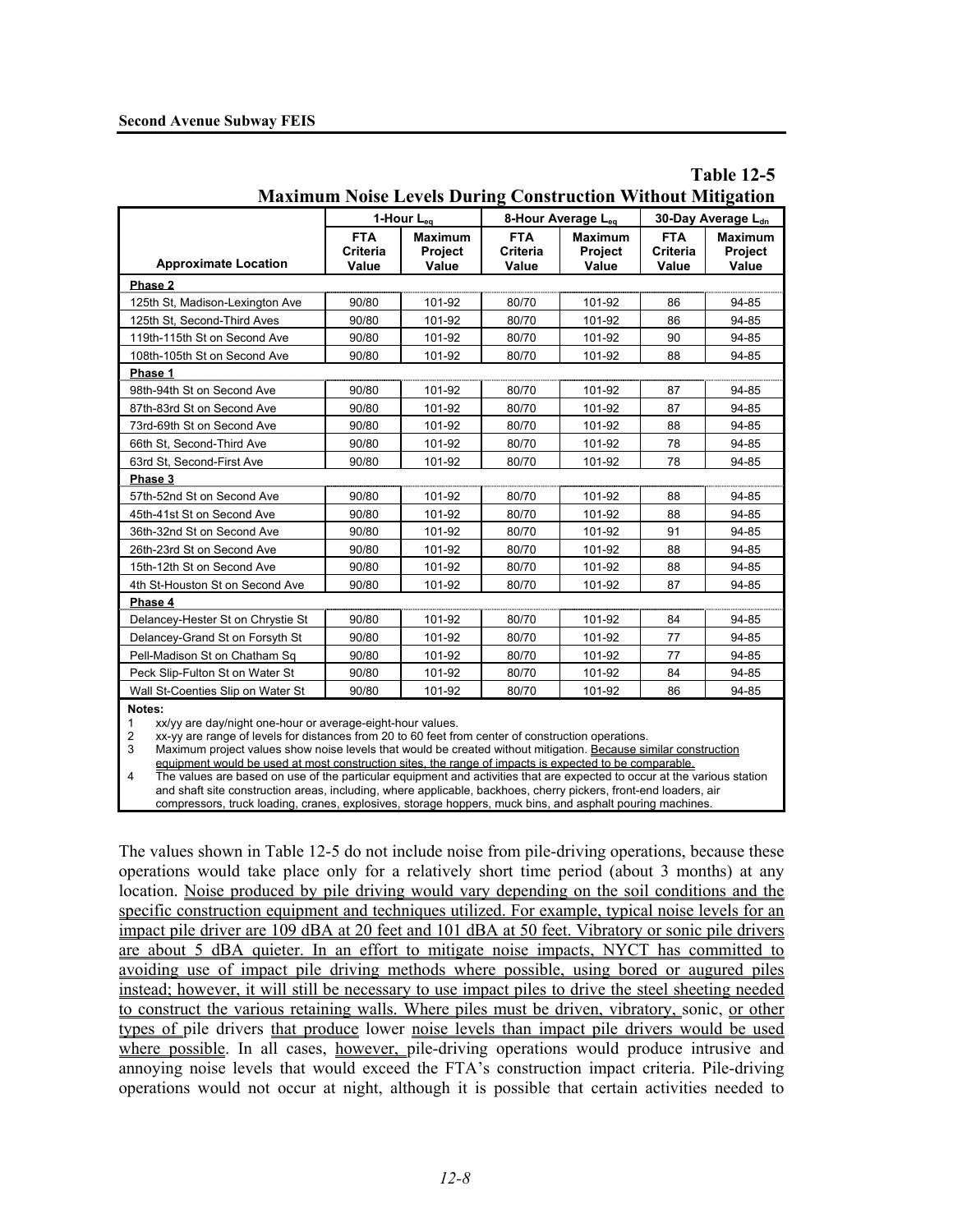support pile-driving (such as drilling) could occur during nighttime hours under certain circumstances.

With regard to noise from tunneling operations conducted using the various types of Tunnel Boring Machines (TBMs), airborne noise from this source is generally not expected to be discernible, since most of the noise would be contained underground and would be masked by the high existing ambient noise levels. However, absent the implementation of special measures, noise from TBMs would be discernible and possibly annoying at the times when these operations are taking place at access/extraction points and other locations where airborne noise can emanate out of openings in the ground.

Mining operations would use drilling and controlled blasting, and except for some limited locations where vertical blasting may occur (chiefly at shaft sites and some stations), most of the noise would be contained underground and is not expected to be discernible. At locations where vertical blasting would occur, noise from the blasting would be discernible for a very short period of time (i.e., for the several-second duration of the blast). In general, due to the short duration of these events, average hourly noise levels would not be significantly affected by the blast noise. However, the rapid and dynamic change in noise levels that result from these events would be intrusive at nearby residences and businesses.

Vertical blasting operations would be temporary, and are only expected to occur for a limited period of time at any construction location. All blasting would conform to regulations of the New York City Fire Department (FDNY) and any other applicable regulations, and would use timed multiple charges of limited blast intensity, which would reduce potential impacts. Except in extraordinary circumstances, vertical blasting would not occur late at night. An example of an "extraordinary circumstance" might occur near hospitals, where blasting would need to be scheduled so as not to interfere with surgical procedures. Another example is where work would occur at or near an existing subway station, where daytime disruptions to service would create adverse impacts on a far greater number of passengers.

Noise would also be generated from ground improvement and trucking activities, slurry wall construction, spoils removal at stations and from the tunnels, and other activities. To reduce noise associated with such construction, performance standards (provided below in the section called "Types of Noise Mitigation Procedures") would be established by NYCT and included with contract documents that must be met by all contractors during construction. A variety of measures would be employed to meet these standards, which could include using buckets and vertical conveyors to move spoils to the street level, lining hoppers and trucks with rubber to minimize the effect of spoils being deposited into hoppers and trucks; and using drive-through street-level truck enclosures for truck loading. Overall, the implementation of such measures would reduce the number of adverse airborne noise impacts, but will not eliminate all of them. Even with these measures, construction operations would create significant adverse airborne noise impacts at a number of locations—in particular, at a large number of residences.

While the SDEIS considered using truck elevators to move trucks between below-ground activities and street-level as a means of reducing noise associated with conveyors and chutes, it has since been determined that use of such hoists would be impractical. Because the hoists move very slowly, trucks waiting to use the hoists would have to queue on the adjacent streets, creating noise, before entering the elevators. Each truck would take approximately 15 minutes to load, greatly lengthening the project's construction schedule. In addition, the truck hoists would themselves create noise, although not at the levels reported for spoils removal operations.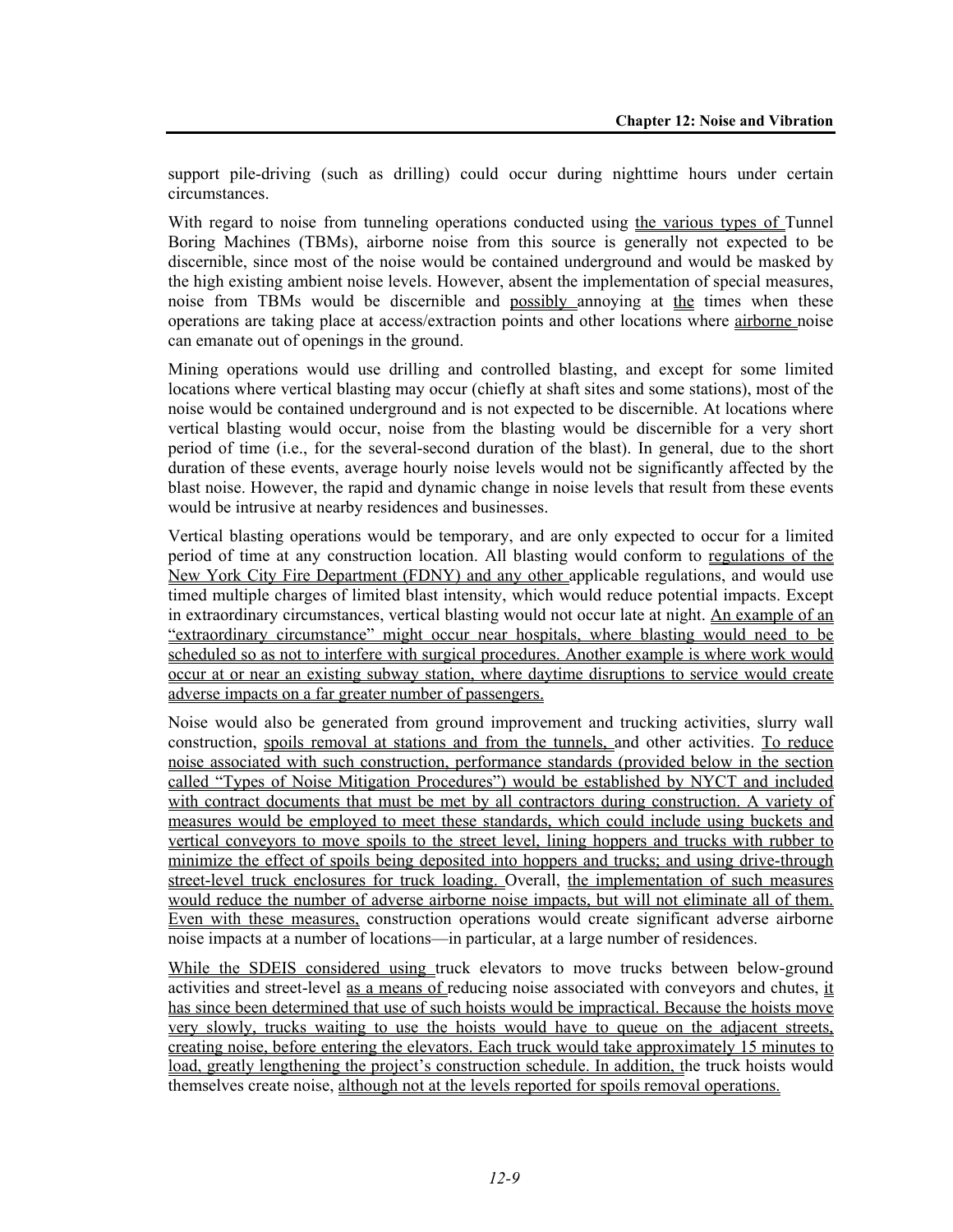While most above-ground construction operations would occur 15 hours per day, TBM tunneling and spoils removal would occur for 24 hours per day, creating noise at all sites where spoils or activities related to the TBMs would be located. These sites include the various TBM launch sites, the shaft site/spoils removal area at Playground 96, the shaft site/spoils removal area on 66th Street at Second Avenue; the shaft site/spoils removal areas at St. Vartan Park and Kips Bay Plaza; the shaft site/spoils removal area near Houston Street; the shaft site on Water Street; the potential spoils removal routes on Old Slip or Gouverneur Lane; and the barge site at Pier 6. (Please see Chapter 3, "Description of Construction Methods and Activities," for a more complete description of the activities that would take place at these locations.) Below-ground TBM tunneling would not itself create airborne noise impacts; see below for the ground-borne noise analysis.

Noise would also be significant at all 16 station construction areas—and any other locations where cut-and-cover construction would occur—for varying periods of time. Although NYCT will use below-ground mining techniques as much as possible to help minimize impacts including airborne noise—at least some cut-and-cover construction will be required at all stations. In some cases, entire stations will need to be built using cut-and-cover techniques because of geological or other conditions.

As described in Chapter 3, each station would be constructed in several distinct phases, and the amount, type, and timing of noise impacts would vary according to the phase. For example, for stations constructed using cut-and-cover technology, pile installation in the center of Second Avenue to support decks would be a very noisy activity, but this activity would only occur for a fairly short period (approximately 3 months). However, once the street is excavated to a depth sufficient to permit activities to occur below-ground, a deck would be installed over the street surface. At such time, noisy activities would be concentrated at the shafts (typically measuring 30 feet by 30 feet) used to remove spoils from the station excavation area, and in the immediate vicinity. Most of the remaining five-block station area would be less affected by noise and other construction disturbances because the activities would essentially occur within an underground enclosure. Under no circumstance would the entire excavation area be open to the air simultaneously.

At each station, most construction activities would not occur late at night (i.e., between 10 PM and 7 AM). However, some spoils removal activities would occur during the overnight period to help minimize traffic and other disturbances that would be worse during daytime hours. At any location where spoils would be removed overnight, NYCT would require construction contractors to provide mitigation such as an enclosure (described in more detail below) to meet the construction noise limits specified by NYCT and provided below. These limits and other mitigation measures will all be contained in the project's Construction Environmental Protection Program, or "CEPP" (also described below).

Although a variety of mitigation measures will be implemented to reduce noise levels during construction, the impact on residents who live in the affected areas would still be significant and adverse. These impacts would occur for a considerable period of time—several years for a typical station and up to 8 years at the shaft site/station/spoils removal areas in the 96th Street and 34th Street vicinities.

# **OVERVIEW OF NOISE MITIGATION PROCEDURES AND MEASURES**

NYCT is committed to developing and implementing an extensive mitigation program to reduce and alleviate construction noise impacts. This program, described within this chapter, will be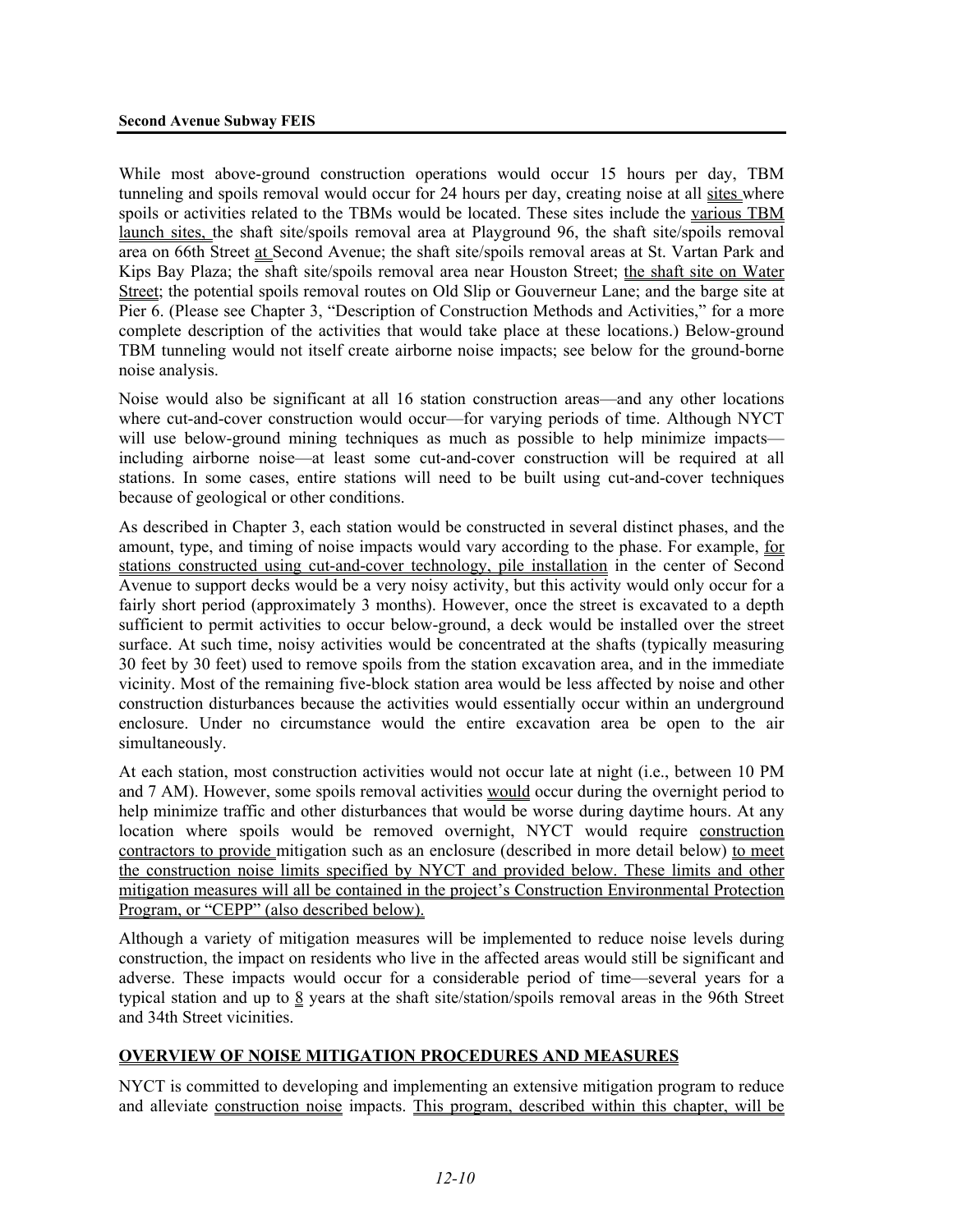contained within the project's CEPP, which is being modeled on those developed for other large urban construction projects, such as the MTA's East Side Access Project in Manhattan and the Central Artery/Tunnel Project (also known as the "Big Dig") in Boston. As explained in other chapters of this FEIS, the CEPP will be the document in which all project commitments and requirements related to construction will be incorporated. NYCT will incorporate relevant portions of the CEPP in all construction contracts, and contractors will be obligated to follow these provisions.

#### *TYPES OF NOISE MITIGATION MEASURES*

Overall, the types of noise mitigation that would be implemented along the project area would vary depending on the type and extent of construction, its proximity to sensitive uses (such as residences), and line-of-sight between construction and receptors. Consequently, noise mitigation measures cannot be applied on a "one size fits all" basis, but must instead be tailored to the specific situation at each location.

Prior to any construction, NYCT will require its contractors to establish and secure its approval for site-specific Noise Control Plans which will describe the particular noise reduction measures required to meet the specified noise level limitations designed to minimize nuisance noise conditions. These plans will include all of the noise control commitments made in this FEIS or elsewhere, if appropriate. Among the elements of these plans will be: a description of anticipated construction activities; noise level calculations to predict lot-line construction noise during applicable daytime, evening, and nighttime periods (see below for a description of this process); an inventory of construction equipment and associated noise levels; sketches of the construction sites; and summary tables listing anticipated noise levels.

#### *Establishment of Lot Line Limits (Performance Standards) and Monitoring Requirements*

One of the most important aspects of the Noise Control Plans will include NYCT's commitment to achieve a certain level of noise reduction based on the establishment of performance standards, also known as "lot line limits." (Lot line limits are defined as the maximum level of noise that could be experienced either by the nearest residential building or at 200 feet from the construction site, whichever is closer.) With this approach, contractors will have the freedom to choose from a number of different methods of reducing noise levels provided they do not exceed the specified performance standard level defined in Table 12-6. The values provided in this table are based on the general observation that while an increase of  $5$  dB(A) may be noticeable, it should not represent an unacceptable noise hardship condition.

In all areas, NYCT will require that all contractors conduct construction activities in such a manner that *cumulative* noise levels measured 200 feet from construction limits or at the lot line of the nearest affected building, whichever is closer, do not exceed the levels specified in Table 12-6. In no case will the public be exposed to construction noise levels exceeding 90 dB(A) for continuous noise levels, or to levels exceeding 125 dB(A) for impulsive noise.

As shown in the table, prediction of lot line construction noise levels will take account of the types of surrounding land uses and the time of day for all construction activities. They will also take account of existing ambient (or background) noise levels. Prior to any construction, NYCT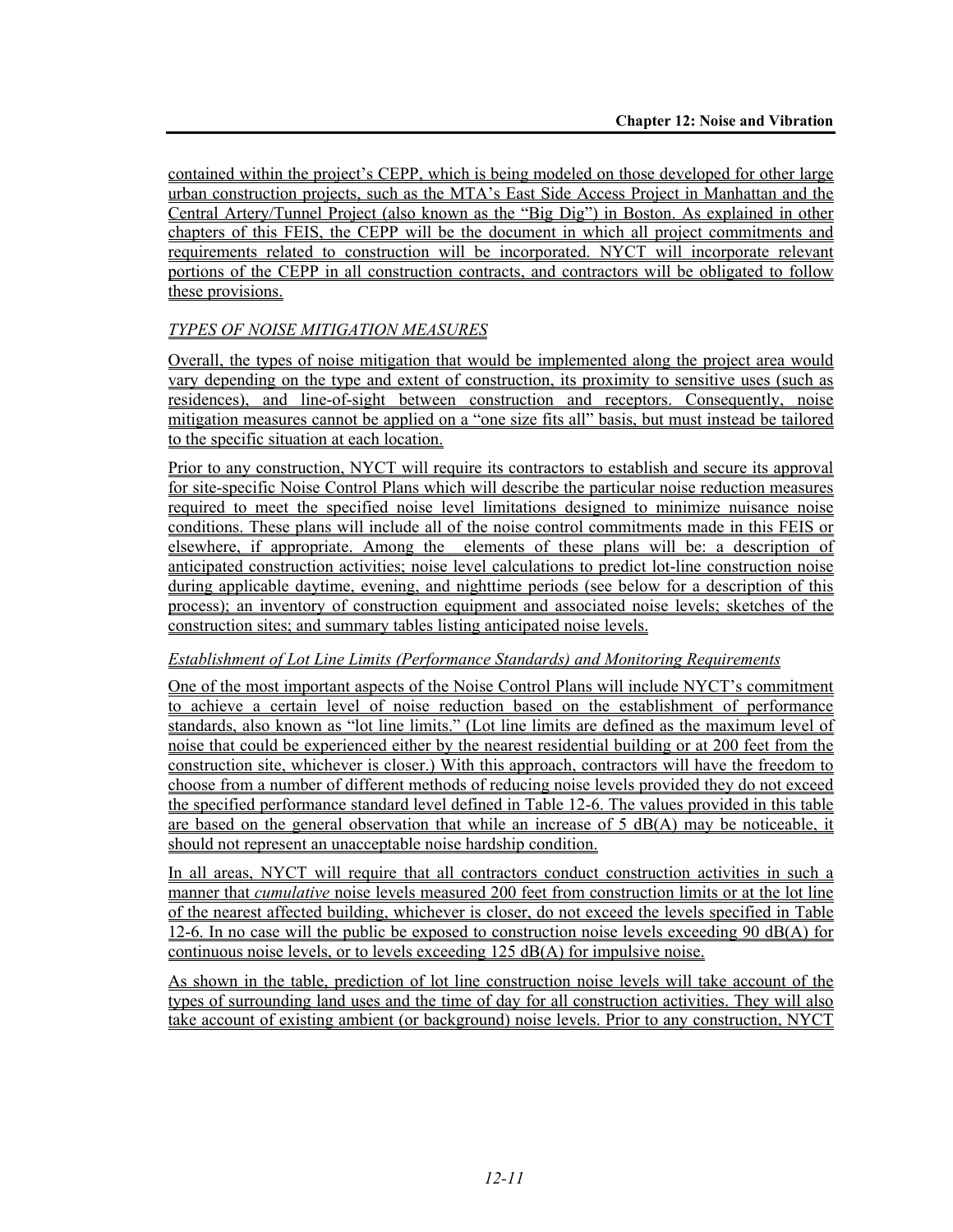<u>.</u>

|                                                                               | <b>Table 12-6</b> |
|-------------------------------------------------------------------------------|-------------------|
| <b>Cumulative Construction Noise Lot-Line Limits at 200 Feet</b> <sup>1</sup> |                   |

| <b>Noise Monitoring</b><br><b>Location Land Use</b> | Average Noise Not to<br>$\overline{\text{Exceed}}$ (L <sub>eq</sub> ) | <b>Maximum Noise Level</b><br>Criteria $(L_{\text{max}})^3$ |
|-----------------------------------------------------|-----------------------------------------------------------------------|-------------------------------------------------------------|
| DAYTIME (7 AM TO 6 PM)                              |                                                                       |                                                             |
|                                                     |                                                                       | 85 <sup>4</sup>                                             |
| Noise Sensitive Locations                           | 75 or Background $+54$                                                | (or 90 for impact equipment)                                |
| <b>Commercial Areas</b>                             | 80 or Background + $54$                                               | None <sup>5</sup>                                           |
| <b>Industrial Areas</b>                             | 85 or Background + 5 $4$                                              | None <sup>5</sup>                                           |
| <b>EVENING (6 PM TO 10 PM)</b>                      |                                                                       |                                                             |
| Noise-Sensitive Locations                           | Background + 5                                                        | 85                                                          |
| <b>Commercial Areas</b>                             | Background + $5^4$                                                    | None <sup>5</sup>                                           |
| <b>Industrial Areas</b>                             | None <sup>5</sup>                                                     | None <sup>5</sup>                                           |
| NIGHT-TIME (10 PM TO 7 AM)                          |                                                                       |                                                             |
| Noise-Sensitive Locations                           | Background + 5                                                        | 80                                                          |
| <b>Commercial Areas</b>                             | None <sup>5</sup>                                                     | None <sup>5</sup>                                           |
| <b>Industrial Areas</b>                             | None <sup>5</sup>                                                     | None <sup>5</sup>                                           |

**Notes:** This table is new for the FEIS.

 $<sup>1</sup>$  All measurements will be taken at the affected lot line. In situations where the work site is</sup> within 50 feet of a lot-line, the measurement will be taken at the lot line, and then adjusted in accordance with the values provided in Table 12-8 (below). Lot line noise limits will apply to all points along the receptor's lot line.

 $2 L_{eq}$  noise readings are averaged over 20-minute intervals and compared against the higher of the two criteria. L<sub>eq</sub> Level (dB(A), slow) re 2x10-5 Pa

 $L_{max}$  noise readings occur instantaneously.  $L_{max}$  Level (dB(A), slow) re 2x10-5 Pa

 $4$  Noise from impact equipment is exempt from the  $L_{eq}$  requirement, however is subject to a lot-line Lmax limit of 95 dBA.

 $5$  In no case will the public be exposed to construction noise levels exceeding  $90$  dB(A) on "slow" response or to impulsive noise levels exceeding 125 dB(A) maximum transient level fast response as measured on a general purpose sound level meter.

will require its contractors to conduct ambient noise measurements<sup>1</sup> at noise-sensitive locations to identify existing conditions prior to construction. At noise-sensitive locations, the contractor will be required to collect background noise measurements for at least 24 hours over two nonconsecutive days from Monday through Saturday and on one Sunday at locations identified in the Noise Monitoring Plan prior to the start of construction.

It should be noted that at some locations, existing ambient noise levels are already above those specified in FTA impact criteria for construction. Consequently, reducing construction noise to within FTA impact criteria levels would not be possible because the construction noise would be masked by the ambient noise levels. The potential measures to mitigate airborne noise impacts currently under consideration are discussed later in this chapter in the section entitled, "Noise Mitigation," as is the process that NYCT will use to inform the public about the further development of such measures as engineering progresses.

Prior to any construction, NYCT will also require contractors to secure its approval for a noise monitoring and reporting protocol that will be used throughout the construction process. Among the measures to be included in this protocol are: identifying the receptor locations where noise

<sup>1</sup> Measurements will be taken on the "A" scale of a general purpose integrating sound level meter conforming to ANSI Standard S1.4 for Type 1 or Type 2 sound level meters at slow response.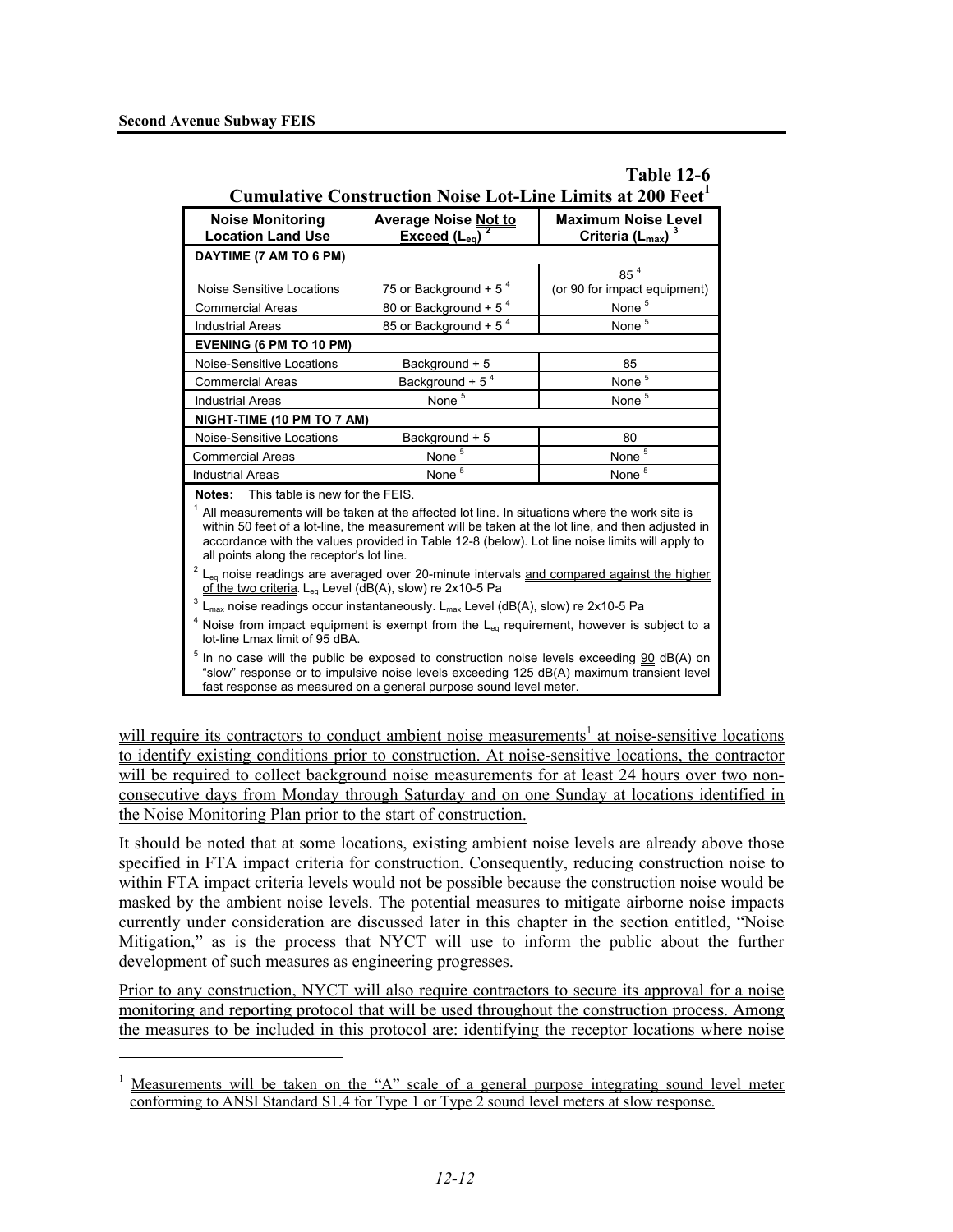monitoring would be performed; specifying the type(s) of noise measurement devices to be used; describing the noise monitoring methods and procedures, including data reporting methods, that would be used; delineating response procedures and actions to be taken for any lot-line or equipment noise levels that exceed specified lot line noise limits; and identifying appropriate complaint response and resolution procedures.

Once construction begins, 24-hour noise monitoring stations will also be established at noise sensitive locations; these stations will provide NYCT with the ability to monitor its contractors to ensure that the performance standards established by NYCT and detailed above are met. Upon notification of a noise complaint, noise measurements will be promptly taken at the complainant's location during activities representative of the offending operation. The complaint response measurement will be immediately submitted to NYCT or its designate. In the event that the measured level exceeds allowable limits or results in nuisance conditions, the Contractor will be instructed to implement noise reduction controls immediately.

#### *Noise Standards for Construction Equipment*

To achieve the performance standards identified in Table 12-6, one aspect of the Noise Control Plan will include providing NYCT with an inventory of all equipment to be used on each construction site along with its associated noise levels, and then ensuring that use of the construction equipment does not exceed the cumulative values provided in Table 12-6. One potential means of accomplishing this is by outfitting construction machinery with efficient noise-suppression devices.

For each piece of equipment listed to be used on the construction site, contractors will have to complete an "Application for Certificate of Equipment Noise Compliance" for approval by NYCT or its designate. Testing procedures will conform to specifications found in the approved Noise Control Plan (described above). All construction equipment will be tested every 6 months while in use, and will also be subject to periodic compliance testing whenever evidence of noncompliance is apparent. If any equipment is without a currently valid noise certification on file, or if the equipment fails its random noise compliance test (i.e., exceeds the 50 foot emission limits in Table 12-7 or the adjusted value provided in Table 12-8 for emission limits of less than 50 feet), the contractor will have to implement adequate mitigation measures to comply with the equipment noise limits**.** 

#### *Additional Mitigation Measures*

Once construction begins, each contractor will be required to implement a range of mitigation measures in order to meet the performance standards identified above. As shown in Table 12-9 and as described in more detail below in the section entitled "Noise Mitigation," these measures may include acoustical sound barriers and/or enclosures to help mitigate noise at locations where their use would not create more severe traffic, visual, or other impacts. Other potential means of mitigating noise impacts at the construction sites include the use of vertical conveyors, which operate more quietly than other means of transporting spoils; lining trucks and/or hoppers with rubber; and using flagmen or manually adjustable alarms on trucks to reduce noise from backup alarms. At blasting sites, use of noise screens, blasting mats, and sequential or multi-delay blasting machines would also reduce noise. Ultimately, at the time of construction, NYCT's contractors will be able to select from these or other noise abatement measures to ensure that construction noise does not exceed the performance standards. Prior to implementing any of these measures, NYCT will also discuss the advantages and disadvantages involved with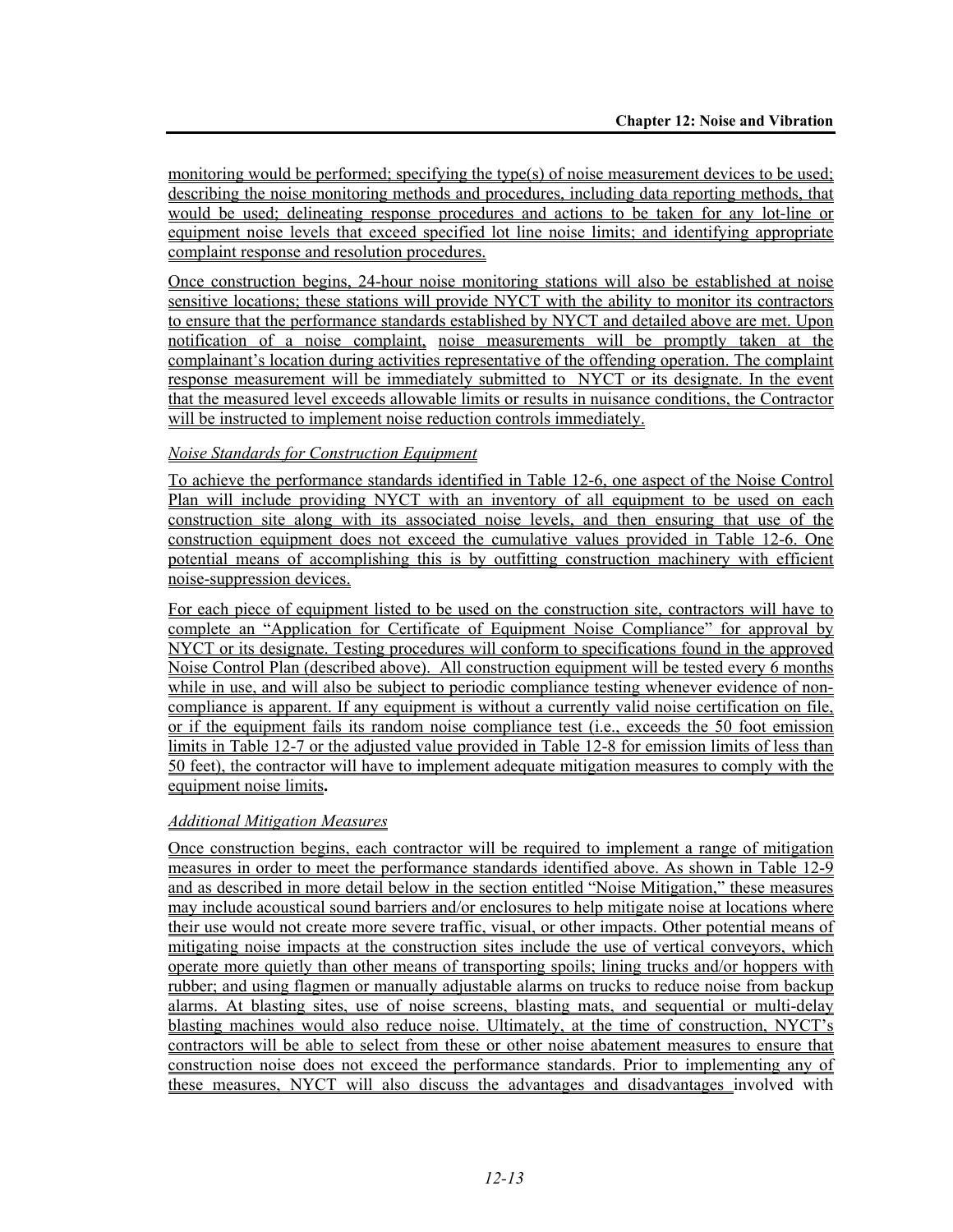| <b>Construction Equipment 50-Foot Noise Emission Limits</b> |                                                |                                |  |
|-------------------------------------------------------------|------------------------------------------------|--------------------------------|--|
| <b>Equipment Category</b>                                   | $L_{max}$ Level (dB(A),<br>slow re $2x105$ Pa) | Impact or<br><b>Continuous</b> |  |
| Arc Welder                                                  | 73                                             | Continuous                     |  |
| Auger Drill Rig                                             | 85                                             | Continuous                     |  |
| Backhoe                                                     | 80                                             | Continuous                     |  |
| <b>Bar Bender</b>                                           | 80                                             | Continuous                     |  |
| Boring Jack Power Unit                                      | 80                                             | Continuous                     |  |
| Chain Saw                                                   | 85                                             | Continuous                     |  |
| Compressor                                                  | 70                                             | Continuous                     |  |
| Compressor (other)                                          | 80                                             | Continuous                     |  |
| <b>Concrete Mixer</b>                                       | 85                                             | Continuous                     |  |
| Concrete Pump                                               | 82                                             | Continuous                     |  |
| Concrete Saw                                                | 90                                             | Continuous                     |  |
| Concrete Vibrator                                           | 80                                             | Continuous                     |  |
| Crane                                                       | 85                                             | Continuous                     |  |
| Dozer                                                       | 85                                             | Continuous                     |  |
| Excavator                                                   | 85                                             | Continuous                     |  |
| Front End Loader                                            | 80                                             | Continuous                     |  |
| Generator                                                   | 82                                             | Continuous                     |  |
| Generator (25 KVA or less)                                  | 70                                             | Continuous                     |  |
| Grader                                                      | 85                                             | Continuous                     |  |
| Grinder Saw                                                 | 85                                             | Continuous                     |  |
| Horizontal Boring Hydro Jack                                | 80                                             | Continuous                     |  |
| Hydra Break Ram                                             | 90                                             | Impact                         |  |
| Impact Pile Driver                                          | 95                                             | Impact                         |  |
| In situ Soil Sampling Rig                                   | 84                                             | Continuous                     |  |
| Jackhammer                                                  | 85                                             | Impact                         |  |
| Mounted Impact Hammer (hoe ram)                             | 90                                             | Impact                         |  |
| Paver                                                       | 85                                             | Continuous                     |  |
| <b>Pneumatic Tools</b>                                      | 85                                             | Continuous                     |  |
| Pumps                                                       | 77                                             | Continuous                     |  |
| Rock Drill                                                  | 85                                             | Continuous                     |  |
| Scraper                                                     | 85                                             | Continuous                     |  |
| <b>Slurry Trenching Machine</b>                             | 82                                             | Continuous                     |  |
| Soil Mix Drill Rig                                          | 80                                             | Continuous                     |  |
| <b>Street Sweeper</b>                                       | 80                                             | Continuous                     |  |
| Tractor                                                     | 84                                             | Continuous                     |  |
| Truck (dump, delivery)                                      | 84                                             | Continuous                     |  |
| Vacuum Excavator Truck (vac-truck)                          | 85                                             | Continuous                     |  |
| Vibratory Compactor                                         | 80                                             | Continuous                     |  |
| Vibratory Pile Driver                                       | 95                                             | Continuous                     |  |
| All other equipment with engines larger than 5 HP           | 85                                             | Continuous                     |  |
| Truck (dump, delivery)                                      | 84                                             | Continuous                     |  |
| This table is new for the FEIS.<br>Note:                    |                                                |                                |  |

# **Table 12-7**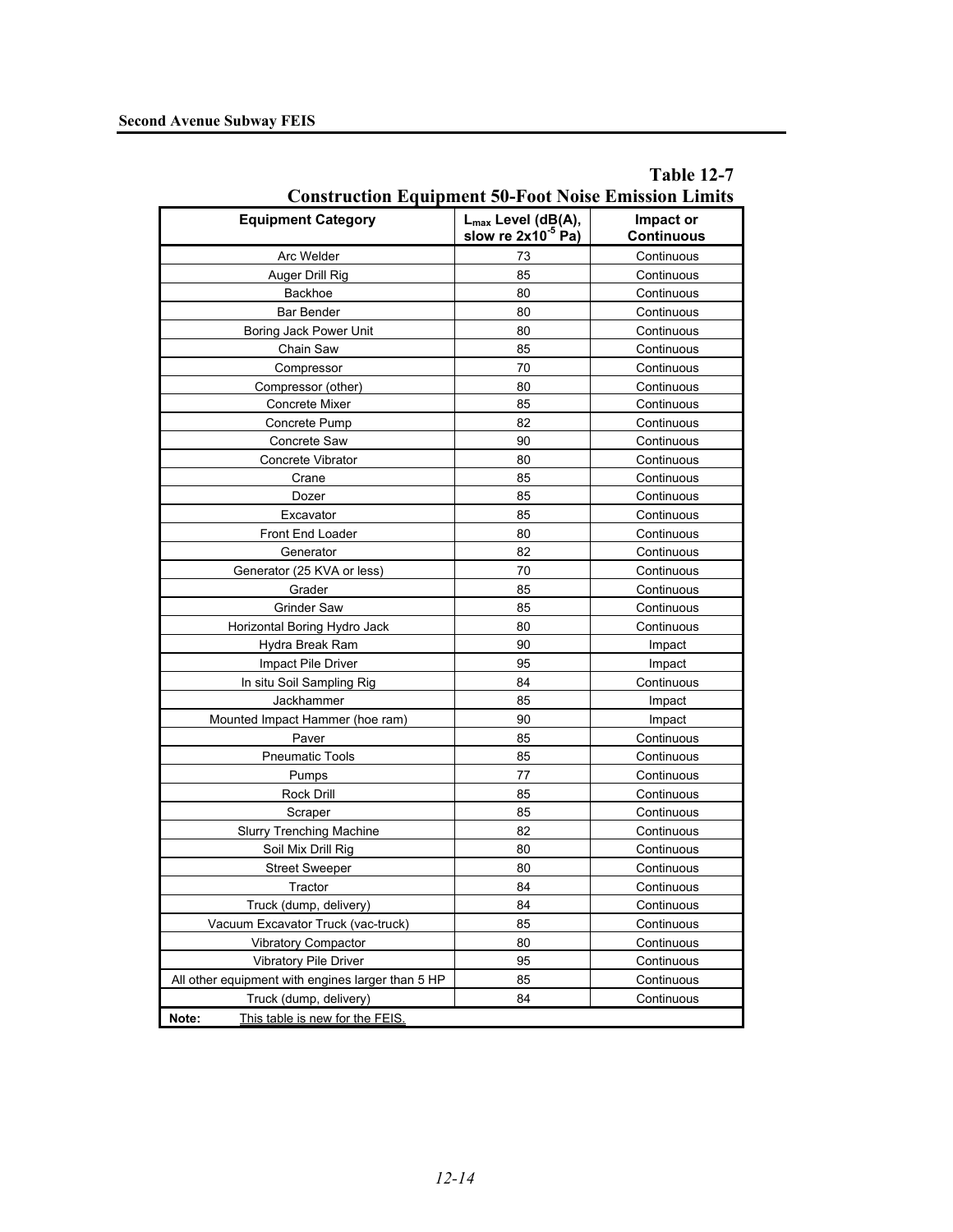# **Table 12-8**

# **Adjustments for Equipment Noise Measurements at Less Than 50 Feet**

|                                              | Values to Be Subtracted from Measured Noise Levels<br>for Construction Equipment Identified in Table 12-7 to |
|----------------------------------------------|--------------------------------------------------------------------------------------------------------------|
| <b>Measurement Distance (in feet)</b>        | <b>Estimate Noise Levels at 50 Feet (dBA)</b>                                                                |
| 19-21                                        |                                                                                                              |
| $22 - 23$                                    |                                                                                                              |
| $24 - 26$                                    |                                                                                                              |
| 27-29                                        | 5                                                                                                            |
| $30 - 33$                                    |                                                                                                              |
| 34-37                                        | 3                                                                                                            |
| 38-42                                        | າ                                                                                                            |
| 43-47                                        |                                                                                                              |
| 48-50                                        |                                                                                                              |
| <b>Note:</b> This table is new for the FEIS. |                                                                                                              |

|                                                                             | <b>Table 12-9</b> |
|-----------------------------------------------------------------------------|-------------------|
| Overview of Airborne Construction Noise Impacts and Mitigation <sup>1</sup> |                   |

| From <sup>2</sup>                                | To <sup>2</sup>                         | <b>Activity</b> | <b>Typical Construction</b><br><b>Activity</b>                                                       | <b>Possible</b><br>Airborne<br><b>Noise</b><br>Impact | <b>Mitigation Options</b> <sup>3</sup>                                                                                                                                                                                                                              |
|--------------------------------------------------|-----------------------------------------|-----------------|------------------------------------------------------------------------------------------------------|-------------------------------------------------------|---------------------------------------------------------------------------------------------------------------------------------------------------------------------------------------------------------------------------------------------------------------------|
|                                                  | <b>Phase 2 Construction Activities</b>  |                 |                                                                                                      |                                                       |                                                                                                                                                                                                                                                                     |
| 525 ft<br>west of<br>Fifth on<br>125 St          | 450 ft<br>west of<br>Fifth on<br>125 St | Shaft site      | Underground boring                                                                                   | N                                                     | None required.                                                                                                                                                                                                                                                      |
|                                                  |                                         |                 | Pile installation                                                                                    | Y                                                     | Use of jersey barriers with a 6-8 foot<br>barrier on top to mitigate noise at<br>street level. Use of alternative piling<br>techniques, such as bored or<br>augered piling, rather than impact<br>piling. Work would typically not<br>occur between 10 pm and 7 am. |
|                                                  |                                         |                 | Excavation of street to<br>depth sufficient to permit<br>decking to be installed and<br>retrieve TBM | Y                                                     | Use of jersey barriers with a 6-8 foot<br>barrier on top to mitigate noise at<br>street level. Fit jackhammers and<br>other equipment with silencers.<br>Work would typically not occur<br>between 10 pm and 7 am.                                                  |
|                                                  |                                         |                 | Transfer of materials<br>through shaft opening                                                       | Y                                                     | Clad crane with acoustic paneling.<br>Fit crane with silencer.                                                                                                                                                                                                      |
|                                                  |                                         |                 | Trucking of TBM<br>components                                                                        | Y                                                     | Use of flagmen or manually adjust-<br>able alarms to mitigate noise from<br>truck back-up alarms at night.                                                                                                                                                          |
| 450 feet<br>west of<br>Fifth<br>Ave on<br>125 St | Park Ave<br>at 125th<br><b>Street</b>   | Bored tunnel    | Underground boring                                                                                   | N                                                     | None required.                                                                                                                                                                                                                                                      |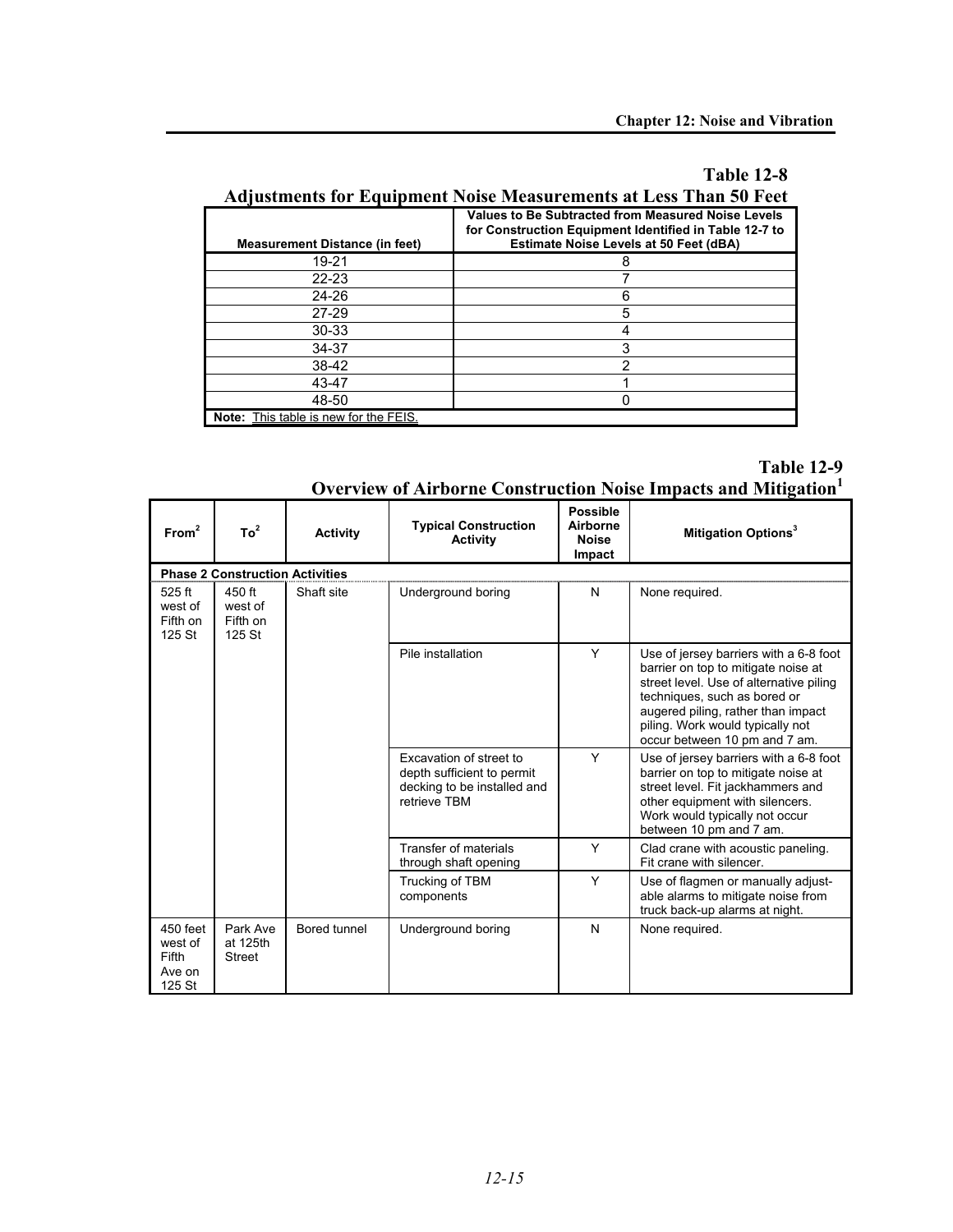| From <sup>2</sup>                        | To <sup>2</sup>                                | <b>Activity</b>                                                                | <b>Typical Construction Activity</b>                                                                         | <b>Possible</b><br>Airborne<br>Noise<br>Impact | Mitigation Options <sup>3</sup>                                                                                                                                                                                                                                     |
|------------------------------------------|------------------------------------------------|--------------------------------------------------------------------------------|--------------------------------------------------------------------------------------------------------------|------------------------------------------------|---------------------------------------------------------------------------------------------------------------------------------------------------------------------------------------------------------------------------------------------------------------------|
| Park<br>Ave at<br>125th<br><b>Street</b> | Third<br>Ave at<br>125 <sub>th</sub><br>Street | Cut and cover<br>station (125th<br>Street)                                     | Underground boring                                                                                           | N                                              | None required.                                                                                                                                                                                                                                                      |
|                                          |                                                |                                                                                | Utility relocation                                                                                           | Y                                              | Fit jackhammers, air compressors,<br>generators, light plant and cranes<br>with silencers. Use of noise tents<br>around workers using jackhammers.                                                                                                                  |
|                                          |                                                |                                                                                | Construction of retaining<br>walls (e.g., slurry wall)                                                       | Y                                              | Use of jersey barriers with a 6-8 foot<br>barrier on top to mitigate noise at<br>street level. Work would typically not<br>occur between 10 pm and 7 am.                                                                                                            |
|                                          |                                                |                                                                                | Pile installation                                                                                            | Y                                              | Use of jersey barriers with a 6-8 foot<br>barrier on top to mitigate noise at<br>street level. Use of alternative piling<br>techniques, such as bored or<br>augered piling, rather than impact<br>piling. Work would typically not<br>occur between 10 pm and 7 am. |
|                                          |                                                |                                                                                | Excavation of street to depth<br>sufficient to permit decking to<br>be installed and construct<br>station    | Y                                              | Use of jersey barriers with a 6-8 foot<br>barrier on top to mitigate noise at<br>street level. Fit jackhammers and<br>other equipment with silencers.<br>Work would typically not occur<br>between 10 pm and 7 am.                                                  |
|                                          |                                                |                                                                                | Transfer of materials through<br>deck opening                                                                | Y                                              | Clad crane with timber paneling,<br>enclosing the crane. Fit crane with<br>silencer. Possibly locate ventilation<br>fans, dewatering pumps, air com-<br>pressors and generators in tunnel.                                                                          |
|                                          |                                                |                                                                                | Spoils removal                                                                                               | Y                                              | Lining hoppers with rubber to<br>reduce impact noise from rock;<br>enclose truck area below hopper or<br>enclose both hopper and truck.                                                                                                                             |
|                                          |                                                |                                                                                | Trucking                                                                                                     | Y                                              | Use of flagmen or manually adjust-<br>able alarms to mitigate noise from<br>truck back-up alarms at night.                                                                                                                                                          |
| Third<br>Ave at<br>125 St                | Third<br>Ave at<br>125 St                      | Cut and cover<br>(shaft site for TBM<br>launch and spoils<br>removal at curve) | Utility relocation                                                                                           | Y                                              | Fit jackhammers, air compressors,<br>generators, light plant and cranes with<br>silencers. Use of noise tents around<br>workers using jackhammers.                                                                                                                  |
|                                          |                                                |                                                                                | Construction of retaining<br>walls (e.g., slurry wall)                                                       | Y                                              | Use of jersey barriers with a 6-8 foot<br>barrier on top to mitigate noise at<br>street level. Work would typically not<br>occur between 10 pm and 7 am.                                                                                                            |
|                                          |                                                |                                                                                | Excavation of street to depth<br>sufficient to permit decking to<br>be installed and to launch<br><b>TBM</b> | Y                                              | Use of jersey barriers with a 6-8 foot<br>barrier on top to mitigate noise at<br>street level. Fit jackhammers and<br>other equipment with silencers.<br>Work would typically not occur<br>between 10 pm and 7 am.                                                  |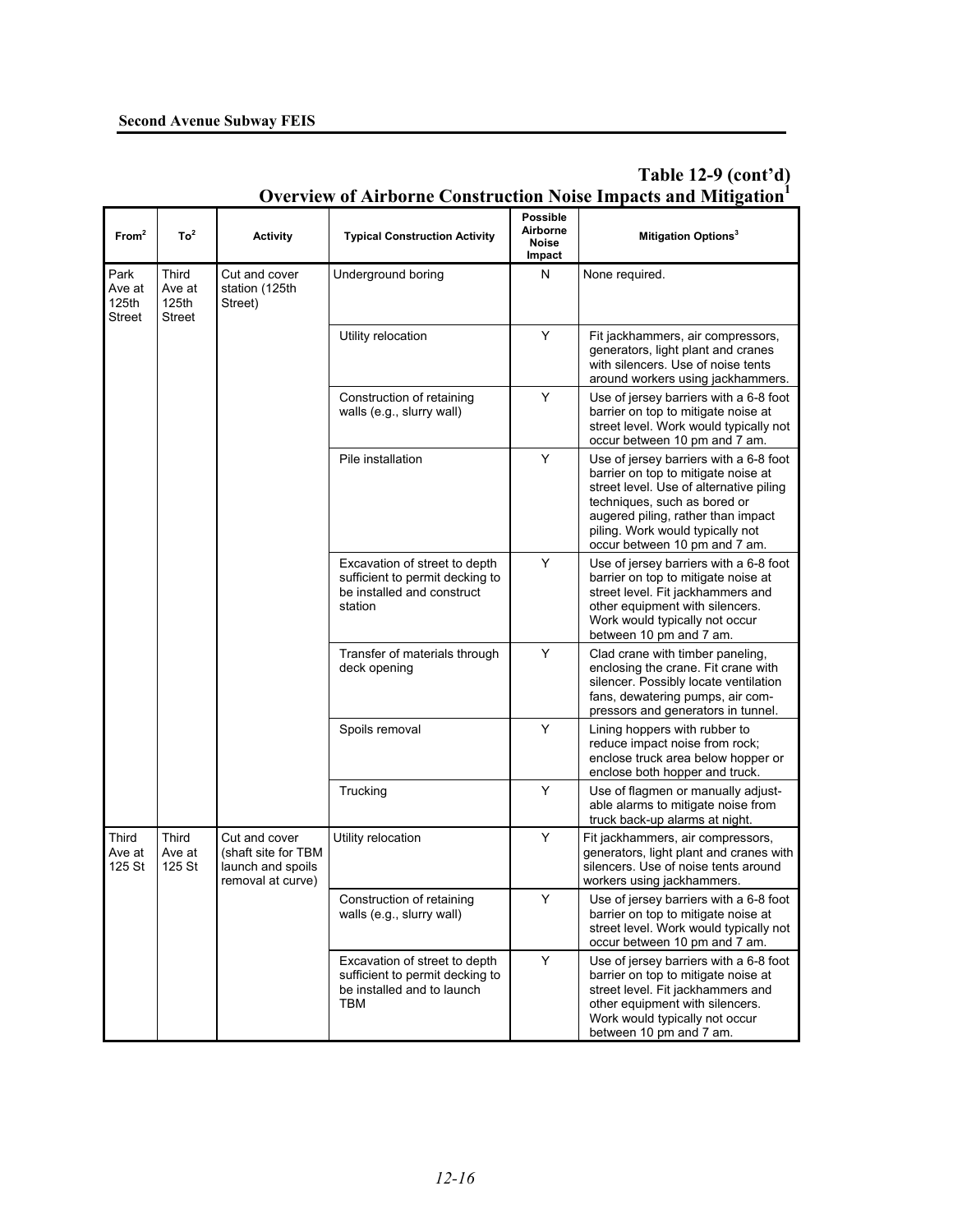| From <sup>2</sup>                     | To <sup>2</sup>                       | <b>Activity</b>                                                                            | <b>Typical Construction Activity</b>                                                                             | Possible<br>Airborne<br><b>Noise</b><br>Impact | Mitigation Options <sup>3</sup>                                                                                                                                                                                                                                     |
|---------------------------------------|---------------------------------------|--------------------------------------------------------------------------------------------|------------------------------------------------------------------------------------------------------------------|------------------------------------------------|---------------------------------------------------------------------------------------------------------------------------------------------------------------------------------------------------------------------------------------------------------------------|
| Third<br>Ave at<br>125 St<br>(cont'd) | Third<br>Ave at<br>125 St<br>(cont'd) | Cut and cover<br>(shaft site for TBM<br>launch and spoils<br>removal at curve)<br>(cont'd) | Spoils removal                                                                                                   | Y                                              | Lining hoppers with rubber to reduce<br>impact noise from rock; enclose truck<br>area below hopper or enclose both<br>hopper and truck.                                                                                                                             |
|                                       |                                       |                                                                                            | Trucking                                                                                                         | Y                                              | Use of flagmen or manually adjust-<br>able alarms to mitigate noise from<br>truck back-up alarms at night.                                                                                                                                                          |
| 129 St                                | 122 St                                | Cut and cover<br>tunnel (storage<br>$\text{tracks}$ ) <sup>2</sup>                         | Utility relocation                                                                                               | Y                                              | Fit jackhammers, air compressors,<br>generators, light plant and cranes with<br>silencers. Use of noise tents around<br>workers using jackhammers.                                                                                                                  |
|                                       |                                       |                                                                                            | Construction of retaining<br>walls (e.g., slurry wall)                                                           | Y                                              | Use of jersey barriers with a 6-8 foot<br>barrier on top to mitigate noise at<br>street level. Work would typically not<br>occur between 10 pm and 7 am.                                                                                                            |
|                                       |                                       |                                                                                            | Pile installation                                                                                                | Y                                              | Use of jersey barriers with a 6-8 foot<br>barrier on top to mitigate noise at<br>street level. Use of alternative piling<br>techniques, such as bored or<br>augered piling, rather than impact<br>piling. Work would typically not<br>occur between 10 pm and 7 am. |
|                                       |                                       |                                                                                            | Excavation of street to depth<br>sufficient to permit decking to<br>be installed and construct<br>storage tracks | Y                                              | Use of jersey barriers with a 6-8 foot<br>barrier on top to mitigate noise at<br>street level. Fit jackhammers and<br>other equipment with silencers.<br>Work would typically not occur<br>between 10 pm and 7 am.                                                  |
|                                       |                                       |                                                                                            | Spoils removal                                                                                                   | Y                                              | Lining hoppers with rubber to<br>reduce impact noise from rock;<br>enclose truck area below hopper or<br>enclose both hopper and truck.                                                                                                                             |
|                                       |                                       |                                                                                            | Trucking                                                                                                         | Y                                              | Use of flagmen or manually adjust-<br>able alarms to mitigate noise from<br>truck back-up alarms at night.                                                                                                                                                          |
| Third at<br>125 St                    | 122 St                                | Soft ground bored<br>tunnel                                                                | Underground mining                                                                                               | N                                              | None required.                                                                                                                                                                                                                                                      |
|                                       |                                       |                                                                                            | Ground improvement                                                                                               | Y                                              | Use of site barriers to mitigate noise<br>at street level.                                                                                                                                                                                                          |
| 122 St                                | 120 St                                | Cut and cover<br>(tunnel and TBM<br>retrieval)                                             | Utility relocation                                                                                               | Y                                              | Fit jackhammers, air compressors,<br>generators, light plant and cranes with<br>silencers. Use of noise tents around<br>workers using jackhammers.                                                                                                                  |
|                                       |                                       |                                                                                            | Construction of retaining<br>walls (e.g., slurry wall)                                                           | Y                                              | Use of jersey barriers with a 6-8 foot<br>barrier on top to mitigate noise at<br>street level. Work would typically not<br>occur between 10 pm and 7am.                                                                                                             |
|                                       |                                       |                                                                                            | Pile installation                                                                                                | Y                                              | Use of jersey barriers with a 6-8 foot<br>barrier on top to mitigate noise at<br>street level. Use of alternative piling<br>techniques, such as bored or augered<br>piling, rather than impact piling. Work<br>would typically not occur between 10<br>pm and 7 am. |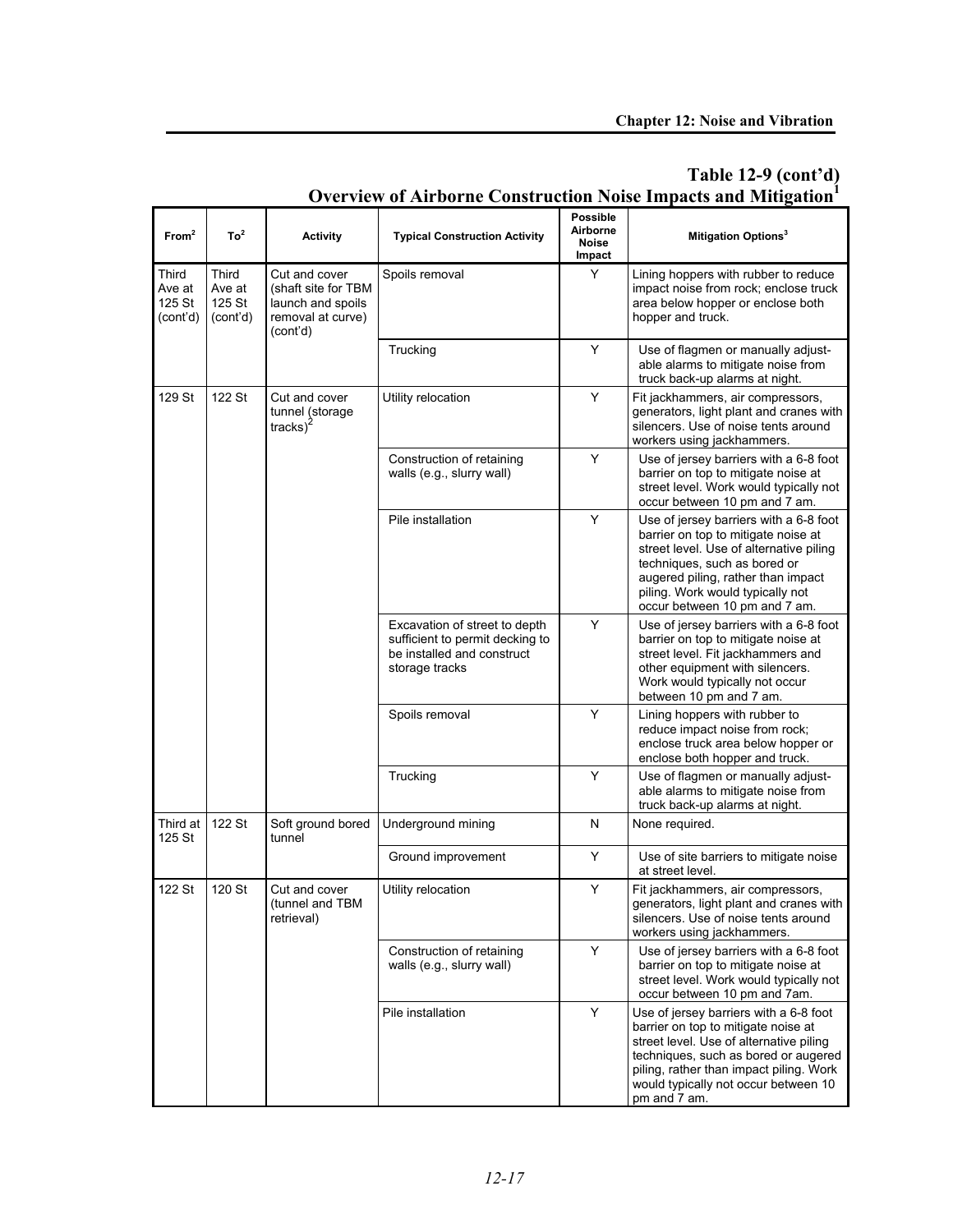| From <sup>2</sup>  | To <sup>2</sup>    | <b>Activity</b>                                         | <b>Typical Construction Activity</b>                                                                                          | <b>Possible</b><br>Airborne<br><b>Noise</b>   | Mitigation Options <sup>3</sup>                                                                                                                                                                                                                                     |                                                                                                                                                                                            |
|--------------------|--------------------|---------------------------------------------------------|-------------------------------------------------------------------------------------------------------------------------------|-----------------------------------------------|---------------------------------------------------------------------------------------------------------------------------------------------------------------------------------------------------------------------------------------------------------------------|--------------------------------------------------------------------------------------------------------------------------------------------------------------------------------------------|
| 122 St<br>(cont'd) | 120 St<br>(cont'd) | Cut and cover<br>(tunnel and TBM<br>retrieval) (cont'd) | Excavation of street to depth<br>sufficient to permit decking to<br>be installed, to construct<br>tunnels and to retrieve TBM | Impact<br>Y                                   | Use of jersey barriers with a 6-8 foot<br>barrier on top to mitigate noise at<br>street level. Fit jackhammers and<br>other equipment with silencers.<br>Work would typically not occur<br>between 10 pm and 7 am.                                                  |                                                                                                                                                                                            |
|                    |                    |                                                         | Transfer of materials through<br>deck opening                                                                                 | Y                                             | Clad crane with timber paneling,<br>enclosing the crane. Fit crane with<br>silencer. Possibly locate ventilation<br>fans, dewatering pumps, air com-<br>pressors and generators in tunnel.                                                                          |                                                                                                                                                                                            |
|                    |                    |                                                         | Trucking                                                                                                                      | Y                                             | Use of flagmen or manually<br>adjustable alarms to mitigate noise<br>from truck back-up alarms at night.                                                                                                                                                            |                                                                                                                                                                                            |
| 120 St             | 119 St             | Existing tunnel                                         | None                                                                                                                          | N                                             | None required.                                                                                                                                                                                                                                                      |                                                                                                                                                                                            |
| 119 St             | 115 St             | Cut and cover<br>station (116th<br>Street)              | Utility relocation                                                                                                            | Y                                             | Fit jackhammers, air compressors,<br>generators, light plant and cranes with<br>silencers. Use of noise tents around<br>workers using jackhammers.                                                                                                                  |                                                                                                                                                                                            |
|                    |                    |                                                         | Construction of retaining<br>walls (e.g., slurry wall)                                                                        | Y                                             | Use of jersey barriers with a 6-8 foot<br>barrier on top to mitigate noise at<br>street level. Work would typically not<br>occur between 10 pm and 7 am.                                                                                                            |                                                                                                                                                                                            |
|                    |                    |                                                         | Pile installation                                                                                                             | Y                                             | Use of jersey barriers with a 6-8 foot<br>barrier on top to mitigate noise at<br>street level. Use of alternative piling<br>techniques, such as bored or<br>augered piling, rather than impact<br>piling. Work would typically not<br>occur between 10 pm and 7 am. |                                                                                                                                                                                            |
|                    |                    |                                                         | Excavation of street to depth<br>sufficient to permit decking to<br>be installed and to construct<br>station                  | Y                                             | Use of jersey barriers with a 6-8 foot<br>barrier on top to mitigate noise at<br>street level. Fit jackhammers and<br>other equipment with silencers.<br>Work would typically not occur<br>between 10 pm and 7 am.                                                  |                                                                                                                                                                                            |
|                    |                    |                                                         |                                                                                                                               | Transfer of materials through<br>deck opening | Y                                                                                                                                                                                                                                                                   | Clad crane with timber paneling,<br>enclosing the crane. Fit crane with<br>silencer. Possibly locate ventilation<br>fans, dewatering pumps, air com-<br>pressors and generators in tunnel. |
|                    |                    |                                                         | Spoils removal                                                                                                                | Y                                             | Lining hoppers with rubber to<br>reduce impact noise from rock;<br>enclose truck area below hopper or<br>enclose both hopper and truck.                                                                                                                             |                                                                                                                                                                                            |
|                    |                    |                                                         | Trucking                                                                                                                      | Y                                             | Use of flagmen or manually adjustable<br>alarms to mitigate noise from truck<br>back-up alarms at night.                                                                                                                                                            |                                                                                                                                                                                            |
| 115 St             | 110 St             | <b>Existing tunnel</b>                                  | None                                                                                                                          | N                                             | None required.                                                                                                                                                                                                                                                      |                                                                                                                                                                                            |
| 110 St             | 108 St             | Cut and cover<br>tunnel                                 | Utility relocation                                                                                                            | Y                                             | Fit jackhammers, air compressors,<br>generators, light plant and cranes with<br>silencers. Use of noise tents around<br>workers using jackhammers.                                                                                                                  |                                                                                                                                                                                            |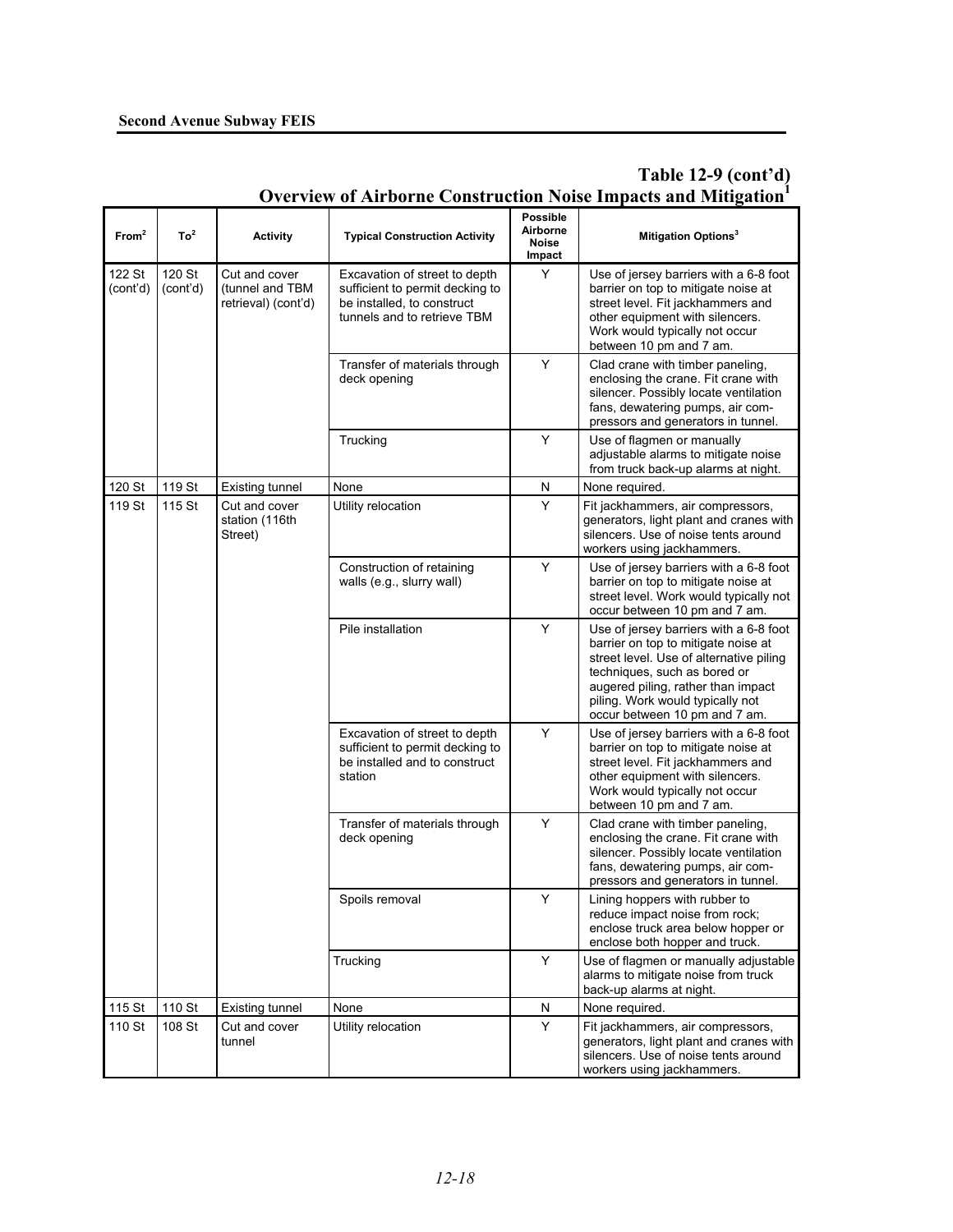| From <sup>2</sup>  | To <sup>2</sup>    | <b>Activity</b>                            | <b>Typical Construction Activity</b>                                                                         | <b>Possible</b><br>Airborne<br><b>Noise</b><br>Impact | Mitigation Options <sup>3</sup>                                                                                                                                                                                                                                     |
|--------------------|--------------------|--------------------------------------------|--------------------------------------------------------------------------------------------------------------|-------------------------------------------------------|---------------------------------------------------------------------------------------------------------------------------------------------------------------------------------------------------------------------------------------------------------------------|
| 110 St<br>(cont'd) | 108 St<br>(cont'd) | Cut and cover<br>tunnel (cont'd)           | Construction of retaining<br>walls (e.g., slurry wall)                                                       | Y                                                     | Use of jersey barriers with a 6-8 foot<br>barrier on top to mitigate noise at<br>street level. Work would typically not<br>occur between 10 pm and 7 am.                                                                                                            |
|                    |                    |                                            | Pile installation                                                                                            | Y                                                     | Use of jersey barriers with a 6-8 foot<br>barrier on top to mitigate noise at<br>street level. Use of alternative piling<br>techniques, such as bored or<br>augered piling, rather than impact<br>piling. Work would typically not<br>occur between 10 pm and 7 am. |
|                    |                    |                                            | Excavation of street to depth<br>sufficient to permit decking to<br>be installed and to construct<br>tracks  | Y                                                     | Use of jersey barriers with a 6-8 foot<br>barrier on top to mitigate noise at<br>street level. Fit jackhammers and<br>other equipment with silencers. Work<br>would typically not occur between 10<br>pm and 7 am.                                                  |
| 108 St             | 105 St             | Cut and cover<br>station (106th<br>Street) | Utility relocation                                                                                           | Y                                                     | Fit jackhammers, air compressors,<br>generators, light plant and cranes with<br>silencers. Use of noise tents around<br>workers using jackhammers.                                                                                                                  |
|                    |                    |                                            | Demolition of existing station<br>wall                                                                       | Y                                                     | Work would not occur between 10<br>pm and 7 am.                                                                                                                                                                                                                     |
|                    |                    |                                            | Construction of retaining<br>walls (e.g., slurry wall)                                                       | Y                                                     | Use of jersey barriers to mitigate<br>noise at street level. Work would<br>typically not occur between 10 pm<br>and 7 am.                                                                                                                                           |
|                    |                    |                                            | Pile installation                                                                                            | Y                                                     | Use of jersey barriers with a 6-8 foot<br>barrier on top to mitigate noise at<br>street level. Use of alternative piling<br>techniques, such as bored or<br>augered piling, rather than impact<br>piling. Work would typically not<br>occur between 10 pm and 7 am. |
|                    |                    |                                            | Excavation of street to depth<br>sufficient to permit decking to<br>be installed and to construct<br>station | Y                                                     | Use of jersey barriers with a 6-8 foot<br>barrier on top to mitigate noise at<br>street level. Fit jackhammers and<br>other equipment with silencers.<br>Work would typically not occur<br>between 10 pm and 7 am.                                                  |
|                    |                    |                                            | Transfer of materials through<br>deck opening                                                                | Y                                                     | Clad crane with timber paneling,<br>enclosing the crane. Fit crane with<br>silencer. Possibly locate ventilation<br>fans, dewatering pumps, air com-<br>pressors and generators in tunnel.                                                                          |
|                    |                    |                                            | Trucking                                                                                                     | Υ                                                     | Use of flagmen or manually<br>adjustable alarms to mitigate noise<br>from truck back-up alarms at night.                                                                                                                                                            |
|                    |                    | <b>Phase 1 Construction Activities</b>     |                                                                                                              |                                                       |                                                                                                                                                                                                                                                                     |
| 105 St             | 99 St              | <b>Existing tunnel</b>                     | Demolition of some existing<br>walls                                                                         | Υ                                                     | Work would not occur between 10<br>pm and 7 am.                                                                                                                                                                                                                     |
|                    |                    |                                            | Construction of new walls                                                                                    | N                                                     | None required.                                                                                                                                                                                                                                                      |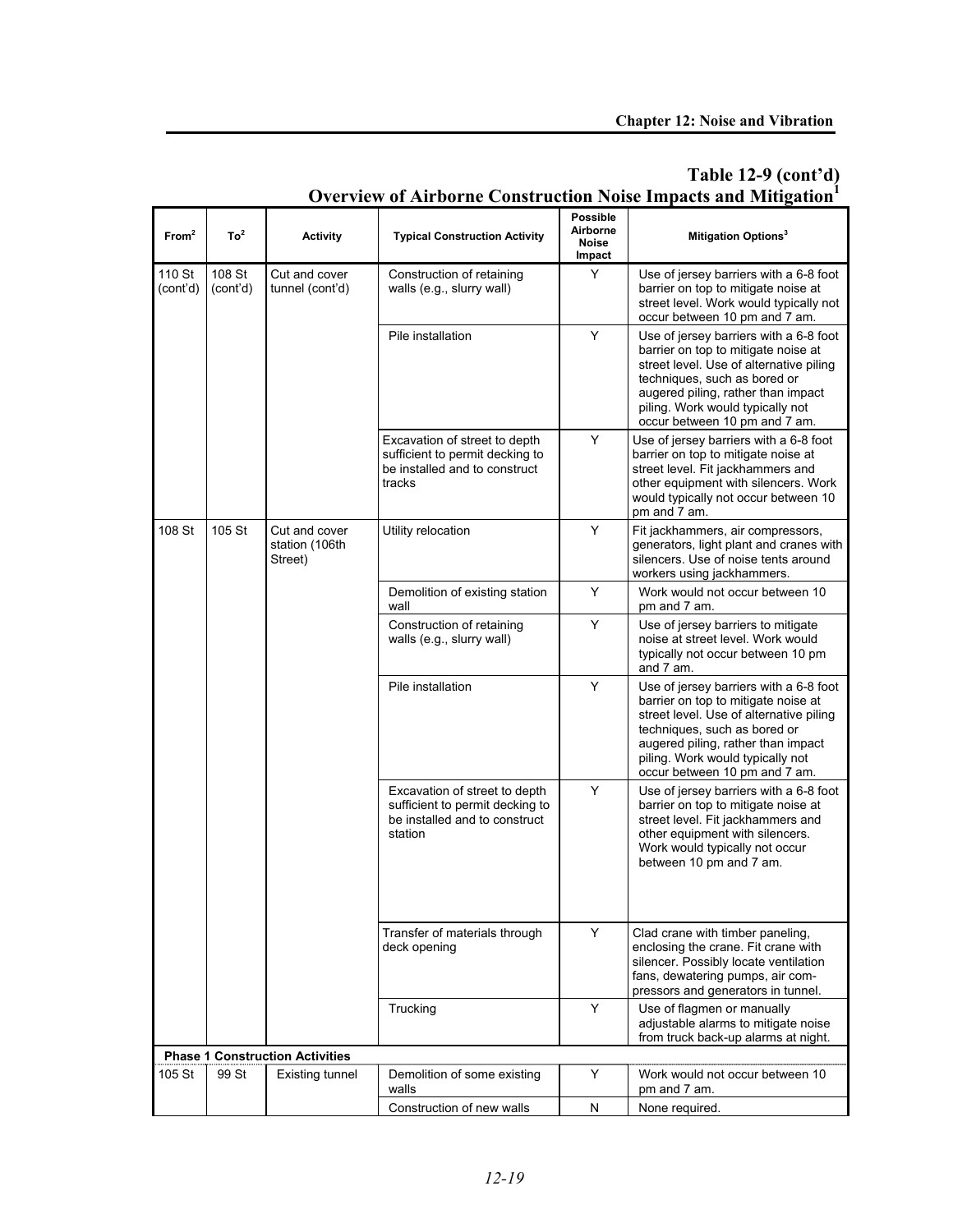| From <sup>2</sup>  | To <sup>2</sup>   | <b>Activity</b>                           | <b>Typical Construction Activity</b>                                                                         | <b>Possible</b><br>Airborne<br><b>Noise</b><br>Impact | Mitigation Options <sup>3</sup>                                                                                                                                                                                                                                     |
|--------------------|-------------------|-------------------------------------------|--------------------------------------------------------------------------------------------------------------|-------------------------------------------------------|---------------------------------------------------------------------------------------------------------------------------------------------------------------------------------------------------------------------------------------------------------------------|
| 105 St<br>(cont'd) | 99 St<br>(cont'd) | Existing tunnel<br>(cont'd)               | Trucking                                                                                                     | Y                                                     | Use of flagmen or manually<br>adjustable alarms to mitigate noise<br>from truck back-up alarms at night.                                                                                                                                                            |
| 99 St              | 98 St             | Cut and cover<br>tunnel                   | Utility relocation                                                                                           | Y                                                     | Fit jackhammers, air compressors,<br>generators, light plant and cranes<br>with silencers. Use of noise tents<br>around workers using jackhammers.                                                                                                                  |
|                    |                   |                                           | Construction of retaining<br>walls (e.g., slurry wall)                                                       | Y                                                     | Use of jersey barriers with a 6-8 foot<br>barrier on top to mitigate noise at<br>street level. Work would typically not<br>occur between 10 pm and 7 am.                                                                                                            |
|                    |                   |                                           | Pile installation                                                                                            | Y                                                     | Use of jersey barriers with a 6-8 foot<br>barrier on top to mitigate noise at<br>street level. Use of alternative piling<br>techniques, such as bored or<br>augered piling, rather than impact<br>piling. Work would typically not<br>occur between 10 pm and 7 am. |
|                    |                   |                                           | Excavation of street to depth<br>sufficient to permit decking to<br>be installed                             | Y                                                     | Use of jersey barriers with a 6-8 foot<br>barrier on top to mitigate noise at<br>street level. Fit jackhammers and<br>other equipment with silencers.<br>Work would typically not occur<br>between 10 pm and 7 am.                                                  |
| 98 St              | 94 St             | Cut and cover<br>station (96th<br>Street) | Utility relocation                                                                                           | Y                                                     | Fit jackhammers, air compressors,<br>generators, light plant and cranes<br>with silencers. Use noise tents<br>around workers using jackhammers.                                                                                                                     |
|                    |                   |                                           | Construction of retaining<br>walls (e.g., slurry wall)                                                       | Y                                                     | Use of jersey barriers with a 6-8 foot<br>barrier on top to mitigate noise at<br>street level. Work would typically not<br>occur between 10 pm and 7 am.                                                                                                            |
|                    |                   |                                           | Pile installation                                                                                            | Y                                                     | Use of jersey barriers with a 6-8 foot<br>barrier on top to mitigate noise at<br>street level. Use of alternative piling<br>techniques, such as bored or<br>augered piling, rather than impact<br>piling. Work would typically not<br>occur between 10 pm and 7 am. |
|                    |                   |                                           | Excavation of street to depth<br>sufficient to permit decking to<br>be installed and to construct<br>station | Y                                                     | Use of jersey barriers with a 6-8 foot<br>barrier on top to mitigate noise at<br>street level. Fit jackhammers and<br>other equipment with silencers. Work<br>would typically not occur between 10<br>pm and 7 am.                                                  |
|                    |                   |                                           | Transfer of materials through<br>deck opening                                                                | Υ                                                     | Clad crane with timber paneling,<br>enclosing the crane. Fit crane with<br>silencer. Possibly locate ventilation<br>fans, dewatering pumps, air com-<br>pressors and generators in tunnel.                                                                          |
|                    |                   |                                           | Trucking                                                                                                     | Υ                                                     | Use of flagmen or manually adjust-<br>able alarms to mitigate noise from<br>truck back-up alarms at night.                                                                                                                                                          |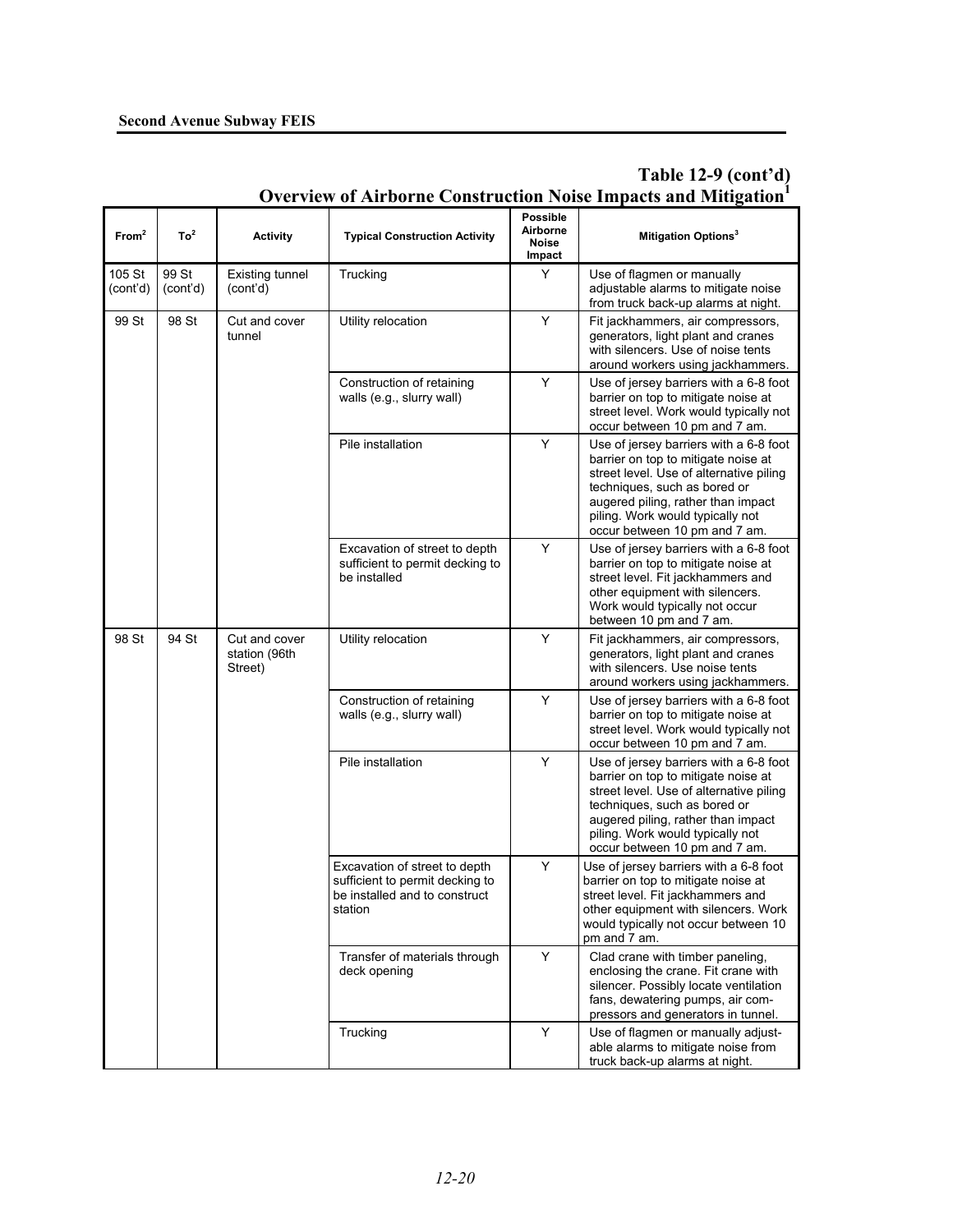| From <sup>2</sup> | To <sup>2</sup> | <b>Activity</b>                                                | <b>Typical Construction Activity</b>                                                                           | <b>Possible</b><br>Airborne<br><b>Noise</b><br>Impact | Mitigation Options <sup>3</sup>                                                                                                                                                                                                                                     |
|-------------------|-----------------|----------------------------------------------------------------|----------------------------------------------------------------------------------------------------------------|-------------------------------------------------------|---------------------------------------------------------------------------------------------------------------------------------------------------------------------------------------------------------------------------------------------------------------------|
| 97 St             | 96 St           | Construction<br>support and<br>staging site<br>(Playground 96) | Various staging processes<br>and tunnel support facilities                                                     | Υ                                                     | Place noise barrier around site peri-<br>meter. Use of electric rather than<br>diesel pumps, winches, etc. Provide<br>noise baffling at electric substation.                                                                                                        |
| 94 St             | 92 St           | Cut and cover<br>shaft site                                    | Utility relocation                                                                                             | Y                                                     | Fit jackhammers, air compressors,<br>generators, light plant and cranes<br>with silencers. Use of noise tents<br>around workers using jackhammers.                                                                                                                  |
|                   |                 |                                                                | Construction of retaining<br>walls (e.g., slurry wall)                                                         | Y                                                     | Use of jersey barriers with a 6-8 foot<br>barrier on top to mitigate noise at<br>street level. Work would typically not<br>occur between 10 pm and 7 am.                                                                                                            |
|                   |                 |                                                                | Pile installation                                                                                              | Y                                                     | Use of jersey barriers with a 6-8 foot<br>barrier on top to mitigate noise at<br>street level. Use of alternative piling<br>techniques, such as bored or<br>augered piling, rather than impact<br>piling. Work would typically not<br>occur between 10 pm and 7 am. |
|                   |                 |                                                                | Excavation of street to depth<br>sufficient to permit decking to<br>be installed and to<br>launch/retrieve TBM | Y                                                     | Use of jersey barriers with a 6-8 foot<br>barrier on top to mitigate noise at<br>street level. Fit jackhammers and<br>other equipment with silencers.<br>Work would typically not occur<br>between 10 pm and 7 am.                                                  |
|                   |                 |                                                                | Spoils removal                                                                                                 | Y                                                     | Lining hoppers with rubber to<br>reduce impact noise from rock;<br>enclose truck area below hopper or<br>enclose both hopper and truck.                                                                                                                             |
|                   |                 |                                                                | Trucking                                                                                                       | Y                                                     | Use of flagmen or manually adjust-<br>able alarms to mitigate noise from<br>truck back-up alarms at night.                                                                                                                                                          |
| 92 St             | 87 St           | Bored tunnel in<br>rock                                        | Underground boring                                                                                             | N                                                     | None required.                                                                                                                                                                                                                                                      |
| 87 St             | 83 St           | Bored tunnel in<br>rock                                        | Underground boring                                                                                             | N                                                     | None required.                                                                                                                                                                                                                                                      |
|                   |                 |                                                                | Underground horizontal<br>blasting to create cavern                                                            | N                                                     | None required.                                                                                                                                                                                                                                                      |
|                   |                 |                                                                | Vertical blasting to create<br>shafts                                                                          | Y                                                     | Use blast mats and multi-delay<br>charges to reduce intensity. Work<br>would typically not occur between<br>10 pm and 7 am.                                                                                                                                         |
|                   |                 |                                                                | Openings to bring materials<br>in and out and to create<br>station entrances                                   | Υ                                                     | Clad crane with timber paneling,<br>enclosing the crane. Fit crane with<br>silencer. Possibly locate ventilation<br>fans, dewatering pumps, air com-<br>pressors and generators in tunnel.                                                                          |
|                   |                 |                                                                | Spoils removal                                                                                                 | Υ                                                     | Lining hoppers with rubber to<br>reduce impact noise from rock;<br>enclose truck area below hopper or<br>enclose both hopper and truck.                                                                                                                             |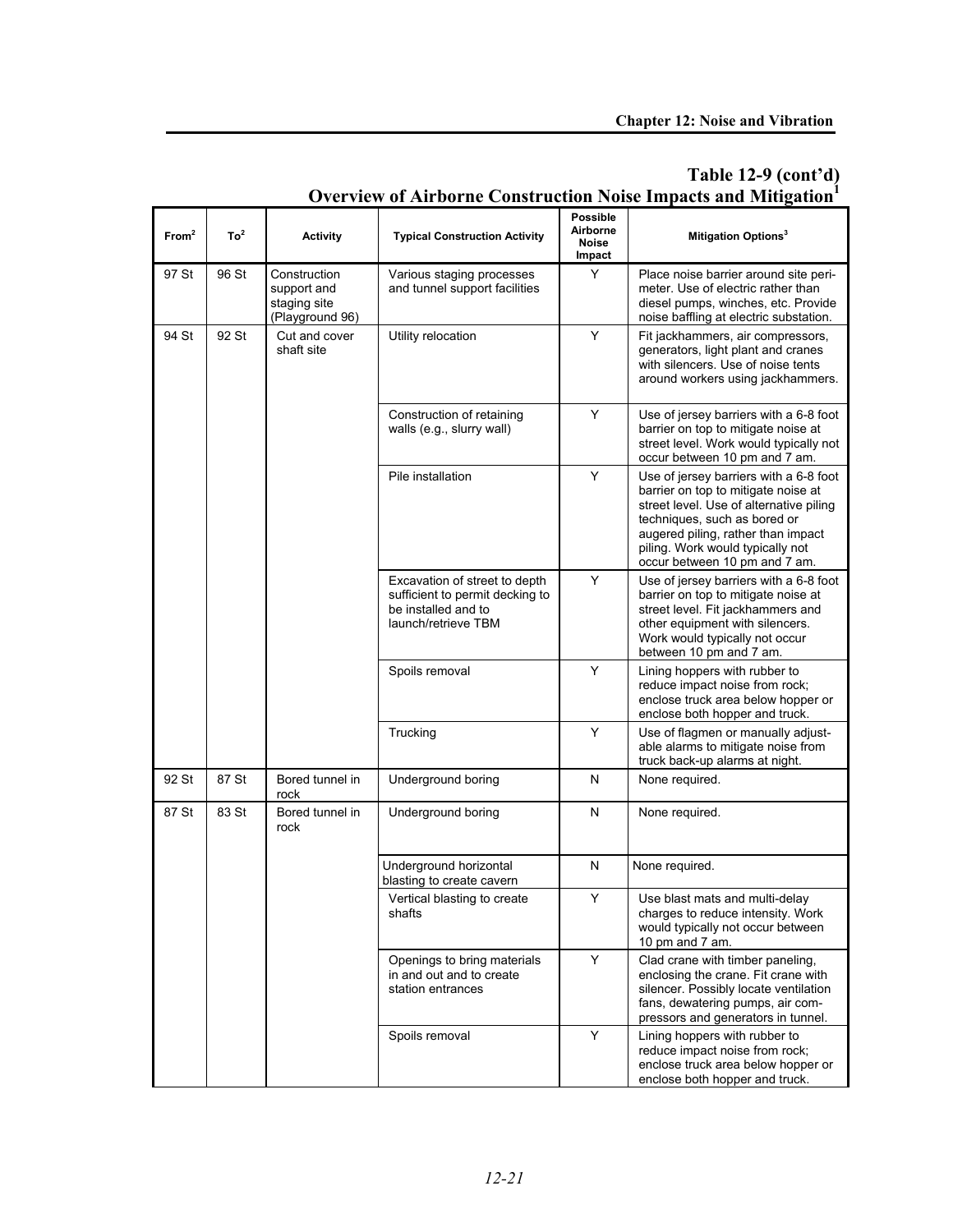| From <sup>2</sup> | To <sup>2</sup>   | <b>Activity</b>                                        | <b>Typical Construction Activity</b>                                         | <b>Possible</b><br>Airborne<br><b>Noise</b><br>Impact | Mitigation Options <sup>3</sup>                                                                                                                                                                                                                                     |
|-------------------|-------------------|--------------------------------------------------------|------------------------------------------------------------------------------|-------------------------------------------------------|---------------------------------------------------------------------------------------------------------------------------------------------------------------------------------------------------------------------------------------------------------------------|
| 87 St<br>(cont'd) | 83 St<br>(cont'd) | Mined station<br>(86th Street)                         | Trucking                                                                     | Y                                                     | Use of flagmen or manually adjust-<br>able alarms to mitigate noise from<br>truck back-up alarms at night.                                                                                                                                                          |
|                   |                   | Cut and cover<br>station<br>component<br>(86th Street) | Utility relocation                                                           | Y                                                     | Fit jackhammers, air compressors,<br>generators, light plant and cranes<br>with silencers. Use of noise tents<br>around workers using jackhammers.                                                                                                                  |
|                   |                   |                                                        | Construction of retaining<br>walls (e.g., slurry wall)                       | Y                                                     | Use of jersey barriers with a 6-8 foot<br>barrier on top to mitigate noise at<br>street level. Work would typically not<br>occur between 10 pm and 7 am.                                                                                                            |
|                   |                   |                                                        | Pile installation                                                            | Y                                                     | Use of jersey barriers with a 6-8 foot<br>barrier on top to mitigate noise at<br>street level. Use of alternative piling<br>techniques, such as bored or augered<br>piling, rather than impact piling. Work<br>would typically not occur between 10<br>pm and 7 am. |
| 83 St             | 73 St             | Bored tunnel in<br>rock                                | Underground boring                                                           | N                                                     | None required.                                                                                                                                                                                                                                                      |
| 73 St             | 69 St             | Bored tunnel in<br>rock                                | Underground boring                                                           | N                                                     | None required.                                                                                                                                                                                                                                                      |
|                   |                   | Mined station<br>(72nd Street)                         | Underground horizontal<br>blasting to create cavern                          | N                                                     | None required.                                                                                                                                                                                                                                                      |
|                   |                   |                                                        | Vertical blasting to create<br>shafts                                        | Y                                                     | Use blast mats and multi-delay<br>charges to reduce intensity Work<br>would typically not occur between<br>10 pm and 7 am.                                                                                                                                          |
|                   |                   |                                                        | Openings to bring materials<br>in and out and to create<br>station entrances |                                                       | Clad crane with timber paneling,<br>enclosing the crane. Fit crane with<br>silencer. Possibly locate ventilation<br>fans, dewatering pumps, air com-<br>pressors and generators in tunnel.                                                                          |
|                   |                   |                                                        | Spoils removal                                                               | Y                                                     | Lining hoppers with rubber to<br>reduce impact noise from rock;<br>enclose truck area below hopper or<br>enclose both hopper and truck.                                                                                                                             |
|                   |                   |                                                        | Trucking and other activity                                                  |                                                       | Use of flagmen or manually adjustable<br>alarms to mitigate noise from truck<br>back-up alarms at night.                                                                                                                                                            |
|                   |                   | Cut and cover<br>station<br>component<br>(72nd Street) | Utility relocation                                                           | Y                                                     | Fit jackhammers, air compressors,<br>generators, light plant and cranes<br>with silencers. Use of noise tents<br>around workers using jackhammers.                                                                                                                  |
|                   |                   |                                                        | Construction of retaining<br>walls (e.g., slurry wall)                       | Y                                                     | Use of jersey barriers with a 6-8 foot<br>barrier on top to mitigate noise at<br>street level. Work would typically not<br>occur between 10 pm and 7 am.                                                                                                            |
|                   |                   |                                                        | Pile installation                                                            | Y                                                     | Use of jersey barriers with a 6-8 foot<br>barrier on top to mitigate noise at<br>street level. Use of alternative piling<br>techniques, such as bored or augered<br>piling, rather than impact piling. Work<br>would typically not occur between 10<br>pm and 7 am. |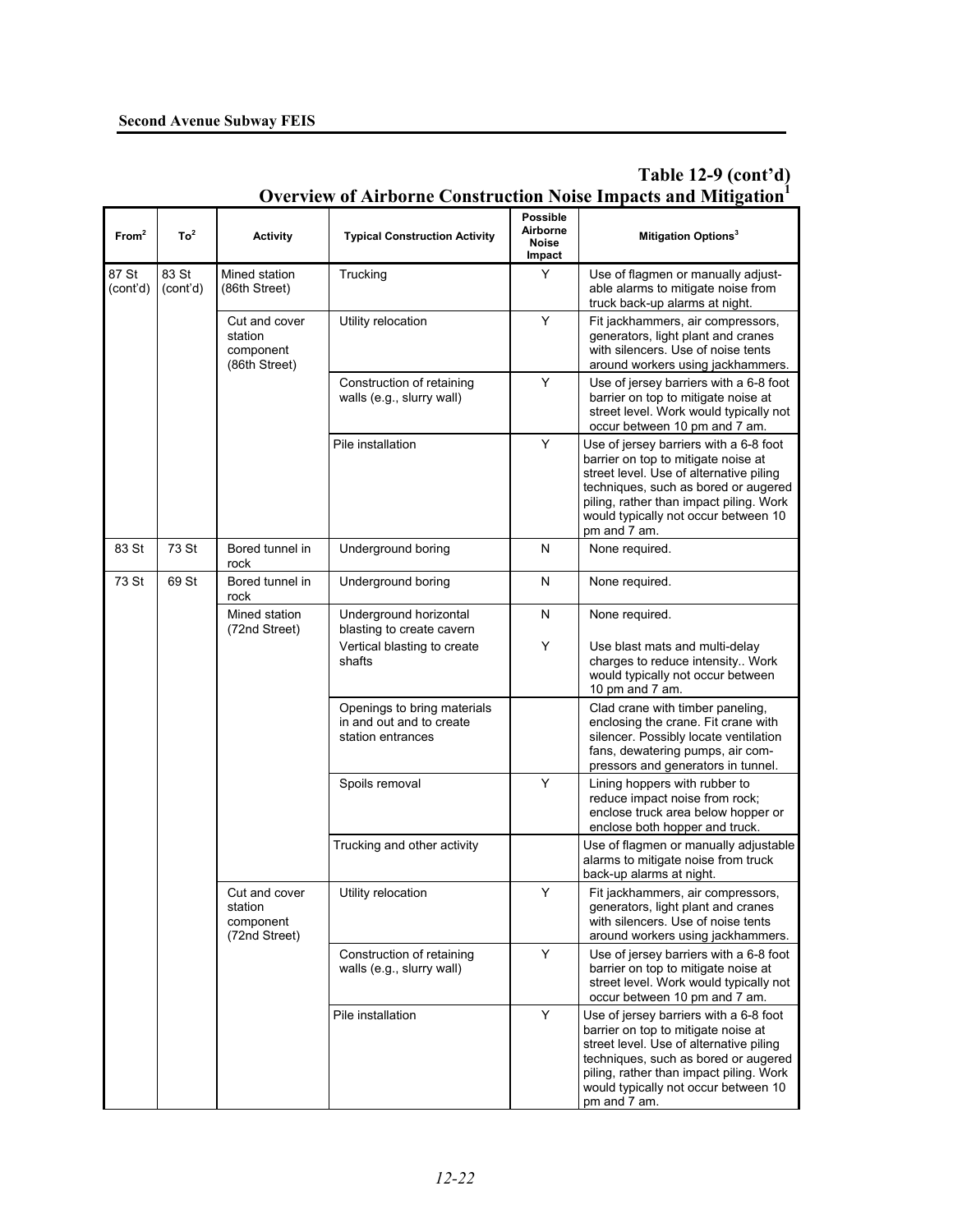| From <sup>2</sup> | To <sup>2</sup> | <b>Activity</b>                                       | <b>Typical Construction Activity</b>                                                                         | <b>Possible</b><br>Airborne<br><b>Noise</b><br>Impact | Mitigation Options <sup>3</sup>                                                                                                                                                                                                                                     |
|-------------------|-----------------|-------------------------------------------------------|--------------------------------------------------------------------------------------------------------------|-------------------------------------------------------|---------------------------------------------------------------------------------------------------------------------------------------------------------------------------------------------------------------------------------------------------------------------|
| 69 St             | 62 St           | Bored tunnel in<br>rock                               | Underground boring and drill<br>and blast                                                                    | N                                                     | None required.                                                                                                                                                                                                                                                      |
| 65 St             | 63 St           | Mined tunnel<br>(63rd St)                             | Soil stabilization                                                                                           | Y                                                     | Use of site barriers to mitigate noise<br>at street level.                                                                                                                                                                                                          |
|                   |                 | connector-<br>curve west)                             | Underground drill and blast                                                                                  | N                                                     | None required.                                                                                                                                                                                                                                                      |
|                   |                 |                                                       | Vertical blasting to create<br>shaft site at 66th<br>Street/Second Avenue                                    | Y                                                     | Use blast mats and multi-delay<br>charges to reduce intensity. Work<br>would typically not occur between<br>10 pm and 7 am.                                                                                                                                         |
|                   |                 |                                                       | Spoils removal                                                                                               | Y                                                     | Lining hoppers with rubber to<br>reduce impact noise from rock;<br>enclose truck area below hopper or<br>enclose both hopper and truck.                                                                                                                             |
|                   |                 |                                                       | Trucking                                                                                                     | Y                                                     | Use of flagmen or manually<br>adjustable alarms to mitigate the<br>noise from the truck back-up alarms<br>at night.                                                                                                                                                 |
| 63 St             | 61 St           | Mined tunnel<br>(63rd St<br>connector-<br>curve east) | Underground drill and blast                                                                                  | N                                                     | None required.                                                                                                                                                                                                                                                      |
|                   |                 | <b>Phase 3 Construction Activities</b>                |                                                                                                              |                                                       |                                                                                                                                                                                                                                                                     |
| 62 St             | 57 St           | Bored tunnel in<br>rock                               | Underground boring                                                                                           | N                                                     | None required.                                                                                                                                                                                                                                                      |
| 57 St             | 52 St           | Cut and cover<br>station (55th<br>Street)             | Utility relocation                                                                                           | Y                                                     | Fit jackhammers, air compressors,<br>generators, light plant and cranes<br>with silencers. Use of noise tents<br>around workers using jackhammers.                                                                                                                  |
|                   |                 |                                                       | Construction of retaining walls<br>(e.g., slurry wall)                                                       | Y                                                     | Use of jersey barriers with a 6-8 foot<br>barrier on top to mitigate noise at<br>street level. Use of alternative piling<br>techniques, such as bored or augered<br>piling, rather than impact piling. Work<br>would typically not occur between 10<br>pm and 7 am. |
|                   |                 |                                                       | Excavation of street to depth<br>sufficient to permit decking to<br>be installed and to construct<br>station | Y                                                     | Use of jersey barriers with a 6-8 foot<br>barrier on top to mitigate noise at<br>street level. Fit jackhammers and<br>other equipment with silencers.<br>Work would typically not occur<br>between 10 pm and 7 am.                                                  |
|                   |                 |                                                       | Transfer of materials through<br>deck opening                                                                | Υ                                                     | Clad crane with timber paneling,<br>enclosing the crane. Fit crane with<br>silencer. Possibility of locating<br>ventilation fans, dewatering pumps,<br>air compressors and generators in<br>the tunnel.                                                             |
|                   |                 |                                                       | Spoils removal                                                                                               | Υ                                                     | Lining hoppers with rubber to<br>reduce impact noise from rock;<br>enclose truck area below hopper or<br>enclose both hopper and truck.                                                                                                                             |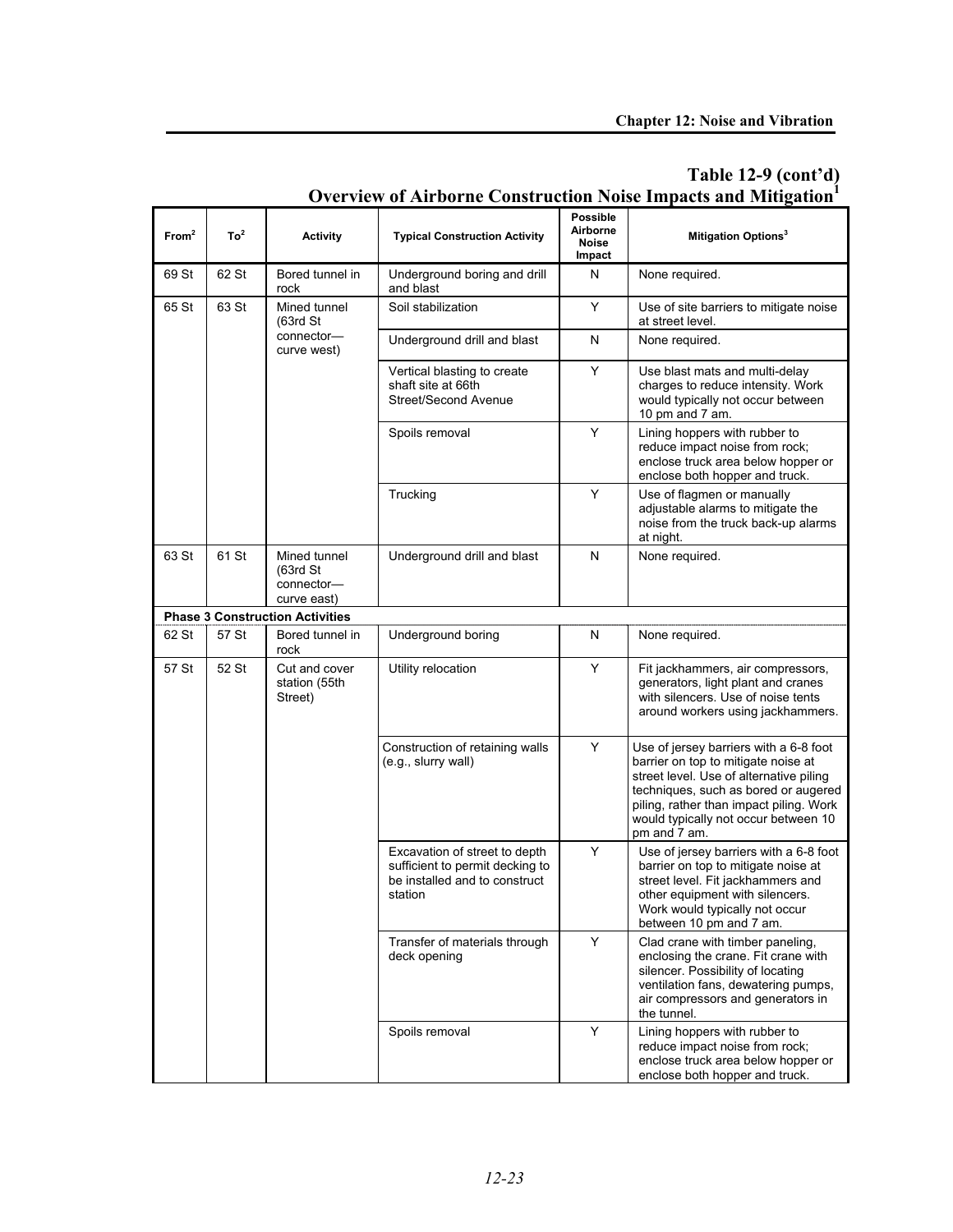| From <sup>2</sup> | To <sup>2</sup>   | <b>Activity</b>                                        | <b>Typical Construction Activity</b>                                         | <b>Possible</b><br>Airborne<br><b>Noise</b><br>Impact | <b>Mitigation Options<sup>3</sup></b>                                                                                                                                                                                                                               |
|-------------------|-------------------|--------------------------------------------------------|------------------------------------------------------------------------------|-------------------------------------------------------|---------------------------------------------------------------------------------------------------------------------------------------------------------------------------------------------------------------------------------------------------------------------|
| 57 St<br>(cont'd) | 52 St<br>(cont'd) | Cut and cover<br>station (55th<br>Street) (cont'd)     | Trucking                                                                     | Y                                                     | Use of flagmen or manually adjustable<br>alarms to mitigate the noise from the<br>truck back-up alarms at night.                                                                                                                                                    |
| 52 St             | 45 St             | Bored tunnel in<br>rock                                | Underground boring                                                           | N                                                     | None required.                                                                                                                                                                                                                                                      |
| 45 St             | 41 St             | Bored tunnel in<br>rock                                | Underground boring                                                           | N                                                     | None required.                                                                                                                                                                                                                                                      |
|                   |                   | Mined station<br>(42nd Street)                         | Underground horizontal<br>blasting to create cavern                          | N                                                     | None required.                                                                                                                                                                                                                                                      |
|                   |                   |                                                        | Vertical blasting to create<br>shafts                                        | Y                                                     | Use blast mats and multi-delay<br>charges to reduce intensity. Work<br>would typically not occur between<br>10 pm and 7 am.                                                                                                                                         |
|                   |                   |                                                        | Openings to bring materials<br>in and out and to create<br>station entrances | Y                                                     | Clad crane with timber paneling,<br>enclosing the crane. Fit crane with<br>silencer. Possibly locate ventilation<br>fans, dewatering pumps, air com-<br>pressors and generators in tunnel.                                                                          |
|                   |                   | Mined station<br>(42nd Street)                         | Spoils removal                                                               | Y                                                     | Lining hoppers with rubber to<br>reduce impact noise from rock;<br>enclose truck area below hopper or<br>enclose both hopper and truck.                                                                                                                             |
|                   |                   |                                                        | Trucking                                                                     | Y                                                     | Use of flagmen or manually adjust-<br>able alarms to mitigate noise from<br>truck back-up alarms at night.                                                                                                                                                          |
|                   |                   | Cut and cover<br>station<br>component<br>(42nd Street) | Utility relocation                                                           | Y                                                     | Fit jackhammers, air compressors,<br>generators, light plant and cranes<br>with silencers. Use of noise tents<br>around workers using jackhammers.                                                                                                                  |
|                   |                   |                                                        | Construction of retaining walls<br>(e.g., slurry wall)                       | Y                                                     | Use of jersey barriers with a 6-8 foot<br>barrier on top to mitigate noise at<br>street level. Work would typically not<br>occur between 10 pm and 7 am.                                                                                                            |
|                   |                   |                                                        | Pile installation                                                            | Y                                                     | Use of jersey barriers with a 6-8 foot<br>barrier on top to mitigate noise at<br>street level. Use of alternative piling<br>techniques, such as bored or<br>augered piling, rather than impact<br>piling. Work would typically not<br>occur between 10 pm and 7 am. |
| 41 St             | 36 St             | Bored tunnel in<br>rock                                | Underground boring                                                           | N                                                     | None required.                                                                                                                                                                                                                                                      |
| 36 St             | 33 St             | Bored tunnel in<br>rock                                | Underground boring                                                           | N                                                     | None required.                                                                                                                                                                                                                                                      |
|                   |                   | Cut and cover<br>station (34th<br>Street)              | Utility relocation                                                           | Υ                                                     | Fit jackhammers, air compressors,<br>generators, light plant and cranes<br>with silencers. Use of noise tents<br>around workers using jackhammers.                                                                                                                  |
|                   |                   |                                                        | Construction of retaining walls<br>(e.g., slurry wall)                       | Y                                                     | Use of jersey barriers with a 6-8 foot<br>barrier on top to mitigate noise at<br>street level. Work would typically not<br>occur between 10 pm and 7 am.                                                                                                            |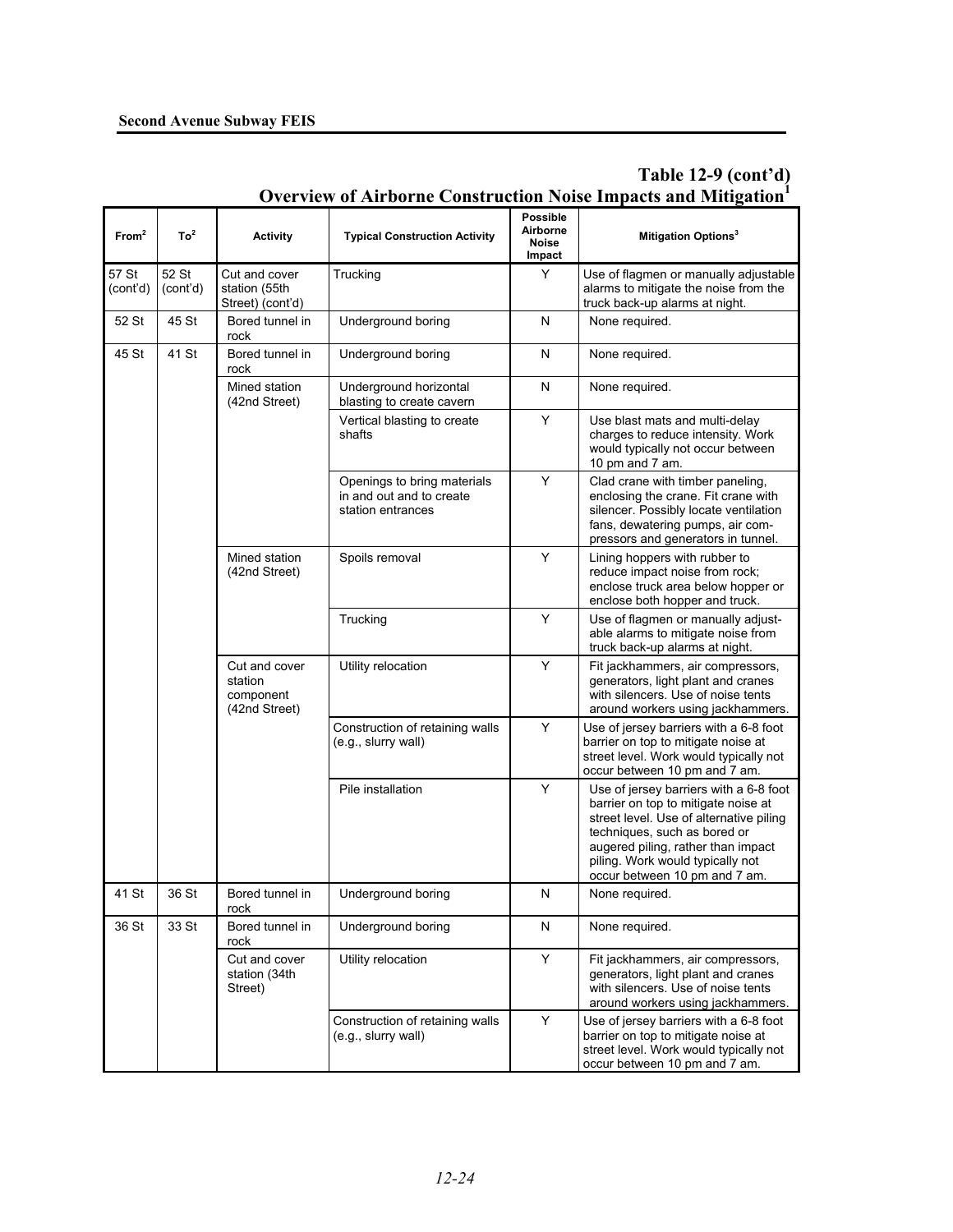| From <sup>2</sup> | To <sup>2</sup>   | <b>Activity</b>                                    | <b>Typical Construction Activity</b>                                                                         | <b>Possible</b><br>Airborne<br><b>Noise</b><br>Impact | Mitigation Options <sup>3</sup>                                                                                                                                                                                                                                     |
|-------------------|-------------------|----------------------------------------------------|--------------------------------------------------------------------------------------------------------------|-------------------------------------------------------|---------------------------------------------------------------------------------------------------------------------------------------------------------------------------------------------------------------------------------------------------------------------|
| 36 St<br>(cont'd) | 33 St<br>(cont'd) | Cut and cover<br>station (34th<br>Street) (cont'd) | Pile installation                                                                                            | Υ                                                     | Use of jersey barriers with a 6-8 foot<br>barrier on top to mitigate noise at<br>street level. Use of alternative piling<br>techniques, such as bored or augered<br>piling, rather than impact piling. Work<br>would typically not occur between 10<br>pm and 7 am. |
|                   |                   |                                                    | Excavation of street to depth<br>sufficient to permit decking to<br>be installed and to construct<br>station | Y                                                     | Use of jersey barriers with a 6-8 foot<br>barrier on top to mitigate noise at<br>street level. Fit jackhammers and<br>other equipment with silencers.<br>Work would typically not occur<br>between 10 pm and 7 am.                                                  |
|                   |                   |                                                    | Transfer of materials through<br>deck opening                                                                | Y                                                     | Clad crane with timber paneling,<br>enclosing the crane. Fit crane with<br>silencer. Possibly locate ventilation<br>fans, dewatering pumps, air com-<br>pressors and generators in tunnel.                                                                          |
|                   |                   |                                                    | Spoils removal                                                                                               | Y                                                     | Lining hoppers with rubber to<br>reduce impact noise from rock;<br>enclose truck area below hopper or<br>enclose both hopper and truck.                                                                                                                             |
|                   |                   |                                                    | Trucking                                                                                                     | Y                                                     | Use of flagmen or manually adjust-<br>able alarms to mitigate noise from<br>truck back-up alarms at night.                                                                                                                                                          |
| 36 St             | 35 St             | Staging site (St.<br>Vartan Park)                  | Construction support and<br>staging site                                                                     | Y                                                     | Place noise barrier around site<br>perimeter. Use of electric or<br>hydraulic rather than diesel pumps,<br>winches, etc. Provide noise baffling<br>at electric substation.                                                                                          |
|                   |                   | Shaft site                                         | Spoils removal                                                                                               | Y                                                     | Lining hopper with rubber to reduce<br>impact noise from rock; enclose truck<br>area below hopper or enclose both<br>hopper and truck.                                                                                                                              |
|                   |                   |                                                    | Trucking                                                                                                     | Y                                                     | Use of flagmen or manually adjust-<br>able alarms to mitigate noise from<br>truck back-up alarms at night.                                                                                                                                                          |
| 33 St             | 32 St             | Shaft site                                         | Spoils removal                                                                                               | Y                                                     | Lining hopper with rubber to reduce<br>impact noise from rock; enclose<br>truck area below hopper or enclose<br>both hopper and truck.                                                                                                                              |
|                   |                   |                                                    | Trucking                                                                                                     | Υ                                                     | Use of flagmen or manually adjust-<br>able alarms to mitigate noise from<br>truck back-up alarms at night.                                                                                                                                                          |
| 32 St             | 26 St             | Bored tunnel in<br>rock                            | Underground boring                                                                                           | N                                                     | None required.                                                                                                                                                                                                                                                      |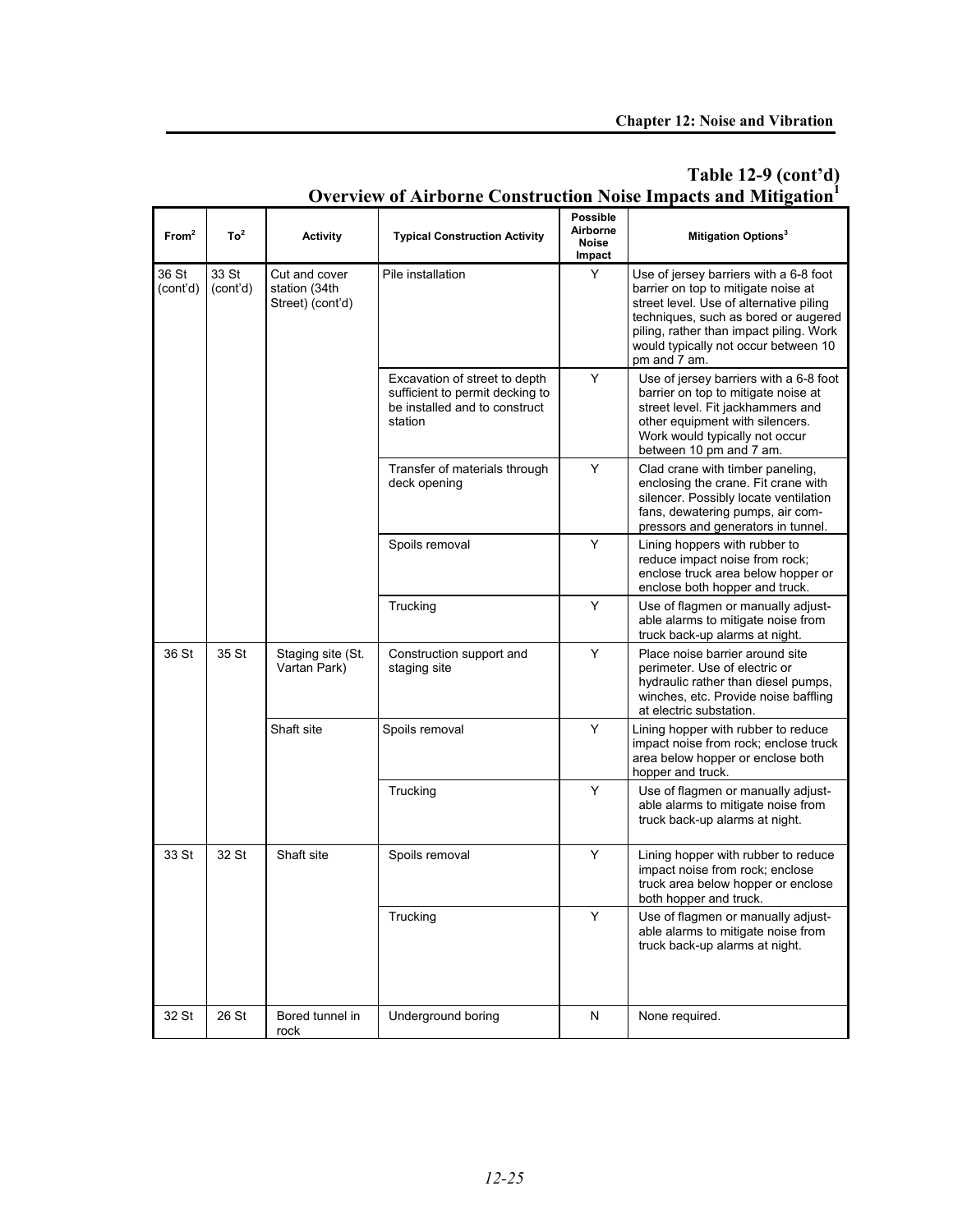|                   |                 |                                                        |                                                                               | <b>Possible</b>                    |                                                                                                                                                                                                                                                                     |
|-------------------|-----------------|--------------------------------------------------------|-------------------------------------------------------------------------------|------------------------------------|---------------------------------------------------------------------------------------------------------------------------------------------------------------------------------------------------------------------------------------------------------------------|
| From <sup>2</sup> | To <sup>2</sup> | <b>Activity</b>                                        | <b>Typical Construction Activity</b>                                          | Airborne<br><b>Noise</b><br>Impact | Mitigation Options <sup>3</sup>                                                                                                                                                                                                                                     |
| 26 St             | 23 St           | Bored tunnel in<br>rock                                | Underground boring                                                            | N                                  | None required.                                                                                                                                                                                                                                                      |
|                   |                 | Mined station<br>(23rd Street)                         | Underground horizontal<br>blasting to create cavern                           | N                                  | None required.                                                                                                                                                                                                                                                      |
|                   |                 |                                                        | Vertical blasting to create<br>shafts                                         | Y                                  | Use blast mats and multi-delay<br>charges to reduce intensity. Work<br>would typically not occur between<br>10 pm and 7 am.                                                                                                                                         |
|                   |                 |                                                        | Openings to bring materials<br>in and out and to create<br>station entrances  | Y                                  | Clad crane with timber paneling,<br>enclosing the crane. Fit crane with<br>silencer. Possibly locate ventilation<br>fans, dewatering pumps, air com-<br>pressors and generators in tunnel.                                                                          |
|                   |                 |                                                        | Spoils removal                                                                | Y                                  | Lining hoppers with rubber to<br>reduce impact noise from rock;<br>enclose truck area below hopper or<br>enclose both hopper and truck.                                                                                                                             |
|                   |                 |                                                        | Trucking and other activity                                                   | Y                                  | Use of flagmen or manually adjust-<br>able alarms to mitigate noise from<br>truck back-up alarms at night.                                                                                                                                                          |
|                   |                 | Cut and cover<br>station<br>component<br>(23rd Street) | Utility relocation                                                            | Y                                  | Fit jackhammers, air compressors,<br>generators, light plant and cranes<br>with silencers. Use of noise tents<br>around workers using jackhammers.                                                                                                                  |
|                   |                 |                                                        | Construction of retaining walls<br>(e.g., slurry wall)                        | Y                                  | Use of jersey barriers to mitigate noise<br>at street level. Work would typically<br>not occur between 10 pm and 7 am.                                                                                                                                              |
|                   |                 |                                                        | Pile installation                                                             | Y                                  | Use of jersey barriers with a 6-8 foot<br>barrier on top to mitigate noise at<br>street level. Use of alternative piling<br>techniques, such as bored or<br>augered piling, rather than impact<br>piling. Work would typically not<br>occur between 10 pm and 7 am. |
| 23 St             | 15 St           | Bored tunnel in<br>rock                                | Underground boring                                                            | N                                  | None required.                                                                                                                                                                                                                                                      |
| 15 St             | 11 St           | Bored tunnel in<br>rock                                | Underground boring                                                            | N                                  | None required.                                                                                                                                                                                                                                                      |
|                   |                 | Mined station<br>(14th Street)                         | Underground horizontal<br>blasting to create cavern                           | N                                  | None required.                                                                                                                                                                                                                                                      |
|                   |                 |                                                        | Vertical blasting to create<br>shafts                                         | Y                                  | Use blast mats and multi-delay<br>charges to reduce intensity. Work<br>would typically not occur between<br>10 pm and 7 am.                                                                                                                                         |
|                   |                 |                                                        | Openings to bring materials<br>in and out, and to create<br>station entrances | Y                                  | Clad crane with timber paneling,<br>enclosing the crane. Fit crane with<br>silencer. Possibly locate ventilation<br>fans, dewatering pumps, air com-<br>pressors and generators in tunnel.                                                                          |
|                   |                 |                                                        | Spoils removal                                                                | Y                                  | Lining hoppers with rubber to reduce<br>impact noise from rock; enclose truck<br>area below hopper or enclose both<br>hopper and truck.                                                                                                                             |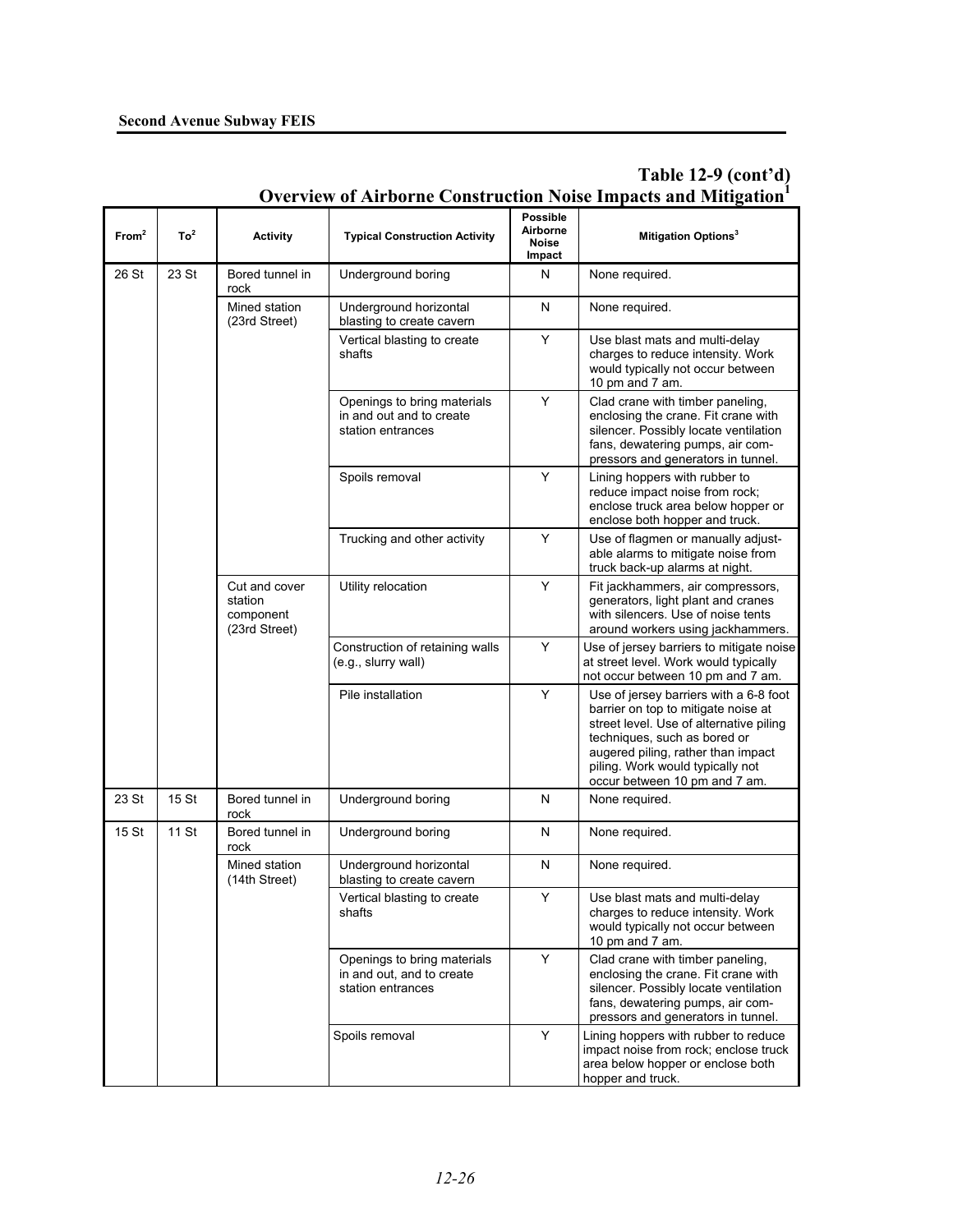| From <sup>2</sup> | To <sup>2</sup>   | <b>Activity</b>                                        | <b>Typical Construction Activity</b>                                                                         | <b>Possible</b><br>Airborne<br><b>Noise</b><br>Impact | Mitigation Options <sup>3</sup>                                                                                                                                                                                                                                     |
|-------------------|-------------------|--------------------------------------------------------|--------------------------------------------------------------------------------------------------------------|-------------------------------------------------------|---------------------------------------------------------------------------------------------------------------------------------------------------------------------------------------------------------------------------------------------------------------------|
| 15 St<br>(cont'd) | 11 St<br>(cont'd) | Mined station<br>(14th Street)<br>(cont'd)             | Trucking and other activity                                                                                  | Y                                                     | Use of flagmen or manually adjust-<br>able alarms to mitigate noise from<br>truck back-up alarms at night.                                                                                                                                                          |
|                   |                   | Cut and cover<br>station<br>component<br>(14th Street) | Utility relocation                                                                                           | Y                                                     | Fit jackhammers, air compressors,<br>generators, light plant and cranes<br>with silencers. Use of noise tents<br>around workers using jackhammers.                                                                                                                  |
|                   |                   |                                                        | Construction of retaining<br>walls (e.g., slurry wall)                                                       | Y                                                     | Use of jersey barriers with a 6-8 foot<br>barrier on top to mitigate noise at<br>street level. Work would typically not<br>occur between 10 pm and 7 am.                                                                                                            |
|                   |                   |                                                        | Pile installation                                                                                            | Y                                                     | Use of jersey barriers with a 6-8 foot<br>barrier on top to mitigate noise at<br>street level. Use of alternative piling<br>techniques, such as bored or<br>augered piling, rather than impact<br>piling. Work would typically not<br>occur between 10 pm and 7 am. |
| 11 St             | 4 St              | Bored tunnel in<br>rock                                | Underground boring                                                                                           | N                                                     | None required.                                                                                                                                                                                                                                                      |
| 4 St              | Houston           | Cut and cover<br>station (Houston<br>Street)           | Utility relocation                                                                                           | Y                                                     | Fit jackhammers, air compressors,<br>generators, light plant and cranes with<br>silencers. Use of noise tents around<br>workers using jackhammers.                                                                                                                  |
|                   |                   |                                                        | Construction of retaining<br>walls (e.g., slurry wall)                                                       | Y                                                     | Use of jersey barriers with a 6-8 foot<br>barrier on top to mitigate noise at<br>street level. Work would typically not<br>occur between 10 pm and 7 am.                                                                                                            |
|                   |                   |                                                        | Pile installation                                                                                            | Y                                                     | Use of jersey barriers with a 6-8 foot<br>barrier on top to mitigate noise at<br>street level. Use of alternative piling<br>techniques, such as bored or<br>augered piling, rather than impact<br>piling. Work would typically not<br>occur between 10 pm and 7 am. |
|                   |                   |                                                        | Excavation of street to depth<br>sufficient to permit decking to<br>be installed and to construct<br>station | Υ                                                     | Use of jersey barriers with a 6-8 foot<br>barrier on top to mitigate noise at<br>street level. Fit jackhammers and<br>other equipment with silencers.<br>Work would typically not occur<br>between 10 pm and 7 am.                                                  |
|                   |                   |                                                        | Transfer of materials through<br>deck opening                                                                | Υ                                                     | Clad crane with timber paneling,<br>enclosing the crane. Fit crane with<br>silencer. Possibly locate ventilation<br>fans, dewatering pumps, air com-<br>pressors and generators in tunnel.                                                                          |
|                   |                   |                                                        | Trucking                                                                                                     | Υ                                                     | Use of flagmen or manually<br>adjustable alarms to mitigate noise<br>from truck back-up alarms at night.                                                                                                                                                            |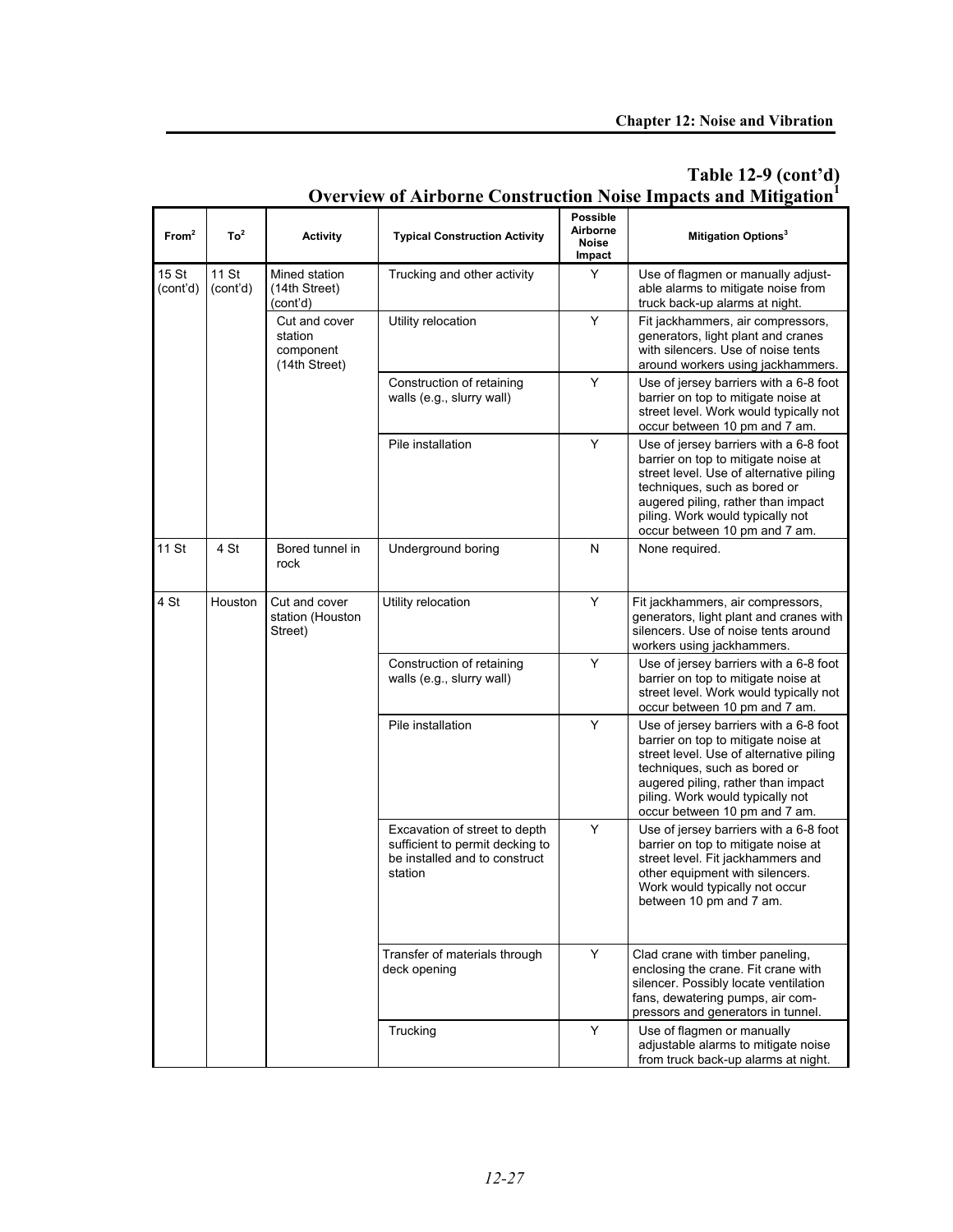|                   |                     |                                            |                                                                                                              |                                                       | сгунум от житот ну Сонзи исион тулзу нирасиз ани гипизацон                                                                                                                                                                                                          |
|-------------------|---------------------|--------------------------------------------|--------------------------------------------------------------------------------------------------------------|-------------------------------------------------------|---------------------------------------------------------------------------------------------------------------------------------------------------------------------------------------------------------------------------------------------------------------------|
| From <sup>2</sup> | To <sup>2</sup>     | <b>Activity</b>                            | <b>Typical Construction Activity</b>                                                                         | <b>Possible</b><br>Airborne<br><b>Noise</b><br>Impact | Mitigation Options <sup>3</sup>                                                                                                                                                                                                                                     |
| 4 St<br>(cont'd)  | Houston<br>(cont'd) | Possible Shaft<br>site                     | Spoils removal                                                                                               | Y                                                     | Lining hoppers with rubber to<br>reduce impact noise from rock;<br>enclose truck area below hopper or<br>enclose both hopper and truck.                                                                                                                             |
|                   |                     |                                            | Trucking                                                                                                     | Y                                                     | Use of flagmen or manually<br>adjustable alarms to mitigate noise<br>from truck back-up alarms at night.                                                                                                                                                            |
|                   |                     | <b>Phase 4 Construction Activities</b>     |                                                                                                              |                                                       |                                                                                                                                                                                                                                                                     |
|                   |                     | Houston   Delancey   Bored tunnel in soil  | Cut and cover construction to<br>remove piles                                                                | Y                                                     | Use of barriers to mitigate noise in<br>nearby park. Fit jackhammers and<br>other equipment with silencers. Work<br>would typically not occur between 10<br>pm and 7 am.                                                                                            |
|                   |                     |                                            | Underground boring                                                                                           | ${\sf N}$                                             | None required.                                                                                                                                                                                                                                                      |
| Delancey Hester   |                     | Bored tunnel in soil                       | Underground boring                                                                                           | N                                                     | None required.                                                                                                                                                                                                                                                      |
|                   |                     | Cut and cover<br>station (Grand<br>Street) | Utility relocation                                                                                           | Y                                                     | Fit jackhammers, air compressors,<br>generators, light plant and cranes<br>with silencers. Use of noise tents<br>around workers using jackhammers.                                                                                                                  |
|                   |                     |                                            | Construction of retaining walls<br>(e.g., slurry wall)                                                       | Y                                                     | Use of jersey barriers with a 6-8 foot<br>barrier on top to mitigate noise at<br>street level. Use of barrier to limit<br>noise in park. Work would typically not<br>occur between 10 pm and 7 am.                                                                  |
|                   |                     |                                            | Pile installation                                                                                            | Y                                                     | Use of jersey barriers with a 6-8 foot<br>barrier on top to mitigate noise at<br>street level. Use of alternative piling<br>techniques, such as bored or<br>augered piling, rather than impact<br>piling. Work would typically not<br>occur between 10 pm and 7 am. |
|                   |                     |                                            | Excavation of street to depth<br>sufficient to permit decking to<br>be installed and to construct<br>station | Y                                                     | Use of jersey barriers with a 6-8 foot<br>barrier on top to mitigate noise at<br>street level. Fit jackhammers and<br>other equipment with silencers.<br>Work would typically not occur<br>between 10 pm and 7 am.                                                  |
|                   |                     |                                            | Transfer of materials through<br>deck opening                                                                | Y                                                     | Clad crane with timber paneling,<br>enclosing the crane. Fit crane with<br>silencer. Possibly locating<br>ventilation fans, dewatering pumps,<br>air compressors and generators in<br>tunnel.                                                                       |
|                   |                     |                                            | Trucking                                                                                                     | Y                                                     | Use of flagmen or manually adjustable<br>alarms to mitigate noise from truck<br>back-up alarms at night.                                                                                                                                                            |
| Hester            | Pell                | Bored tunnel in<br>soil                    | Underground boring                                                                                           | N                                                     | None required.                                                                                                                                                                                                                                                      |
|                   |                     |                                            | Ground improvement                                                                                           | Υ                                                     | Use of jersey barriers with a 6-8 foot<br>barrier on top to mitigate noise at<br>street level.                                                                                                                                                                      |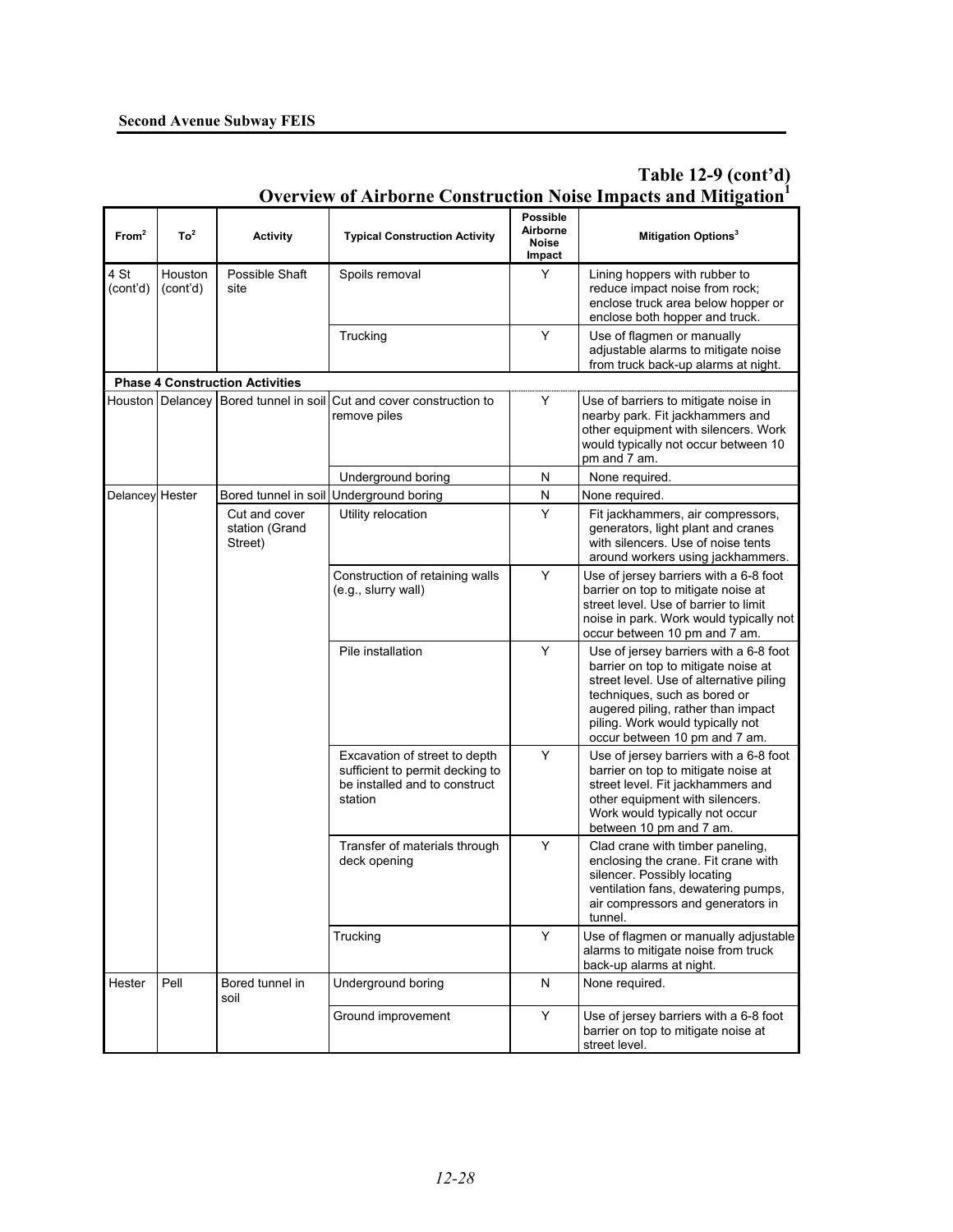| From <sup>2</sup>  | To <sup>2</sup>  | <b>Activity</b>                                     | <b>Typical Construction Activity</b>                                                                         | <b>Possible</b><br><b>Airborne Noise</b><br>Impact | Mitigation Options <sup>3</sup>                                                                                                                                                                                                                                  |
|--------------------|------------------|-----------------------------------------------------|--------------------------------------------------------------------------------------------------------------|----------------------------------------------------|------------------------------------------------------------------------------------------------------------------------------------------------------------------------------------------------------------------------------------------------------------------|
| Hester<br>(cont'd) | Pell<br>(cont'd) | Bored tunnel<br>in soil<br>(cont'd)                 | Cut and cover construc-<br>tion to remove piles and<br>TBM                                                   | Y                                                  | Use of jersey barriers with a 6-8 foot barrier<br>on top to mitigate noise at street level. Fit<br>jackhammers and other equipment with<br>silencers. Work would typically not occur<br>between 10 pm and 7 am.                                                  |
| Pell               | Madison          | <b>Bored</b><br>tunnel in<br>soil                   | Underground boring                                                                                           | N                                                  | None required.                                                                                                                                                                                                                                                   |
|                    |                  | Cut and<br>cover<br>station<br>(Chatham<br>Square)  | Utility relocation                                                                                           | Y                                                  | Fit jackhammers, air compressors,<br>generators, light plant and cranes with<br>silencers. Use of noise tents around workers<br>using jackhammers.                                                                                                               |
|                    |                  |                                                     | Construction of retaining<br>walls (e.g., slurry wall)                                                       | Y                                                  | Use of jersey barriers with a 6-8 foot barrier<br>on top to mitigate noise at street level. Work<br>would typically not occur between 10 pm and<br>7 am.                                                                                                         |
|                    |                  |                                                     | Pile installation                                                                                            | Y                                                  | Use of jersey barriers with a 6-8 foot barrier on<br>top to mitigate noise at street level. Use of<br>alternative piling techniques, such as bored or<br>augered piling, rather than impact piling. Work<br>would typically not occur between 10 pm and 7<br>am. |
|                    |                  |                                                     | Excavation of street to<br>depth sufficient to permit<br>decking to be installed<br>and to construct station | Y                                                  | Use of jersey barriers with a 6-8 foot barrier<br>on top to mitigate noise at street level. Fit<br>jackhammers and other equipment with<br>silencers. Work would typically not occur<br>between 10 pm and 7 am.                                                  |
|                    |                  |                                                     | Transfer of materials<br>through deck opening                                                                | Y                                                  | Clad crane with timber paneling, enclosing<br>the crane. Fit crane with silencer. Possibly<br>locate ventilation fans, dewatering pumps,<br>air compressors and generators in tunnel.                                                                            |
|                    |                  |                                                     | Trucking                                                                                                     | Y                                                  | Use of flagmen or manually adjustable<br>alarms to mitigate noise from truck back-up<br>alarms at night.                                                                                                                                                         |
| Madison            | Dover            | Bored tunnel<br>in soil                             | Underground boring                                                                                           | N                                                  | None required.                                                                                                                                                                                                                                                   |
|                    |                  |                                                     | Underpinning beneath<br>certain Brooklyn Bridge<br>approach ramps                                            | N                                                  | Use of jersey barriers with a 6-8 foot barrier<br>on top to mitigate noise at street level. Fit<br>jackhammers and other equipment with<br>silencers. Work would typically not occur<br>between 10 pm and 7 am.                                                  |
|                    |                  |                                                     | Soil stabilization                                                                                           | Y                                                  | Use of site barriers to mitigate noise at street<br>level.                                                                                                                                                                                                       |
| Dover              | John             | <b>Bored</b><br>tunnel in<br>soil                   | Underground boring                                                                                           | N                                                  | None required.                                                                                                                                                                                                                                                   |
|                    |                  |                                                     | Soil stabilization                                                                                           | Y                                                  | Use of site barriers to mitigate noise at street<br>level.                                                                                                                                                                                                       |
|                    |                  | Cut and<br>cover<br>station<br>(Seaport<br>Station) | Utility relocation                                                                                           | Υ                                                  | Fit jackhammers, air compressors,<br>generators, light plant and cranes with<br>silencers. Use of noise tents around workers<br>using jackhammers.                                                                                                               |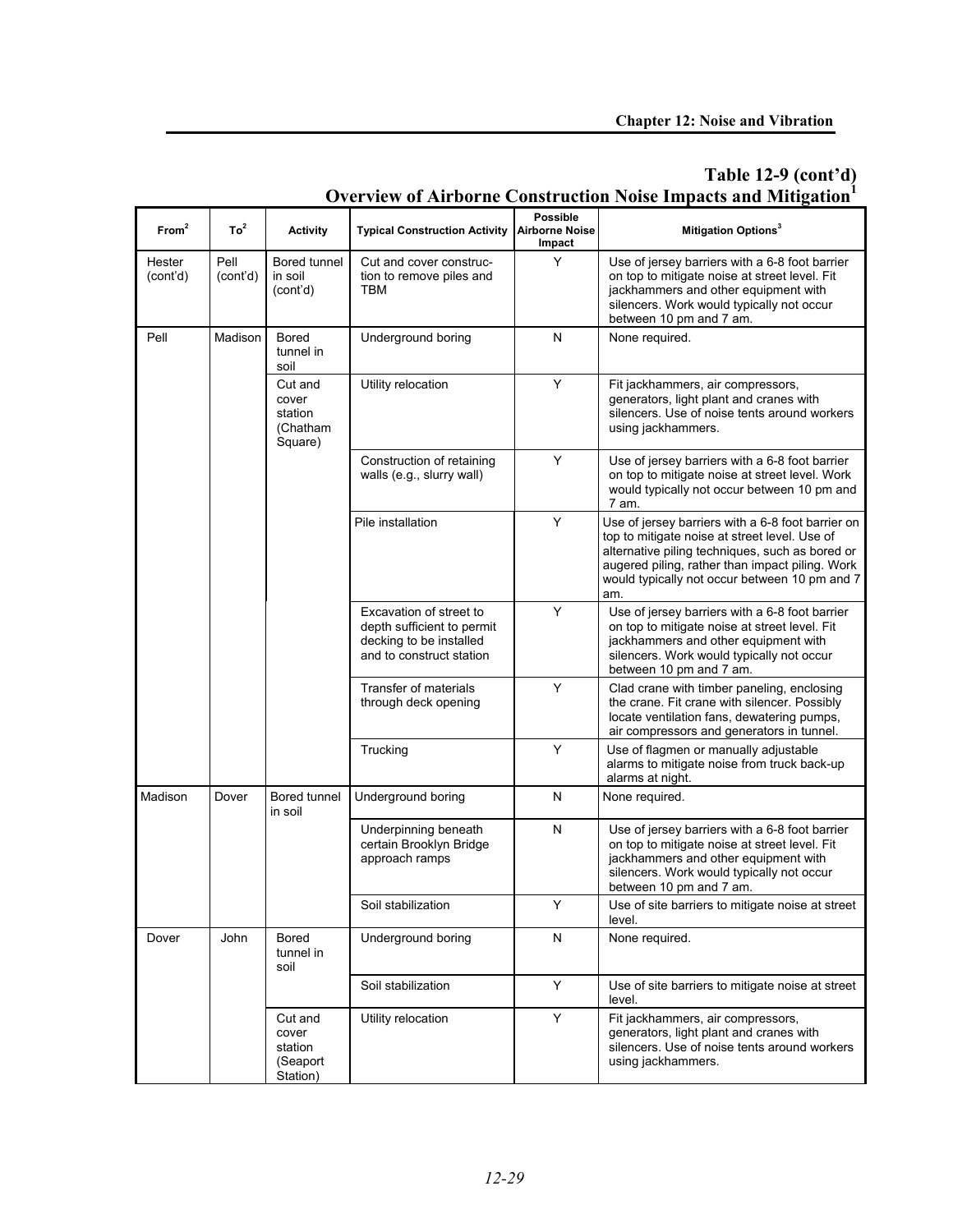|                   |                  |                                                              |                                                                                                              |                                                    | <b>Overview of Airborne Construction Noise Impacts and Mitigation</b>                                                                                                                                                                                            |
|-------------------|------------------|--------------------------------------------------------------|--------------------------------------------------------------------------------------------------------------|----------------------------------------------------|------------------------------------------------------------------------------------------------------------------------------------------------------------------------------------------------------------------------------------------------------------------|
| From <sup>2</sup> | To <sup>2</sup>  | <b>Activity</b>                                              | <b>Typical Construction Activity</b>                                                                         | <b>Possible</b><br><b>Airborne Noise</b><br>Impact | Mitigation Options <sup>3</sup>                                                                                                                                                                                                                                  |
| Dover<br>(cont'd) | John<br>(cont'd) | Cut and<br>cover station<br>(Seaport<br>Station)<br>(cont'd) | Construction of retaining<br>walls (e.g., slurry wall)                                                       | Y                                                  | Use of jersey barriers with a 6-8 foot barrier on<br>top to mitigate noise at street level. Work<br>would typically not occur between 10 pm and 7<br>am.                                                                                                         |
|                   |                  |                                                              | Pile installation                                                                                            | Y                                                  | Use of jersey barriers with a 6-8 foot barrier on<br>top to mitigate noise at street level. Use of<br>alternative piling techniques, such as bored or<br>augered piling, rather than impact piling. Work<br>would typically not occur between 10 pm and 7<br>am. |
|                   |                  |                                                              | Excavation of street to<br>depth sufficient to permit<br>decking to be installed and<br>to construct station | Y                                                  | Use of jersey barriers with a 6-8 foot barrier on<br>top to mitigate noise at street level. Fit jack-<br>hammers and other equipment with silencers.<br>Work would typically not occur between 10 pm<br>and 7 am.                                                |
|                   |                  |                                                              | Transfer of materials<br>through deck opening                                                                | Y                                                  | Clad crane with timber paneling, enclosing<br>the crane. Fit crane with silencer. Possibly<br>locate ventilation fans, dewatering pumps,<br>air compressors and generators in tunnel.                                                                            |
|                   |                  |                                                              | Y<br>Trucking<br>alarms at night.                                                                            |                                                    | Use of flagmen or manually adjustable<br>alarms to mitigate noise from truck back-up                                                                                                                                                                             |
| John              | Wall             | Bored tunnel<br>in rock                                      | Underground boring                                                                                           | N                                                  | None required.                                                                                                                                                                                                                                                   |
| Wall              | Coenties<br>Slip | <b>Bored</b><br>tunnel in<br>rock                            | N<br>Underground boring                                                                                      |                                                    | None required.                                                                                                                                                                                                                                                   |
|                   |                  | Mined<br>station<br>(Hanover<br>Square)                      | Underground horizontal<br>blasting to create cavern                                                          | N                                                  | None required.                                                                                                                                                                                                                                                   |
|                   |                  |                                                              | Vertical blasting to create<br>shafts                                                                        | Y                                                  | Use blast mats and multi-delay charges to<br>reduce intensity. Work would typically not<br>occur between 10 pm and 7 am.                                                                                                                                         |
|                   |                  |                                                              | Openings to bring<br>materials in and out and<br>to create station<br>entrances                              | Y                                                  | Clad crane with timber paneling, enclosing<br>the crane. Fit crane with silencer. Possibly<br>locate ventilation fans, dewatering pumps,<br>air compressors and generators in tunnel.                                                                            |
|                   |                  |                                                              | Spoils removal for<br>stations, tunnels, and tail<br>tracks                                                  | Y                                                  | Lining hopper with rubber to reduce impact<br>noise from rock; enclose truck area below<br>hopper or enclose both hopper and truck.                                                                                                                              |
|                   |                  |                                                              | Trucking and other activity                                                                                  | Y                                                  | Use of flagmen or manually adjustable alarms<br>to mitigate noise from truck back-up alarms at<br>night.                                                                                                                                                         |
|                   |                  | Cut and<br>cover station<br>component<br>(Hanover<br>Square) | Utility relocation                                                                                           | Y                                                  | Fit jackhammers, air compressors,<br>generators, light plant and cranes with<br>silencers. Use of noise tents around workers<br>using jackhammers.                                                                                                               |
|                   |                  |                                                              | Construction of retaining<br>walls (e.g., slurry wall)                                                       | Υ                                                  | Use of jersey barriers with a 6-8 foot barrier<br>on top to mitigate noise at street level. Work<br>would typically not occur between 10 pm and<br>7 am.                                                                                                         |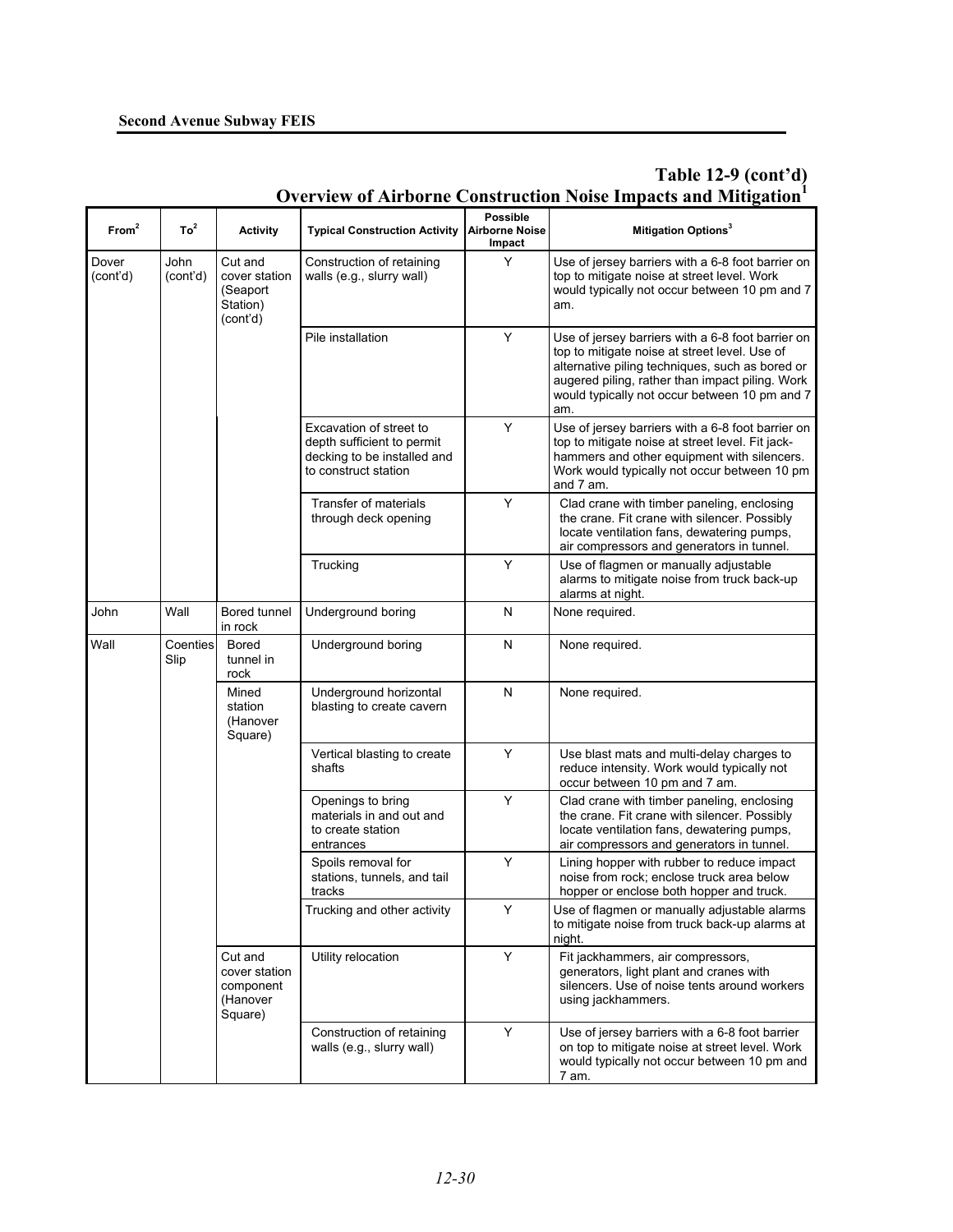| From <sup>2</sup>    | To <sup>2</sup>              | <b>Activity</b>                                                                 | <b>Typical Construction Activity</b>                   | <b>Possible</b><br><b>Airborne Noise</b><br>Impact | Mitigation Options <sup>3</sup>                                                                                                                                                                                                                                  |
|----------------------|------------------------------|---------------------------------------------------------------------------------|--------------------------------------------------------|----------------------------------------------------|------------------------------------------------------------------------------------------------------------------------------------------------------------------------------------------------------------------------------------------------------------------|
| Wall<br>(cont'd)     | Coenties<br>Slip<br>(cont'd) | Cut and<br>cover station<br>component<br>(Hanover<br>Square)<br>(cont'd)        | Pile installation                                      | Y                                                  | Use of jersey barriers with a 6-8 foot barrier on<br>top to mitigate noise at street level. Use of<br>alternative piling techniques, such as bored or<br>augered piling, rather than impact piling. Work<br>would typically not occur between 10 pm and 7<br>am. |
| Coenties<br>Slip     | <b>Broad</b>                 | Bored tunnel<br>in rock                                                         | Underground boring                                     | N                                                  | None required.                                                                                                                                                                                                                                                   |
| Pier 6 on East River |                              | Barge<br>operation for<br>spoils removal                                        | Possible bulkhead repairs<br>and installation of piles | Y                                                  | Use of jersey barriers with a 6-8 foot barrier on<br>top to mitigate noise at street level. Work would<br>typically not occur between 10 pm and 7 am.                                                                                                            |
|                      |                              |                                                                                 | Placement of barge<br>cranes                           | Y                                                  | Clad crane with timber paneling, enclosing<br>the crane. Fit crane with silencer.                                                                                                                                                                                |
|                      |                              |                                                                                 | Operation of barges                                    | Υ                                                  | Use engines with quiet technologies.                                                                                                                                                                                                                             |
| <b>Broad</b>         | South                        | <b>Bored</b><br>tunnel in<br>rock<br>(storage<br>$tracks$ <sup>4</sup>          | Underground boring or<br>mining                        | N                                                  | None required.                                                                                                                                                                                                                                                   |
| Whitehall            |                              | Cut and<br>cover<br>construc-<br>tion for<br>ancillary<br>facility <sup>4</sup> | Utility relocation                                     | Y                                                  | Fit jackhammers, air compressors,<br>generators, light plant and cranes with<br>silencers. Use of noise tents around workers<br>using jackhammers.                                                                                                               |
|                      |                              |                                                                                 | Construction of retaining<br>walls (e.g., slurry wall) | Y                                                  | Use of jersey barriers with a 6-8 foot barrier<br>on top to mitigate noise at street level. Work<br>would typically not occur between 10 pm and<br>7 am.                                                                                                         |
|                      |                              |                                                                                 | Pile driving                                           | Y                                                  | Use of jersey barriers with a 6-8 foot barrier<br>on top to mitigate noise at street level. Use<br>of alternative piling techniques, such as<br>bored or augered piling, rather than impact<br>piling. Work would typically not occur<br>between 10 pm and 7 am. |
|                      |                              |                                                                                 | <b>Excavation of street</b>                            | Y                                                  | Use of jersey barriers with a 6-8 foot barrier on<br>top to mitigate noise at street level. Fit jack-<br>hammers and other equipment with silencers.<br>Work would typically not occur between 10 pm<br>and 7 am.                                                |
|                      |                              |                                                                                 | Transfer of materials<br>through deck opening          | Y                                                  | Clad crane with timber paneling, enclosing<br>the crane. Fit crane with silencer. Possibly<br>locate ventilation fans, dewatering pumps,<br>air compressors and generators in tunnel.                                                                            |
|                      |                              |                                                                                 | Trucking                                               | Y                                                  | Use of flagmen or manually adjustable<br>alarms to mitigate noise from truck back-up<br>alarms at night.                                                                                                                                                         |

**Notes:**<br><sup>1</sup> This table has been substantially revised for the FEIS.

2<br>Unless otherwise stated, construction would occur on the extended Second Avenue corridor at the indicated cross-street.<br>As noted on page 12-11 of this FEIS, the contractor will be required to implement a range of mitigat meet specified performance standards. The contractors will select from the measures identified in this table, or other measures, as necessary, to meet such standards where appropriate. NYCT will limit nighttime work to the hours specified,

except in unusual circumstances.<br>Construction would occur in this area only if train storage tracks are built.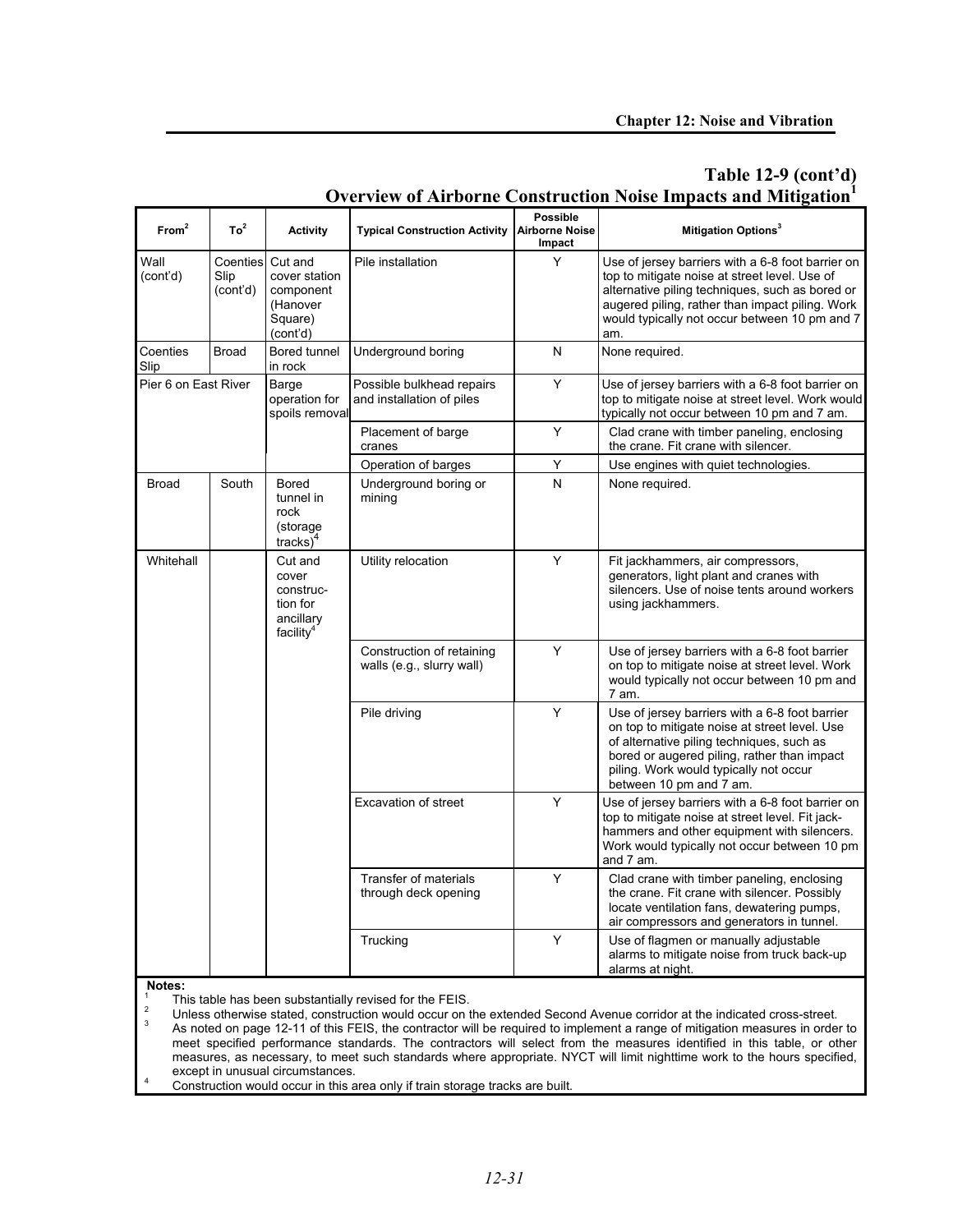implementing these measures with the surrounding communities. (See the discussion of "Airborne Noise Mitigation" for examples of these advantages and disadvantages.) These discussions have already begun with the affected Community Boards.

#### **PERMANENT IMPACTS OF THE PROJECT ALTERNATIVES: AIRBORNE NOISE**

An analysis was conducted to evaluate the potential effects from noise due to fixed-rail operations and operation of mechanical equipment (e.g., supply and exhaust fans, climate conditioning equipment, and vents), and noise from subway train yards.

#### *NOISE FROM SUBWAY OPERATIONS IN MANHATTAN*

Once operational, the Second Avenue Subway's trains themselves do not have the potential to create airborne noise impacts outside of the tunnel and stations because they will generally be deep below ground. However, the various ancillary facilities such as fans, cooling towers, chillers, and pumps required to operate the Second Avenue Subway project have the potential to generate airborne noise. These ancillary facilities would be located at every station and in certain other areas along the entire alignment, and many of these facilities would have to be located above-ground. (For more information on ancillary facilities, please see Chapter 2, "Project Alternatives.") An assessment of the potential for airborne noise impacts was therefore conducted.

Table 12-10 shows existing and future noise levels with the proposed project at receptor sites along the corridor. For each receptor site, the table provides land use categories, the noise descriptors used for impact evaluation, existing noise levels, FTA impact criteria values (which include both trains and stationary sources of noise, such as ventilation equipment), projectgenerated noise levels, and predicted noise levels in 2025 with the proposed Second Avenue Subway. NYCT has committed to meet FTA standards for operational airborne noise criteria as defined in the FTA guidance manual, which, as discussed above, depend in part on ambient noise levels. Accordingly, based on existing ambient noise levels along the project corridor, all above-ground mechanical equipment (as well as any below-ground equipment requiring aboveground vents or similar structures) would typically be designed so that the noise level produced when the equipment is in use would not exceed 60 dBA as measured from the façade of the nearest residential property. For reference, 60 dBA is the noise level that would occur with light car traffic at a distance of 50 feet. Consequently, NYCT will commit either to using equipment with low noise levels or to placing such equipment in acoustically shielded enclosures or locations. Acoustic louvers or various types of silencers are among the measures that would be used to attenuate sound at vent buildings and similar structures.

In general, fan noise would be controlled using a combination of in-duct splitter attenuators (which can achieve between 20 to 30 dBA reductions in noise), sound absorptive plenums (large rooms enclosed by acoustic materials which can achieve between 10 and 15 dBA reductions), and potentially acoustic louvers. Along the alignment, approximately 50 percent of the fans would be located below-ground. Noise from cooling towers, which are located on buildings' roofs, would be controlled by building noise barriers around one or both sides of the towers.

As shown in Table 12-10, all of the predicted 2025 noise levels once the subway is operational would be well below the impact criteria, and these sources would not be expected to perceptibly increase ambient noise levels. The maximum change in Build  $L_{dn}$  and  $L_{eq(1)}$  noise levels, when compared with No Build noise levels, would be less than 1 dBA*.* These changes would be insignificant and imperceptible.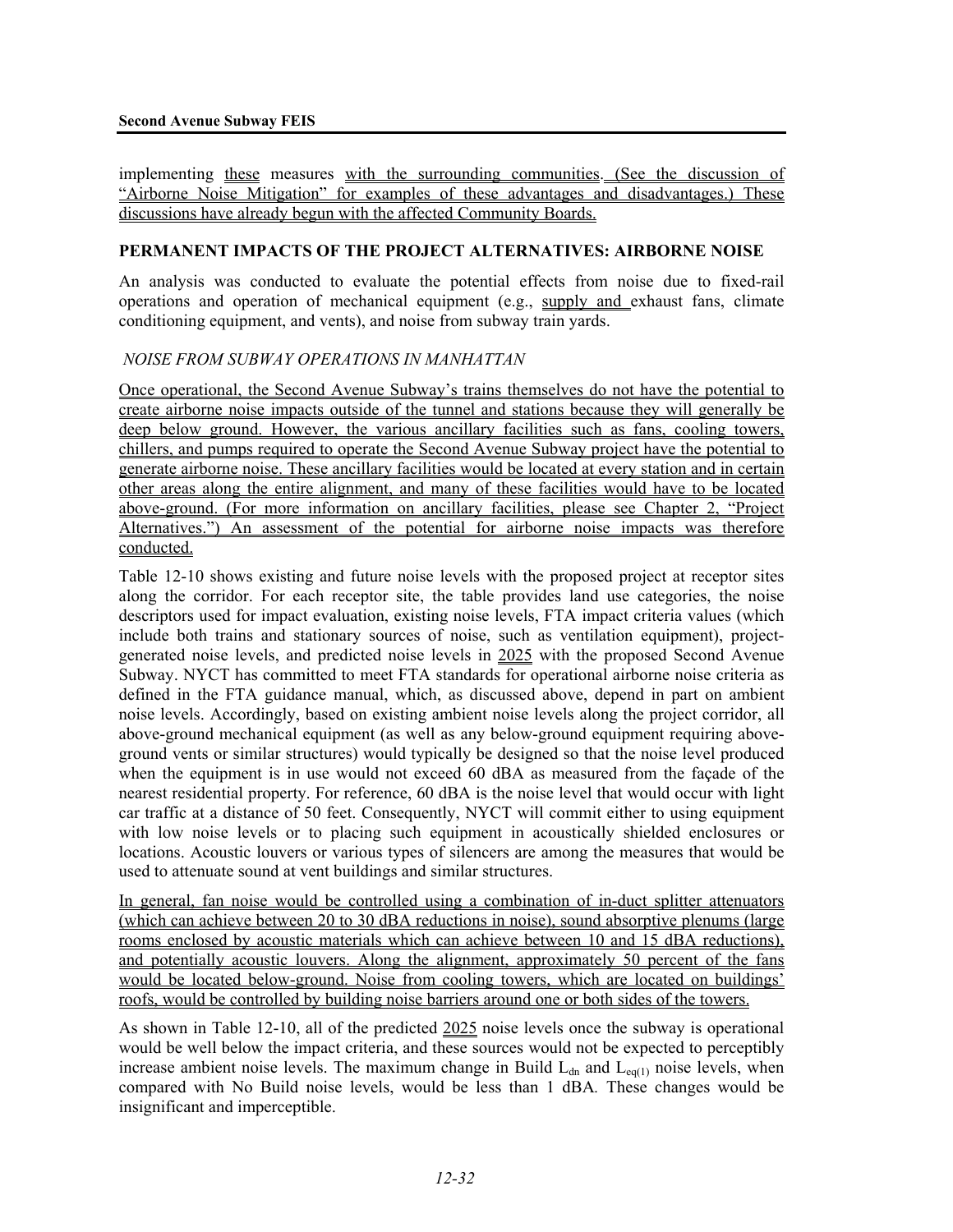|                         |                                                        |                             |                       |                                                           |                         | at Keceptol Sites Along Second Avenue Subway Corridor |               |                                                        |
|-------------------------|--------------------------------------------------------|-----------------------------|-----------------------|-----------------------------------------------------------|-------------------------|-------------------------------------------------------|---------------|--------------------------------------------------------|
| <b>Noise</b>            |                                                        |                             | <b>Existing</b>       | Allowable<br>Project-<br><b>Generated Noise</b><br>Levels |                         | <b>Calculated Project-</b>                            |               | <b>Total (Build)</b><br><b>Noise Level</b><br>with the |
| Receptor<br><b>Site</b> | <b>Land Use</b><br>Category                            | <b>Noise</b><br>Receptor    | <b>Noise</b><br>Level | Impact                                                    | <b>Severe</b><br>Impact | <b>Generated Noise</b><br>Level                       | <b>Result</b> | <b>Proposed</b><br>Project                             |
| 1                       | 3                                                      | $L_{\text{ea}}$             | 73.3                  | 70.0                                                      | 76.9                    | less than 60                                          | No Impact     | 74.0                                                   |
| $\overline{2}$          | 2                                                      | $L_{dn}$                    | 75.6                  | 65.0                                                      | 73.8                    | less than 60                                          | No Impact     | 76.2                                                   |
| 3                       | 2                                                      | $L_{dn}$                    | 80.3                  | 65.0                                                      | 75.0                    | less than 60                                          | No Impact     | 80.8                                                   |
| 4                       | $\overline{c}$                                         | $L_{dn}$                    | 77.5                  | 65.0                                                      | 75.0                    | less than 60                                          | No Impact     | 78.2                                                   |
| 5                       | 2                                                      | $L_{dn}$                    | 75.0                  | 65.0                                                      | 73.2                    | less than 60                                          | No Impact     | 75.7                                                   |
| 6                       | 2                                                      | $L_{dn}$                    | 77.3                  | 65.0                                                      | 75.0                    | less than 60                                          | No Impact     | 77.9                                                   |
| $\overline{7}$          | 3                                                      | $_{\mathsf{L}_{\text{eq}}}$ | 84.1                  | 70.0                                                      | 80.0                    | less than 60                                          | No Impact     | 84.Z                                                   |
| 8                       | $\overline{2}$                                         | $L_{dn}$                    | 67.8                  | 62.7                                                      | 68.0                    | less than 60                                          | No Impact     | 68.9                                                   |
| 9                       | $\overline{2}$                                         | $L_{dn}$                    | 78.4                  | 65.0                                                      | 75.0                    | less than 60                                          | No Impact     | 79.1                                                   |
| 10                      | $\overline{2}$                                         | $L_{dn}$                    | 77.7                  | 65.0                                                      | 75.0                    | less than 60                                          | No Impact     | 78.4                                                   |
| 11                      | $\overline{2}$                                         | $L_{dn}$                    | 81.4                  | 65.0                                                      | 75.0                    | less than 60                                          | No Impact     | 81.9                                                   |
| 12                      | $\overline{2}$                                         | $L_{dn}$                    | 78.1                  | 65.0                                                      | 75.0                    | less than 60                                          | No Impact     | 78.8                                                   |
| 13                      | 2                                                      | $L_{dn}$                    | 76.8                  | 65.0                                                      | 74.6                    | less than 60                                          | No Impact     | 77.4                                                   |
| 14                      | $\overline{c}$                                         | $L_{dn}$                    | 73.9                  | 65.0                                                      | 72.4                    | less than 60                                          | No Impact     | 74.6                                                   |
| 15                      | 2                                                      | $L_{dn}$                    | 66.9                  | 62.1                                                      | 67.4                    | less than 60                                          | No Impact     | 68.1                                                   |
| 16                      | 2                                                      | $L_{dn}$                    | 74.3                  | 65.0                                                      | 72.7                    | less than 60                                          | No Impact     | 75.0                                                   |
| 17                      | $\overline{2}$                                         | $L_{dn}$                    | 76.0                  | 65.0                                                      | 74.0                    | less than 60                                          | No Impact     | 76.Z                                                   |
| Note:                   | For definition of land use categories, see Table 12-2. |                             |                       |                                                           |                         |                                                       |               |                                                        |

#### **Table 12-10 Noise Impact Evaluation Due to Operation of Proposed Project at Receptor Sites Along Second Avenue Subway Corridor**

#### *NOISE AT TRAIN STORAGE YARDS*

1

As described in Chapter 2, "Project Alternatives," the existing 36th-38th Street Yard<sup>1</sup> in Brooklyn is under consideration for nighttime storage of Second Avenue Subway trains. This analysis considers the potential for noise impacts from train storage at this yard. No significant noise impact would result from the trains traveling to and from the yard on existing subway tracks in the NYCT system, because the small number of trains that would be added to existing tracks traveling to the yard or to maintenance facilities elsewhere in the system would not perceptibly increase noise levels along these existing tracks. Although trains could also be stored underground beneath Second Avenue north and west of 125th Street, adjacent to the alignment tracks between approximately 21st and 9th Streets, and south of the Hanover Square Station in Lower Manhattan, these underground activities would not result in a significant increase in noise beyond that analyzed for the train operations.

The potential for noise impacts due to the yard operations at the existing 36th-38th Street Yard in Brooklyn was assessed using the FTA's general noise assessment procedures. For purposes of

<sup>&</sup>lt;sup>1</sup> As described previously, the potential expansion to the Coney Island Yard discussed in the SDEIS has been eliminated from further consideration as a result of continuing engineering investigations.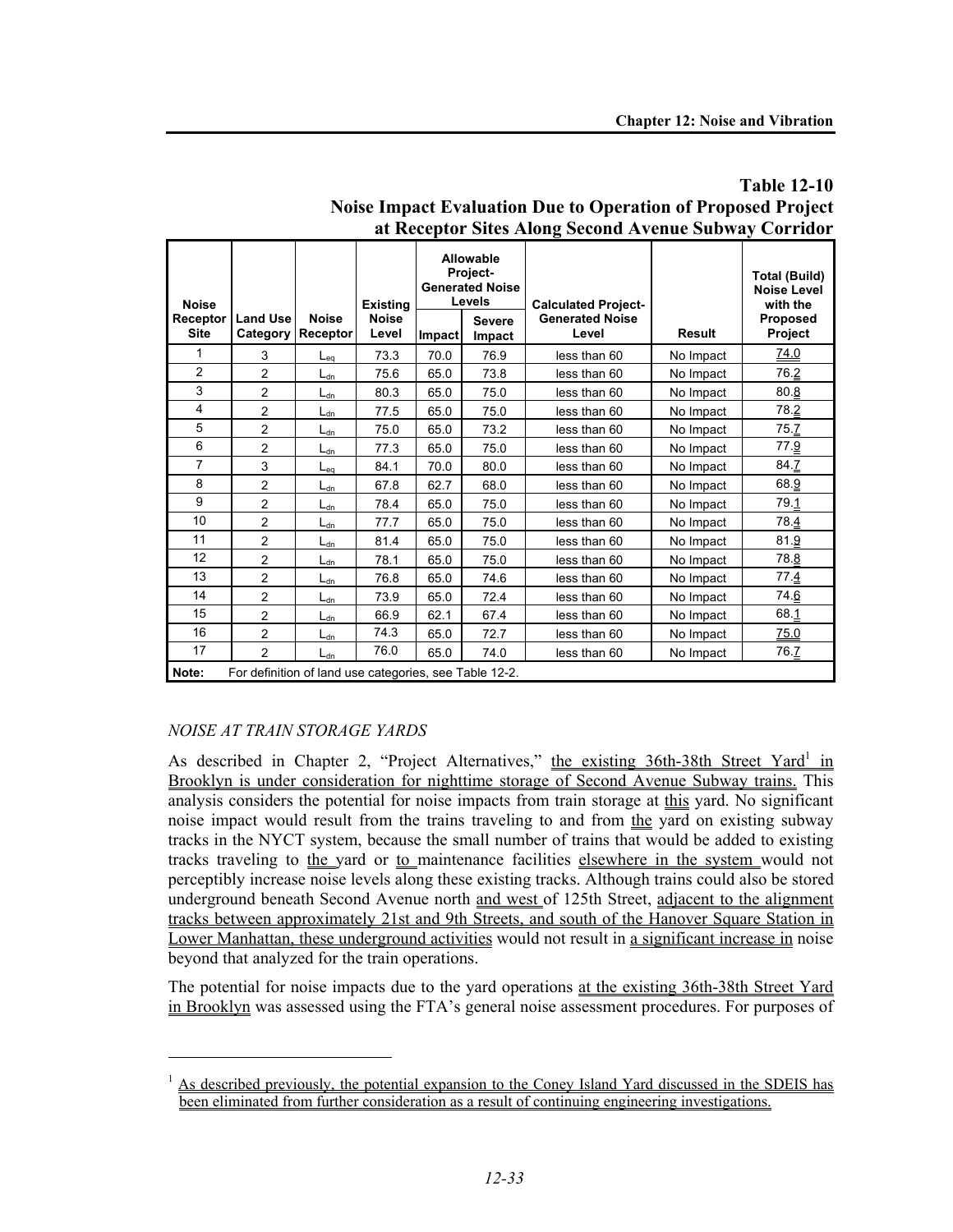a general assessment, the guidance allows existing noise levels to be estimated based on either distance from interstate highways, other roadways, rail lines, or on population density.

Table 12-11 shows estimated existing noise levels, allowable project-generated noise levels based on the FTA criteria, and predicted project-generated noise level. As shown in Table 12-11, all of the predicted noise levels would be well below the impact criteria, and noise from the yards would not be expected to perceptibly increase ambient noise levels.

#### **Table 12-11 Noise Impact Evaluation Due to Operation of Proposed Project at Receptor Sites Adjacent to Rail Yards**

|                       |                             |                                   | <b>Existing</b>       | <b>Allowable Project-</b><br><b>Generated Noise Levels</b> |                  | <b>Predicted</b><br><b>Project-</b> |           |
|-----------------------|-----------------------------|-----------------------------------|-----------------------|------------------------------------------------------------|------------------|-------------------------------------|-----------|
| <b>Rail Yard</b>      | <b>Land Use</b><br>Category | <b>Noise</b><br><b>Descriptor</b> | <b>Noise</b><br>evel. | Impact                                                     | Severe<br>Impact | Generated<br>Noise Levels           | Result    |
| 36th-38th Street Yard |                             | ∟dn                               | 65                    | 60.8                                                       | 66.2             | 55.2                                | No Impact |

#### **AIRBORNE NOISE MITIGATION**

#### *MITIGATION DURING CONSTRUCTION: AIRBORNE NOISE*

As described above, the airborne noise analysis concluded that construction activities would result in significant adverse impacts at many locations throughout the study area along the proposed alignment. In general, these impacts would occur because the distance between receptors and construction equipment and operations is necessarily small (i.e., 20 to 60 feet), given the densely developed nature of the corridor where the project would be constructed. As a result, no significant amount of sound attenuation is achieved by distance.

Although the Second Avenue Subway alignment was carefully chosen to avoid passing beneath buildings wherever possible, its location within a very dense metropolitan area means that there are residents or sensitive land uses on almost every block. This proximity to sensitive uses limits opportunities for developing feasible, cost-effective mitigation. Nevertheless, despite these constraints, NYCT is committed to developing mitigation measures that would reduce and, where practicable, eliminate significant impacts due to construction in accordance with FTA criteria. At NYCT's direction, project engineers are continuing to explore three categories of noise control approaches: design considerations and project layout, sequence of operations, and alternative construction methods.

#### *Design Considerations and Project Layout*

Design considerations and project layout approaches include such measures as constructing noise barriers, rerouting traffic, placing construction equipment farther from noise-sensitive receptors, constructing walled enclosures around especially noisy activities, etc. For the Second Avenue Subway, there are two such measures that have the potential to significantly reduce project impacts: the use of acoustic barriers and walled enclosures around certain construction activities, and the placement of construction equipment in shielded locations, such as underground. Both of these measures will continue to be refined for use by the project as engineering continues.

Current plans call for acoustical sound barriers to be employed at various parks located near the project's construction activities, including Crack is Wack Playground (if underground storage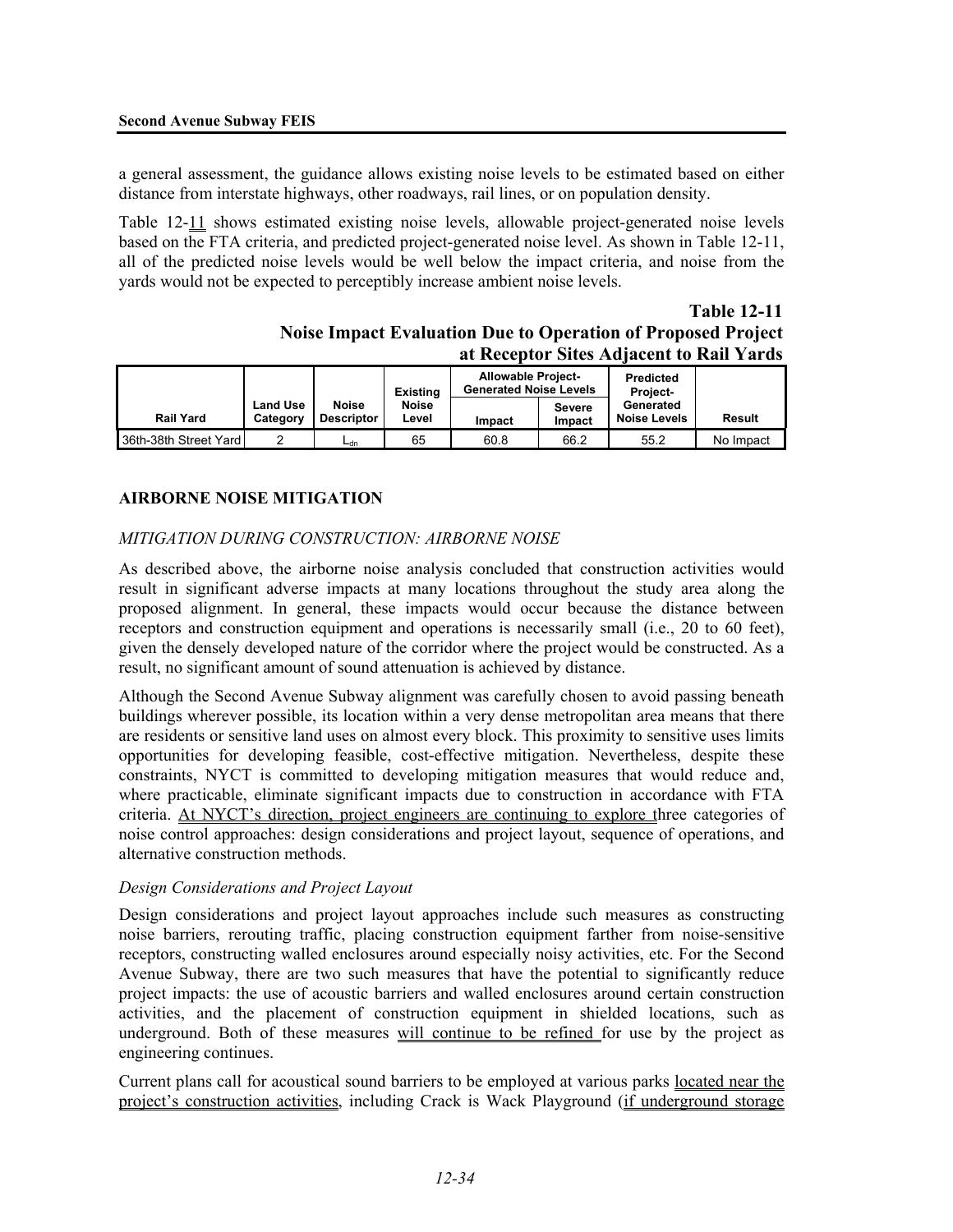tracks are constructed in the adjacent area), Playground 96, St. Vartan Park, Sara D. Roosevelt Park, St. James Triangle, Pearl Street Playground, Vietnam Veterans Plaza, and Coenties Slip. At these locations, use of these barriers would help shield parks or portions of parks that are still open to the public from intrusive noise and visual impacts at construction areas, though their necessary height (typically up to 12 feet tall) would also block views from neighbors or passersby who normally look into these parks.

A typical barrier would consist of panels or acoustic fencing mounted on the ground or on concrete jersey barriers. Jersey barriers with 6- to 8-foot high barriers attached to them would generally be used at cut-and-cover sections of roadways and along sidewalks. Ground-mounted barriers measuring approximately 12 feet tall would be used at parks and other locations where practicable. To be most effective at mitigating noise, no gaps between panels or between the ground and the enclosure could be permitted with the exception of their entrances. In addition, to avoid noise deflections from the barrier to adjacent buildings, the source side of the barrier could be lined with sound absorptive materials, such as 1-inch-thick fiberglass. If employed, the 12 foot-high barriers could be very effective at controlling noise produced at levels low to the ground; for example, a barrier of this sort could reduce the noise levels created by a jack hammer at a distance of 50 feet from 88 dBA to approximately 60 dBA. In cases where barriers do not block lines of sight, little to no attenuation would be provided.

Such types of noise barriers would be used around the construction activities planned in portions of Playground 96 and St. Vartan Park. They would also be used at other locations to shield parks from nearby construction activities. Even at these locations, however, tall machinery such as cranes would not be enclosed. There are several reasons why enclosures could be feasible and effective in these two locations. First, both of these sites are set back off the adjacent roadways on all four sides. Therefore, in neither case would the enclosures extend into traffic lanes. Second, both sites are also separated from residential or other buildings by at least the width of a cross-street and its accompanying sidewalks. Therefore, the erection of 12-foot-high walls surrounding the sites would create less severe visual impacts than if the sites directly bordered occupied buildings. Third, both sites are also large, and consequently, could accommodate most of the necessary construction activities within the four walls of the enclosures. Finally, both of these sites would be used for substantially longer than any of the other properties planned for spoils removal and other construction activities. Please see Figure 12-4 for an illustration of how noise barriers at these parks might appear.

In addition, within the construction sites at Playground 96 and St. Vartan Park, stationary equipment that generates noise—such as compressors—would be enclosed within temporary buildings or other enclosures, where possible and where required to ensure that construction noise does not exceed the limits identified in Table 12-6. This would further reduce the noise emanating from these construction sites.

Noise walls at the two major off-street construction sites (Playground 96 and St. Vartan Park) would be effective in reducing noise only to receptors at locations lower than the height of the walls (i.e., at receptors where the line of sight to the construction is blocked). Fully enclosing the construction sites with tall walls and roofs is not practicable because tall construction equipment—most notably, the cranes that would be required at all stations and at other locations—could not operate within the confines of these walls. An enclosure tall enough to enclose the site including the cranes could be several stories high (or higher, depending on the construction activity), and would therefore be a substantial structure, the construction of which would require significant piles, bracing, and foundation systems to support the walls. Further,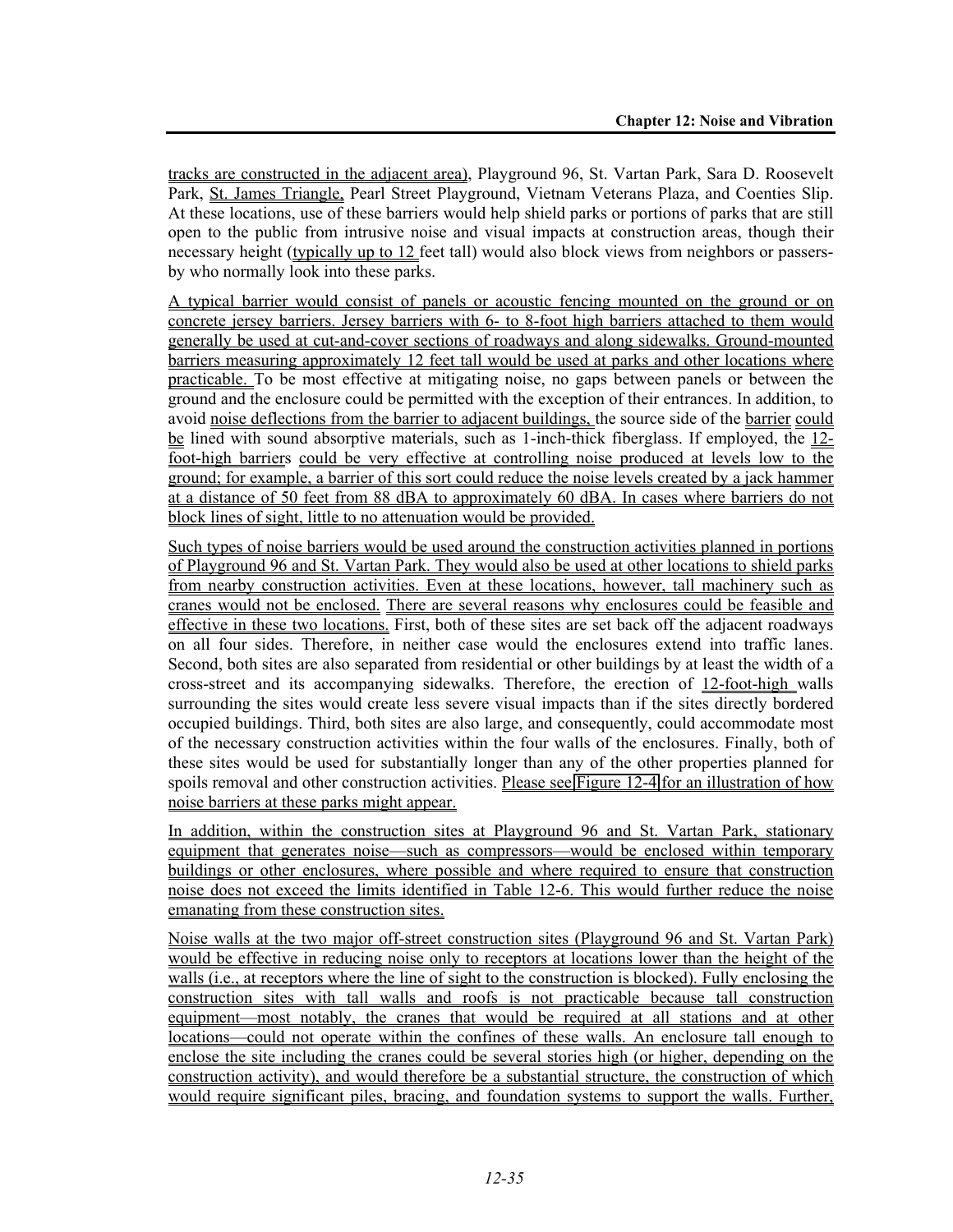installing such structures would also create noise and other disruptions. In addition, such enclosures would require occupation of more space for construction than areas without enclosures. Even where technically feasible, these enclosures would be expensive to construct, may restrict construction operations, could exacerbate significant impacts to traffic flow at construction sites by requiring extended lane closures, and would also result in visual impacts. Specifically, light would be minimized and views could be blocked from adjacent buildings because of the height and mass of the enclosures. Please see Chapter 6, "Social Conditions," for more information on the visual impacts of enclosures.

As described in Chapter 3, another type of enclosure would also be employed during the station construction period. During most cut-and-cover activities, once the slurry walls are completed and the street excavation reaches an appropriate depth, it would be possible to install a deck over most of the excavation area. This deck would effectively function as a "roof," and the slurry walls would behave as the enclosure's walls. The "door" would be the shaft area where spoils conveying equipment and other machinery would be located. This "door" would move during different phases of station construction. It is also possible that the above-ground spoilsconveying construction equipment at stations (hoppers, vertical conveyors, and the truck loading facilities) could be partially enclosed; please see Figure 12-5 for a conceptual illustration. Along with lining hoppers and truck beds with rubber or similar "softening" surfaces, such partial enclosures would help to ensure that the construction noise does not exceed the limits identified in Table 12-6.

In addition, at locations where stations would be constructed using the cut-and-cover method, it may be possible to place some compressors, generators, and other noisy equipment belowground where they would be either partially or completely shielded from nearby residences or other sensitive land uses. This appears to be a viable option provided that sufficient space and ventilation can be provided at each location where such underground equipment placement would occur, and if approved by the FDNY. In addition, as described above in Chapter 3, NYCT is continuing to evaluate the practicability of using mining techniques to construct tunnels, stations, and portions of stations as much as practicable to minimize street-level impacts. Since publication of the SDEIS, project engineers have determined that several additional stations and portions of the alignment can be constructed without extensive surface disruption.

Finally, at locations where blasting is required within the stations or tunnels, blast matsmats placed directly over the rock being blasted as a protective measure—would reduce the peak noise levels generated from the blasting. In addition, the use of multi-delayed chargers in combination with the blast mats would further reduce the peak noise levels.

At this time NYCT is committed to using some enclosures and/or below-grade operations for noise mitigation. Table 12-9 above identifies, by location, the various measures that would be implemented along the alignment based on current planning. NYCT will require contractors to choose among these or other approved measures to ensure that the construction noise does not exceed the limits identified in the CEPP. The process that NYCT will employ to obtain public input and to keep the public informed about mitigation measures following completion of this FEIS is described on the following page of this chapter under "Summary of Airborne Noise Mitigation Measures During Construction."

#### *Sequence of Operations*

Other types of mitigation measures involve the sequencing of operations. Measures of this type include changing construction sequencing to reduce noise impacts by either combining noisy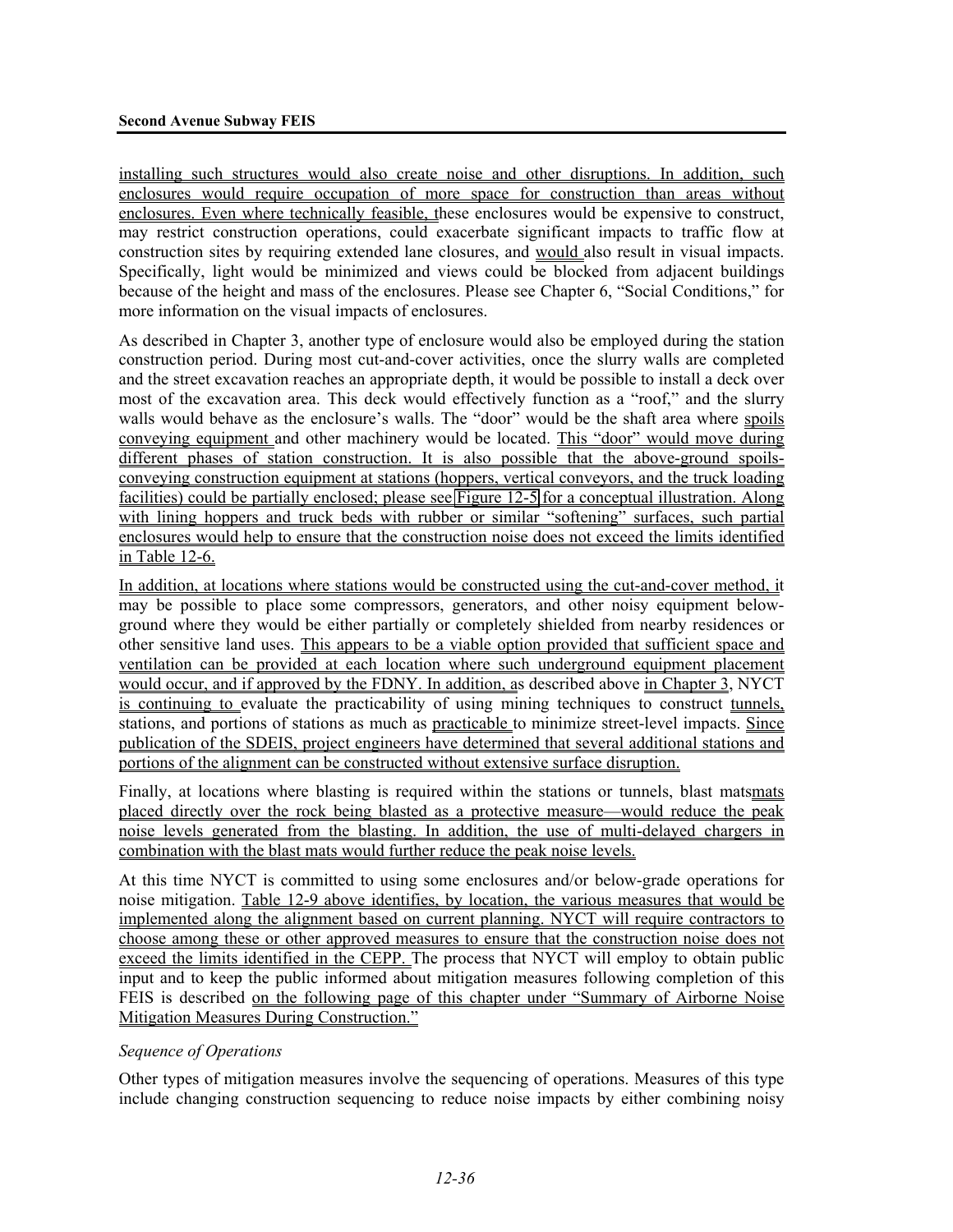operations to occur in the same time period or spreading them out, avoiding nighttime activities, etc. For the Second Avenue Subway project, NYCT has considered the feasibility of sequencing operations to minimize noise impacts; however, given the overall density of development along the alignment and the project's 8.5-mile length, there is little flexibility in this regard. Permitting construction to occur only during daytime hours, for example, would result in a much longer construction schedule, with disturbances occurring in each geographic area for a longer period of time. Nevertheless, NYCT is continuing to refine the construction's scheduling to minimize noise impacts.

For example, NYCT is currently exploring which construction operations can be limited to daytime operations only, without significantly affecting schedule and costs. NYCT is committed to restricting the timing of vertical blasting operations (and any associated surface drilling) except where it is not appropriate, given localized conditions, to require daytime blasting. NYCT will also limit the hours when most of the noisiest surface activities related to cut-and-cover construction—such as building retaining walls, pile installation, and street surface excavation can occur. Such activities would not occur during the late evening and early morning hours (10 PM to 7 AM) unless these activities were enclosed or far away from sensitive land uses, such as residences. However, it is possible that some relatively quiet activities could occur overnight.

One general exception to the policy of avoiding overnight activities would involve utility work. Because utility work requires the complete closure of the roadway and shutting off utility service for several hours, utility work is normally undertaken at night. Some cut and cover construction would be needed, and noisy equipment, such as jackhammers, would at times be required. Where practicable, work would occur during the day. Moreover, late evening construction would occur during a limited number of evenings over the course of a year, which is the expected length of utility relocation work at a site.

#### *Alternative Construction Methods*

Finally, alternative construction methods, including such measures as avoiding impact pile installation in noise-sensitive areas, using low noise emission level equipment (such as machinery clad with acoustic panels to reduce noise), selecting and specifying quieter demolition methods, and enclosing jack hammer use or other small operations within portable noise tents are among the other measures that contractors will be able to employ to ensure that the construction noise does not exceed the limits specified in the CEPP. In some cases, impact or vibratory/sonic pile installation can be eliminated with bored or drilled piles used instead. This would eliminate a particularly annoying and disturbing operation. Similarly, infrared lighting and/or flagmen, instead of backup horns for trucks, would also mitigate noise somewhat. Backup horns, which are designed to attract attention, tend to produce noise that is generally annoying and disturbing, particularly late at night, to nearby residents. Another example of measures that fall into the category of alternative construction methods are specifications to reduce the intrusive nature of blasting. Construction specifications would require the use of modern blasting techniques, including timed multiple charges, blast mats, etc. These measures would lessen the severity of blasting noise levels. In addition, NYCT will require that specially quieted equipment will be specified where feasible and effective. Cladding stationary cranes is one such example.

#### *Summary of Airborne Noise Mitigation Measures During Construction*

The project's goal is to minimize noise levels during construction. However, due to the proximity to residential properties and the duration of many construction activities, significant noise impacts during construction will be unavoidable. Therefore, NYCT is committed to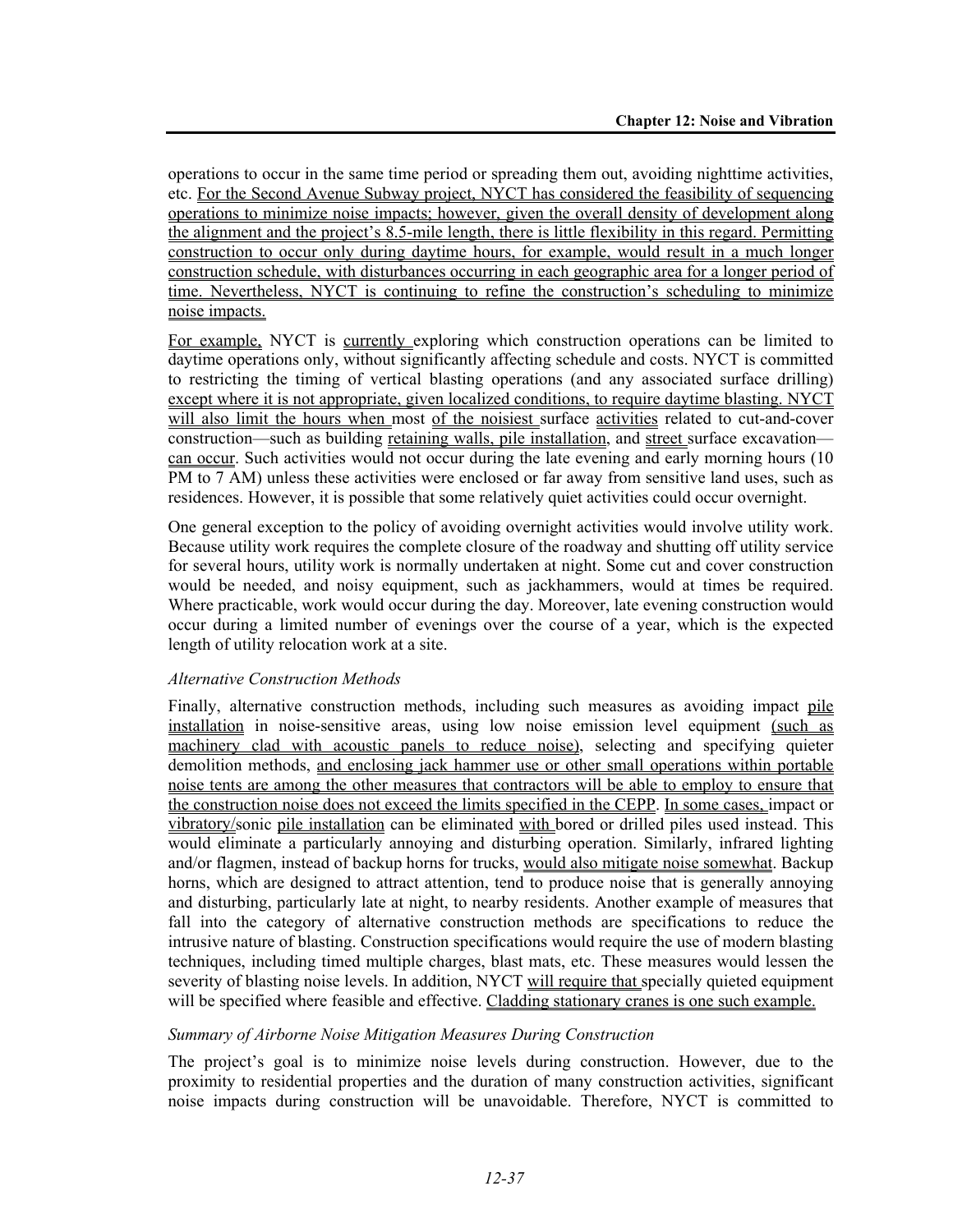implementing measures to reduce significant noise impacts resulting from construction, and all of the measures described above will be considered for feasibility and practicability of implementation. In some, but not all cases, such measures could substantially reduce noise levels during construction.

Table 12-9 (above) provides a site-by-site description of the kinds of noise mitigation that would be implemented for each station or other construction activity area (such as a shaft site/spoils removal site). Contractors will be able to choose among these or other approved measures in order to meet the construction noise limits specified in the Table 12-6 above. Once construction begins, 24-hour noise monitoring locations will be established within or alongside the various construction sites.

Since issuing the SDEIS, NYCT has consulted with each of the local Community Boards through which the project would pass to update the public on a variety of issues related to project design and construction. At these meetings, NYCT has provided information and sought input on locations of station entrances and ancillary facilities, as well as noise and vibration issues. NYCT has also made a good faith effort to answer questions and refine mitigation measures with the public's comments in mind; the commitments above reflect such input. Since issuing the SDEIS, NYCT has also continued its outreach efforts to sensitive uses—such as hospitals—that could be particularly affected by various project disturbances.

In addition, following publication of the FEIS and FTA issuance of its Record of Decision (ROD), NYCT will continue to meet with the public to discuss refinements to the mitigation measures identified in the FEIS and ROD. Prior to and throughout construction of the project, NYCT and its contractors will also present information concerning construction activities specifically relevant to Community Boards.

#### *MITIGATION ONCE OPERATIONAL: AIRBORNE NOISE*

Operation of the proposed Second Avenue Subway is not expected to cause any significant adverse airborne noise impacts, because most operations would occur below-ground or would occur within specially designed enclosed structures. Therefore, no special noise mitigation measures are proposed for the completed subway.

# **C. VIBRATION AND GROUND-BORNE NOISE**

Construction activities and subway operations have the potential for producing high vibration levels that may be perceptible. In the case of construction activities, architectural and even structural damage could also occur if appropriate precautions are not taken. NYCT will implement special measures to protect structures. Even where vibration levels are lower or imperceptible, vibrations can nonetheless produce ground-borne noise.

#### **IMPACT CRITERIA AND METHODOLOGY FOR VIBRATION AND GROUND-BORNE NOISE**

To examine potential vibration and ground-borne impacts during construction, the FTA guidance document provides a screening procedure to determine the magnitude of vibratory levels to determine the potential for significant impacts and whether mitigation measures may be necessary to prevent damage to buildings. To examine potential vibration and ground-borne noise impacts during operation, the FTA guidance lays out a three-step approach: a screening procedure, a general assessment methodology, and a detailed analysis methodology. The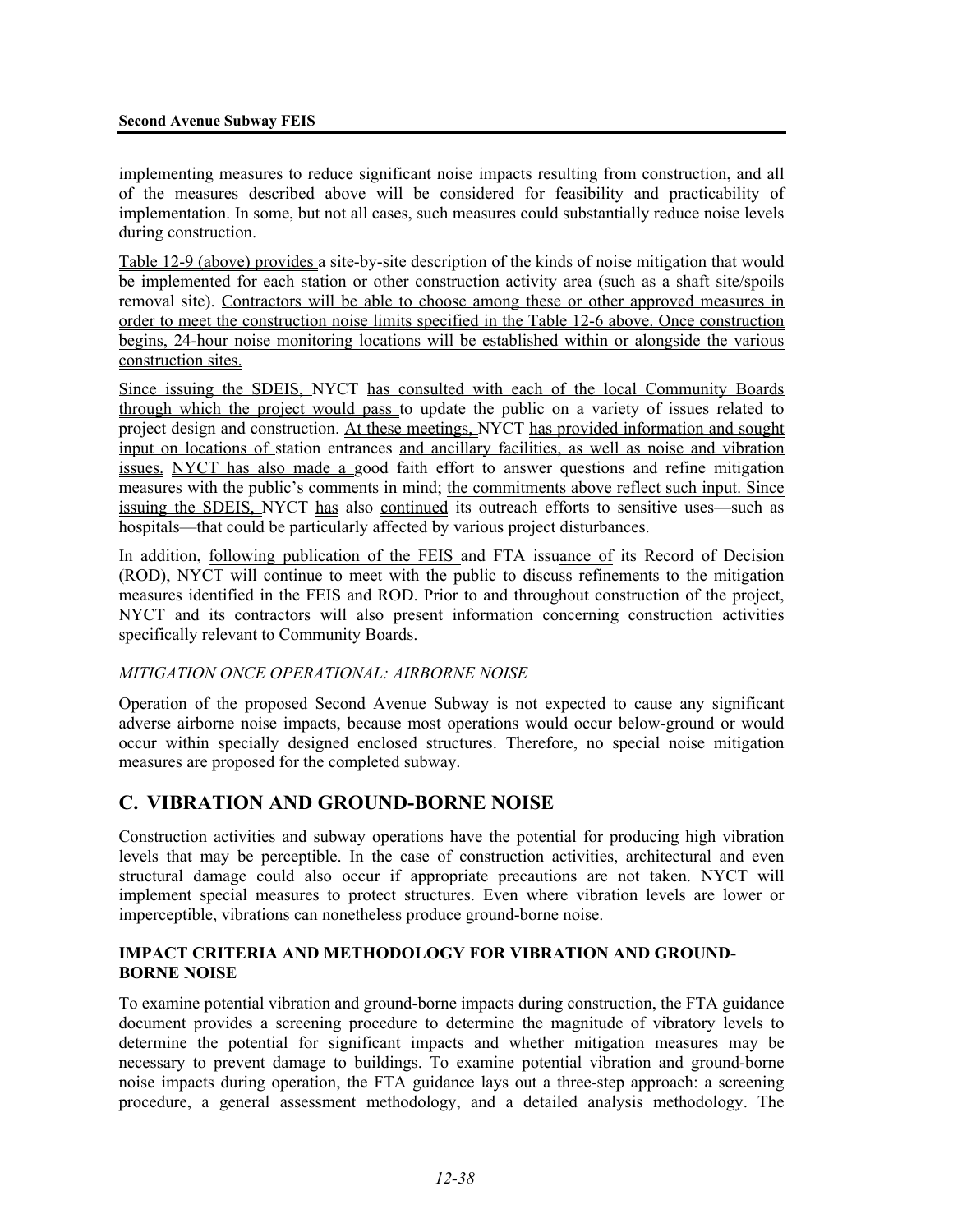analysis discussed below follows the general assessment methodology. The detailed analysis is usually performed as part of the design process, when the general vibration assessment prepared as part of the EIS indicates that a proposed facility could cause potential impacts.

## *IMPACT CRITERIA*

Although the perceptibility threshold for ground-borne vibration is about 65 VdB, human response to vibration is not usually significant unless the vibration exceeds 70 VdB. Vibration levels for typical human and structural responses and sources are shown in Table 12-12. Background vibration is usually well below the threshold of human perception, and is of concern only when the vibration affects very sensitive manufacturing or research equipment. Electron microscopes, high-resolution lithography equipment, and laser and optical equipment are typical of equipment that is highly sensitive to vibration.

| <b>Human/Structural Response</b>                                               | <b>Velocity</b><br>Level (VdB) | <b>Typical Sources (at 50 feet)</b>                          |  |
|--------------------------------------------------------------------------------|--------------------------------|--------------------------------------------------------------|--|
| Threshold, minor cosmetic damage                                               | 100                            | Blasting from construction projects                          |  |
| fraqile buildings                                                              |                                | Bulldozers and other heavy tracked<br>construction equipment |  |
| Difficulty with vibration-sensitive tasks,<br>such as reading a video screen   | 90                             | Commuter rail, upper range                                   |  |
| Residential annoyance, infrequent                                              | 80                             | Rapid transit rail, upper range                              |  |
| events                                                                         |                                | Commuter rail, typical range                                 |  |
| Residential annoyance, frequent events                                         | 70                             | Bus or truck over bump                                       |  |
|                                                                                |                                | Rapid transit rail, typical range                            |  |
| Limit for vibration-sensitive equipment.                                       | 60                             | Bus or truck, typical                                        |  |
| Approximate threshold for human<br>perception of vibration                     | 50                             | Typical background vibration                                 |  |
| <b>Source:</b> Transit Noise and Vibration Impact Assessment, FTA, April 1995. |                                |                                                              |  |

| <b>Table 12-12</b>                              |
|-------------------------------------------------|
| <b>Typical Levels of Ground-borne Vibration</b> |

The FTA-developed criteria for environmental impact from ground-borne vibration and noise from transit operations are based on the maximum levels for a single event. The impact criteria are shown in Table 12-13 and are used to determine whether the project would result in significant vibration and ground-borne noise impacts.

The limits are specified for the three land use categories defined below:

• Vibration Land Use Category 1: High Sensitivity—Buildings where low ambient vibration is essential for the operations within the building (e.g. vibration-sensitive research, hospitals with vibration-sensitive equipment, etc.), which may be well below levels associated with human annoyance. Although the FTA methodology does not classify historic structures in this category, this analysis does. Historic buildings are potentially sensitive to architectural damage from frequent vibration levels higher than 65 VdB. Architectural damage (e.g., cracked plaster) can adversely affect a building's historic features.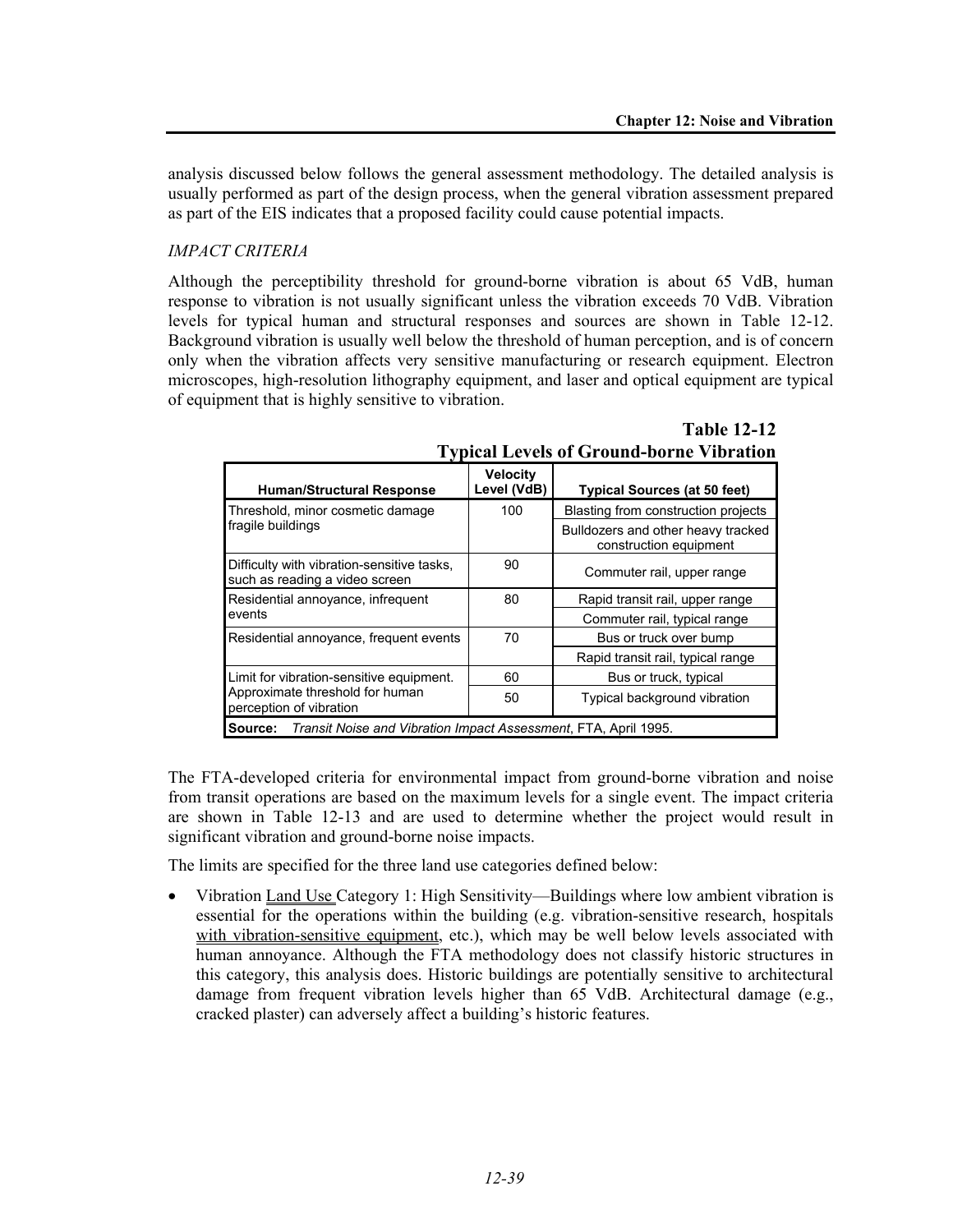|                                                                                                                 |                              |                                                                             |                                                                      | <b>Ground-borne Vibration and Noise Impact Criteria</b> |  |  |  |  |
|-----------------------------------------------------------------------------------------------------------------|------------------------------|-----------------------------------------------------------------------------|----------------------------------------------------------------------|---------------------------------------------------------|--|--|--|--|
| <b>Land Use</b><br><b>Vibration</b>                                                                             |                              | <b>Ground-borne Vibration Impact Levels</b><br>(VdB re 1 micro inch/second) | <b>Ground-borne Noise Impact Levels</b><br>(dBA re 20 micro Pascals) |                                                         |  |  |  |  |
| Category                                                                                                        | Frequent Events <sup>1</sup> | Infrequent Events <sup>2</sup>                                              | Frequent Events <sup>1</sup>                                         | Infrequent Events <sup>2</sup>                          |  |  |  |  |
|                                                                                                                 | $65$ VdB <sup>3</sup>        | $65$ VdB <sup>3</sup>                                                       | See note <sup>4</sup>                                                | See note <sup>4</sup>                                   |  |  |  |  |
| $\mathfrak{p}$                                                                                                  | 72 VdB                       | 80 VdB                                                                      | 35 dBA                                                               | 43 dBA                                                  |  |  |  |  |
|                                                                                                                 | 75 VdB                       | 83 VdB                                                                      | 40 dBA                                                               | 48 dBA                                                  |  |  |  |  |
| Notes:<br>"Executed events" are defined as these with mere than 70 vibration events nor doy. Meet repid transit |                              |                                                                             |                                                                      |                                                         |  |  |  |  |

#### **Table 12-13 Ground-borne Vibration and Noise Impact Criteria**

 "Frequent events" are defined as those with more than 70 vibration events per day. Most rapid transit projects fall into this category.

 "Infrequent events" are defined as those with fewer than 70 vibration events per day. This category includes most commuter rail systems. 3

 Vibration-sensitive equipment is not sensitive to ground-borne noise. However, historic structures may include residences. Therefore ground-borne noise levels for category 1 land use will match those for category 2.

**Source:** *Transit Noise and Vibration Impact Assessment*, FTA, April 1995, pages 8-2 through 8-3.

- Vibration Land Use Category 2: Residential—This category covers all residential land uses and any buildings where people sleep, such as hotels and hospitals.
- Vibration Land Use Category 3: Institutional—This category includes schools, churches, other institutions, and quiet offices that do not have vibration-sensitive equipment, but still have the potential for activity interference.

In terms of construction activities, the focus of vibration criteria has been the levels that should not be exceeded to prevent architectural and structural damage, particular to old, fragile buildings of historical significance. The generally accepted criteria for avoidance of construction-related damage, which the FTA has adopted in its guidance manual, is 0.20 inches per second (approximately 100 VdB) for fragile buildings or 0.12 inches per second (approximately 95 VdB) for extremely fragile buildings. Where there is concern on the avoidance of levels that would result in perceptible ground-borne noise and vibration, particularly at vibration-sensitive sites, the FTA recommends using the criteria contained in Table 12-13. Please see the "Mitigation During Construction: Vibration and Ground-Borne Noise" section below for an overview on how vibration criteria levels may be obtained.

#### *VIBRATION PREDICTION METHODOLOGY*

#### *Modeling to Predict Impacts Due to Construction Activities*

The FTA guidance manual provides some simple screening methodologies for determining where there is a significant potential for impact from construction activities. Such activities include pile installation, demolition, drilling, excavation, or blasting in close proximity to sensitive structure. The procedure includes: (1) selecting the equipment and determining the vibratory levels at a reference distance of 25 feet; (2) determining peak particle velocity at a receptor location using a formula that accounts for the peak particle velocity of the equipment and the distance from the receptor; and (3) if consideration of annoyance or interference with

This criterion limit is based on levels that are acceptable for most moderately sensitive equipment such as optical microscopes. Vibration-sensitive manufacturing or research will require detailed evaluation to define the acceptable vibration levels. Ensuring lower vibration levels in a building often requires special design of the HVAC systems and stiffened floors.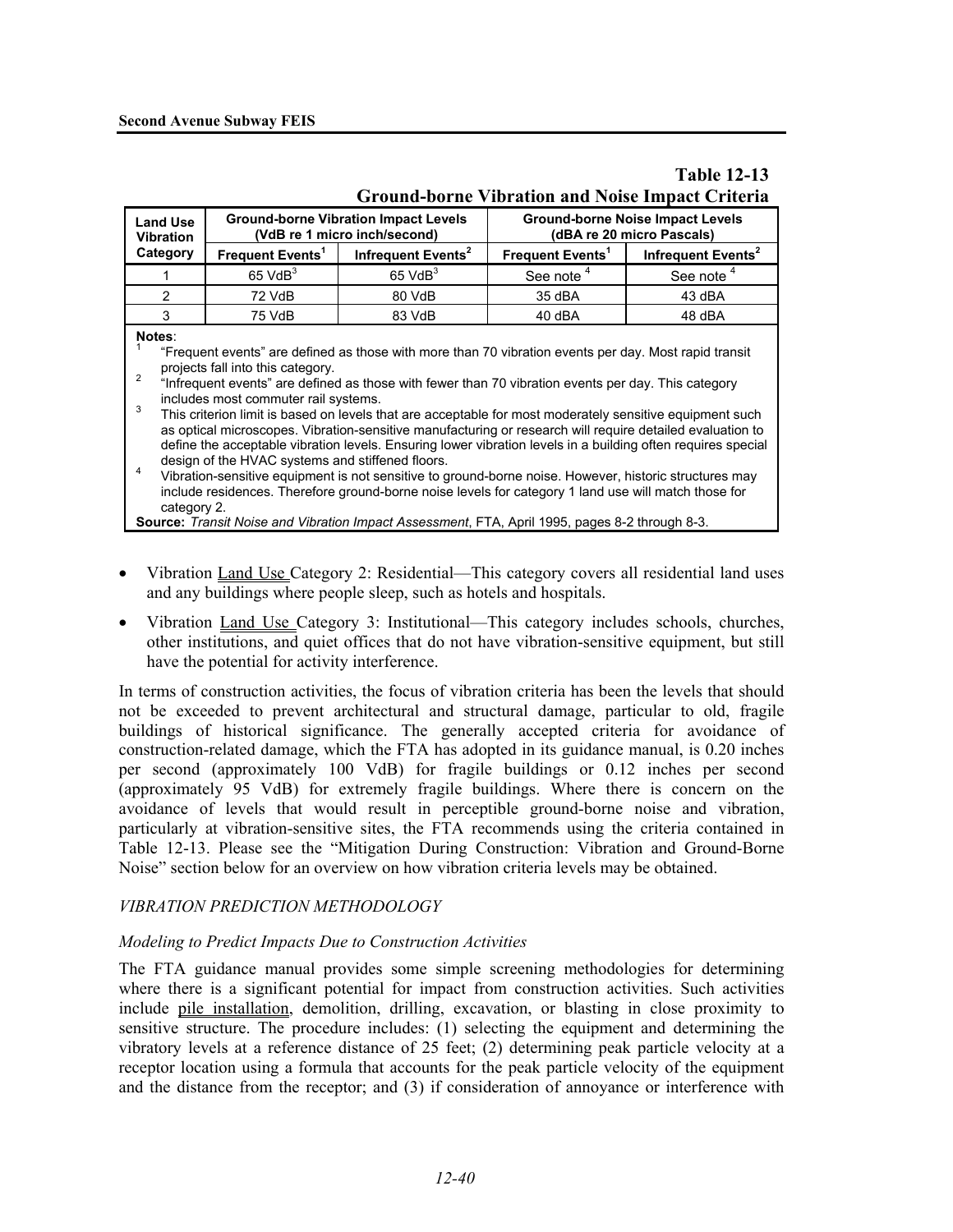vibration-sensitive activities is of concern, estimating the vibration level and apply the vibration impact criteria discussed above.

#### *Modeling to Predict Impacts Due to Subway Operations*

The general vibration assessment estimates the vibration level at specific locations as a function of distance from the track centerline, and a series of adjustment factors affecting the vibration source (i.e., train speed, crossovers and other special track work, type of transit structure, etc.), factors affecting the vibration path (i.e., geologic conditions that affect vibration propagation), and factors affecting the vibration receiver (i.e., floor-to-floor attenuation, amplification due to resonances of floors, walls, and ceilings, and radiated sound). More information on modeling is provided in Appendix J.

#### **EXISTING CONDITIONS: VIBRATION AND GROUND-BORNE NOISE**

Currently, throughout most of the Second Avenue Subway corridor, there are no activities that would be expected to produce high vibration or ground-borne noise levels. While there are high traffic volumes at most locations in the corridor, vibration levels are generally not perceptible, even in locations adjacent to major roadways with high bus and truck volumes, except when there are trains operating with untrued wheels or on defective tracks, buses and/or trucks on rough roads, or construction activities involving blasting, impact equipment, or heavy earthmoving equipment.

#### **FUTURE CONDITIONS COMMON TO ALL ALTERNATIVES: VIBRATION AND GROUND-BORNE NOISE**

In the future without the Second Avenue Subway, vibration levels are expected to be comparable to those currently existing in the corridor.

#### **CONSTRUCTION IMPACTS OF THE PROJECT ALTERNATIVES: VIBRATION AND GROUND-BORNE NOISE**

Construction would result in varying degrees of ground vibration, depending on the stage of construction, the equipment and construction methods employed, and the distance from the construction to buildings and vibration-sensitive structures. Due to the close proximity of sensitive receptors, vibration levels during a large portion of the period of the construction would be perceptible. As described below, NYCT is committed to implementation of a rigorous program of special measures to minimize potential impacts to uses (such as hospitals and other medical facilities) and structures (such as historic buildings) that are sensitive to vibration levels. As noted in Chapter 4, "Public Outreach and Review Process," NYCT has begun implementing a noise and vibration outreach program to institutions and businesses along the alignment that may be particularly sensitive to vibration. As part of this process, NYCT has already sent letters to potentially sensitive users, including hospitals, along the entire alignment, notifying them of the project and requesting their participation in the planning process.

With regard to uses that are sensitive to vibration levels, during ongoing engineering, NYCT will identify those uses along the project corridor that are particularly sensitive to high vibration levels. These uses would include medical facilities (i.e., hospitals, eye clinics, etc.), laboratories containing sensitive instrumentation, concert halls, auditoriums, theaters, TV and/or recording studios, etc. At each location where a sensitive use is identified, outreach will be conducted to develop a detailed understanding of the specific types of equipment employed at the facility.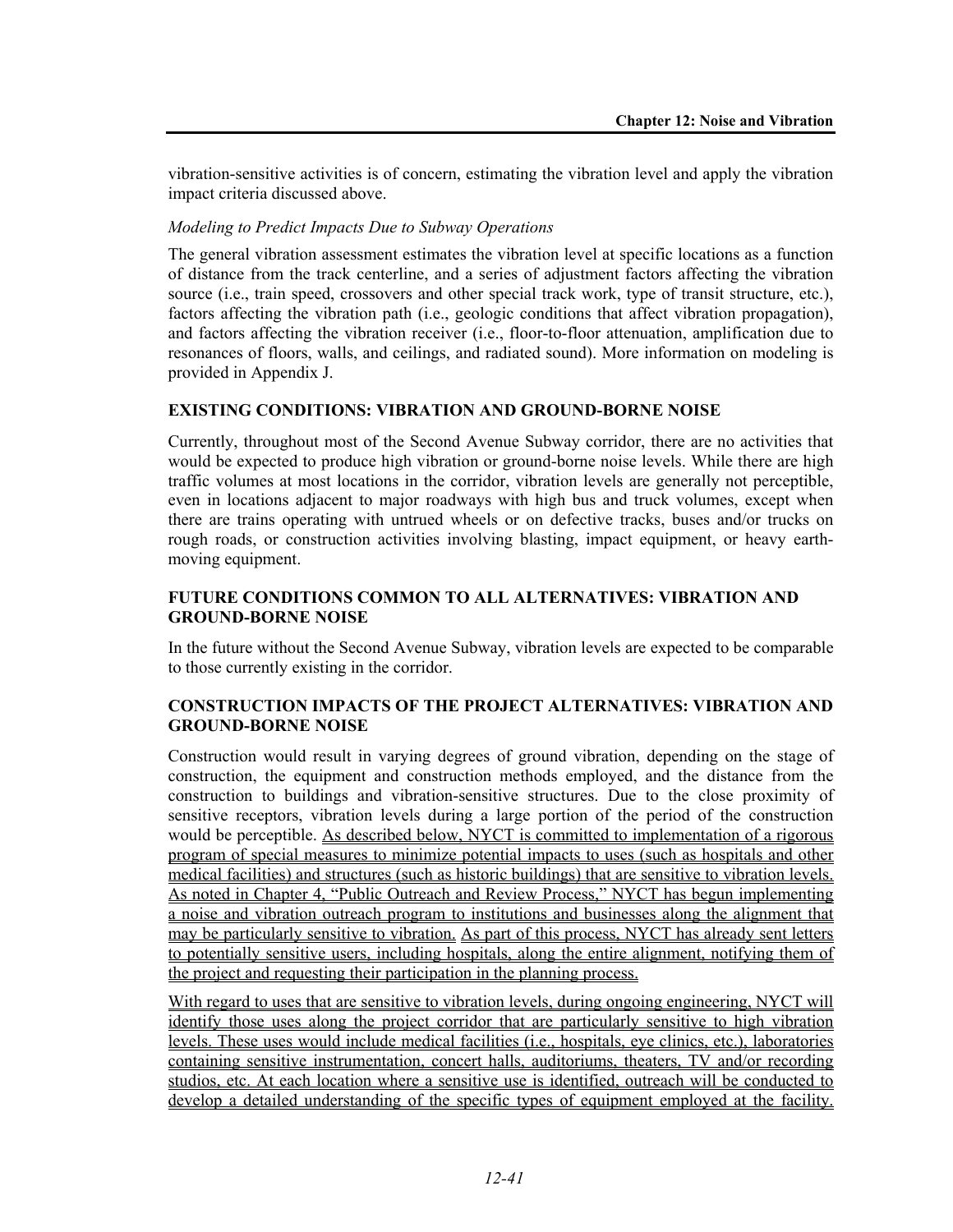<u>.</u>

Analyses will be performed to determine the maximum vibration levels that would be expected at that location due to construction activities, and to assess the ability of the equipment to function properly during the construction period. Finally, each location will also be examined structurally, to determine how the project's construction activities would interact with the building's foundation and construction type. Once these studies are completed, a determination will be made as to what specific mitigation measures could be feasibly implemented to reduce the vibratory levels caused by project construction. As part of this process, a decision would also be made as to whether, even with implementation of these mitigation measures, construction activities would still produce vibration levels that would temporarily impede or interfere with the normal operations at the site. At locations where construction activities might have the potential to interfere with vibration-sensitive activities, NYCT would coordinate closely with the affected party to minimize the duration and severity of these impacts.

With regard to structures that may be sensitive to vibration levels—particularly those that have been defined by the FTA criteria as "fragile" in its noise assessment manual—NYCT is committed to implementation of properly managed measures designed to minimize or avoid architectural or structural damage that could occur as a result of vibrations and ground-borne noise produced by certain construction operations (described below). As described in Chapter 9, NYCT has identified all the historic properties that could be affected by subway construction or operation based on current engineering plans, including from ground-borne noise and vibration impacts. NYCT has worked with the FTA, the New York State Historic Preservation Office and the New York City Landmarks Preservation Commission to develop a Programmatic Agreement that, among other measures, outlines a process that would be used to protect historic buildings, including any resources not previously identified that could be affected if project plans were to change.

NYCT has developed both a fragile buildings identification strategy and guidelines to limit vibrations for the various types of structures along the alignment. These strategies are described below.

#### *PROCEDURES FOR IDENTIFYING FRAGILE BUILDINGS AND ESTABLISHING VIBRATION LIMITS GUIDELINES*

For the Second Avenue Subway project, the assessment of fragile buildings is being considered within the broader context of assessing all buildings along the alignment that may be affected by ground-borne noise or vibrations associated with the construction process. The FTA's noise assessment manual recommends the use of vibration damage threshold criteria for fragile and extremely fragile buildings. Those FTA vibration criteria are derived from vibration damage threshold criteria developed from a Swiss standard<sup>1</sup>. As defined by the Swiss standard, buildings' sensitivity to vibration depends on their structural type and susceptibility to construction damage. As Preliminary and Final Engineering progress, surveys to classify all buildings along the alignment will be conducted to identify buildings that are extremely susceptible to vibration, based on the Swiss standard. All buildings where subway entrances or ancillary facilities are proposed would also receive the same scrutiny. Buildings considered extremely susceptible to vibration are those listed in Category IV in Table 12-14 below.

<sup>1</sup> Swiss Standard SN640312a, April 1992, "Effects of Vibration on Constructed Facilities," Swiss Consultants for Road Construction Association.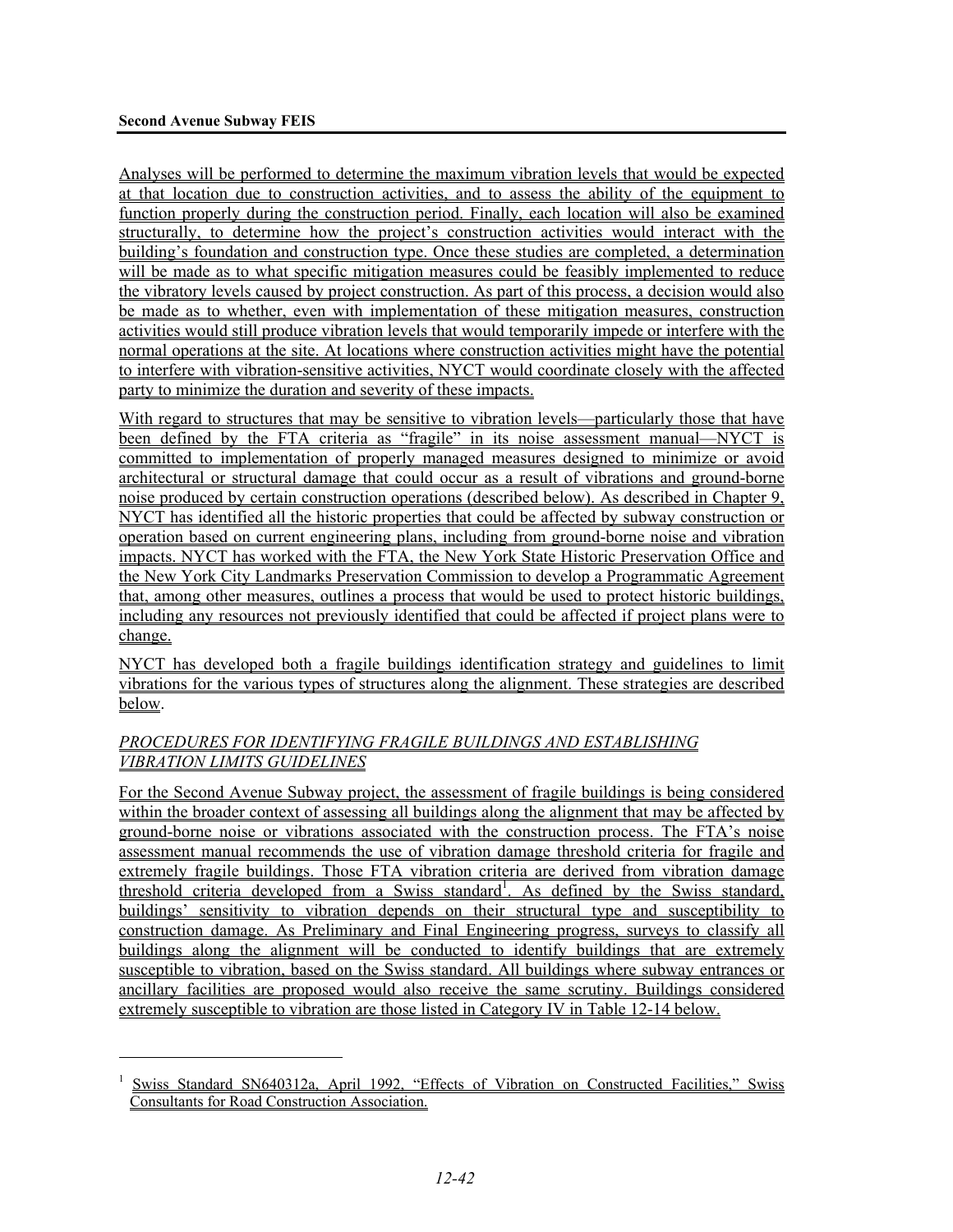# **Table 12-14 Building Classification Guidelines**

| <b>Structural</b><br>Category |                                                          | <b>Definition</b>                                                                                                                                                                                                         |  |  |  |  |  |
|-------------------------------|----------------------------------------------------------|---------------------------------------------------------------------------------------------------------------------------------------------------------------------------------------------------------------------------|--|--|--|--|--|
|                               | Foundation:<br>Framing: Interior<br>Finish:<br>Examples: | Competent<br>Reinforced concrete<br>No plaster<br>Industrial buildings, bridges, masts, concrete retaining walls, unburied<br>pipelines, underground structures such as cavern tunnels and lined<br>and unlined galleries |  |  |  |  |  |
| Ш                             | Foundation:<br>Framing: Interior<br>Finish:<br>Examples: | Concrete or competent masonry<br>Any framing, except as described for Category III below<br>No plaster<br>Engineered concrete and masonry buildings, masonry retaining walls,<br>and buried pipelines                     |  |  |  |  |  |
| Ш                             | Foundation:<br>Framing: Interior<br>Finish:<br>Examples: | Less competent masonry<br>Horizontal timber framing supported on masonry walls<br>Any finish, including plaster<br>"Non-engineered" buildings                                                                             |  |  |  |  |  |
| IV                            | structures                                               | Buildings that are extremely susceptible to damage from vibration, such as all historic                                                                                                                                   |  |  |  |  |  |
|                               | Note: This table is new for the FEIS.                    |                                                                                                                                                                                                                           |  |  |  |  |  |

The FTA's noise assessment manual uses the terms "fragile" and "extremely fragile historic" to define vibration sensitive buildings that may be subject to architectural and/or structural damage due to construction activities. That manual recommends, based upon values from a Swiss report<sup>1</sup>, that the vibration damage threshold criterion for fragile buildings exposed to construction vibration should be 0.20 inches per second. For extremely fragile historic buildings exposed to construction vibration, the recommended criterion is 0.12 inches per second. Because of the unique conditions along the Second Avenue Subway corridor and the large number of potentially fragile buildings present, the FTA-recommended vibration levels for fragile and extremely fragile buildings will be used only for guidance, and site-specific values will be developed for each structure classified as fragile or extremely fragile based on physical surveys and other research. Prior to construction, each of the buildings that fall within Structural Category IV (defined in Table 12-14, above) will be physically examined by the contractors under NYCT's supervision using both internal and external inspections. Using this information, maximum permissible vibration levels will then be determined on a site-specific basis to ensure that no architectural or structural damage will occur due to construction activities. These sitespecific values may be the same as, or potentially higher or lower than, the FTA recommended values, but will achieve the same objective—namely, protecting against cosmetic or structural damage to the buildings. For fragile and/or historic structures that fall within the zone of potential construction influence<sup>2</sup>, buildings will be documented using photographs to identify any existing cracks or other cosmetic or structural damage at the buildings.

1

<sup>1</sup> Swiss Consultants for Road Construction Association, "Effects of Vibration on Construction," VSS-SN640-312, Zurich, Switzerland, November 1978.

 $2^2$  The project's engineers have identified zones of influence for both ground movement and vibrations.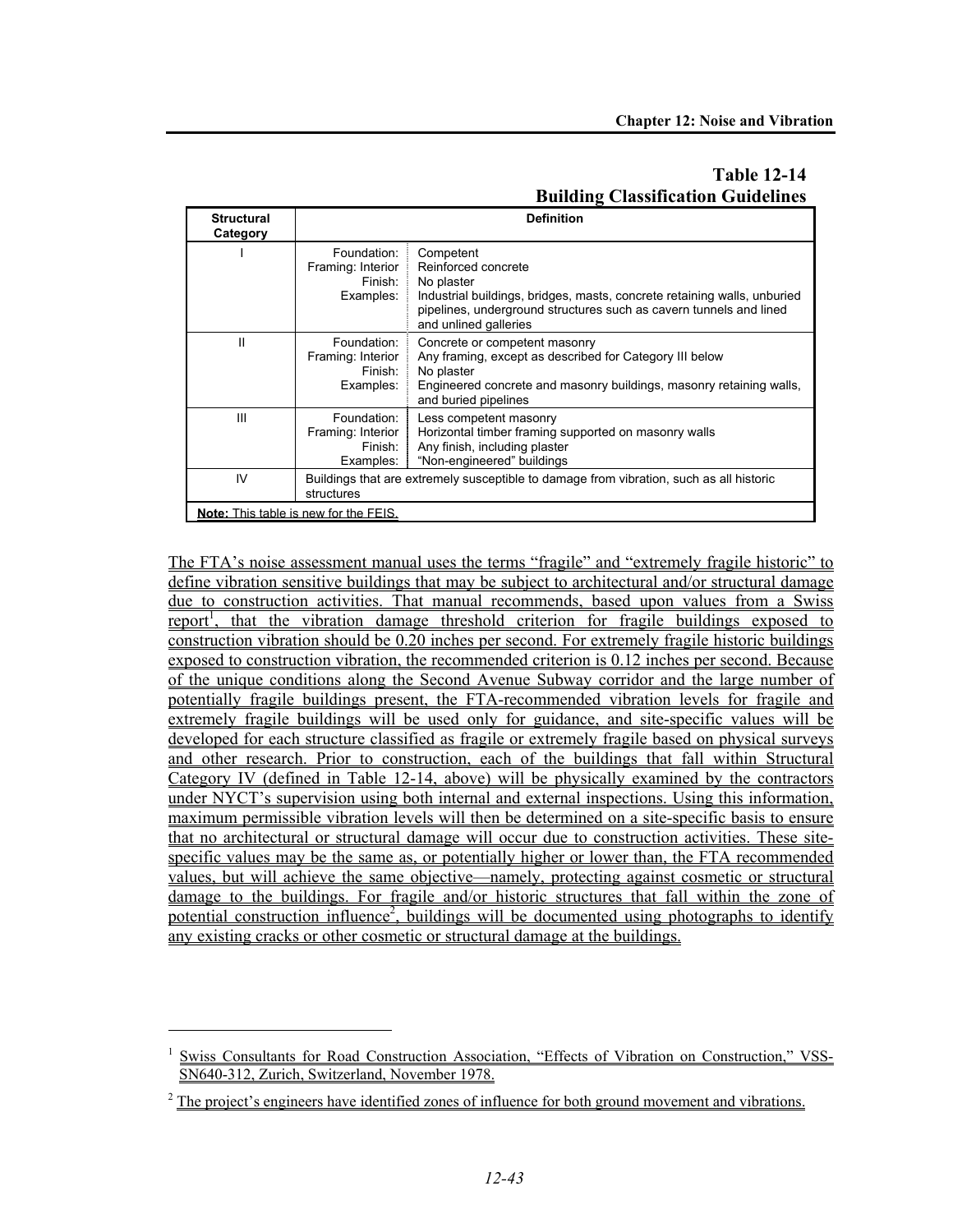#### *CONSTRUCTION EQUIPMENT OPERATION*

Table 12-15 shows typical construction equipment and vibration levels at various distances without mitigation measures. As shown in the table, with the exception of pile installation machines and clam shovel drops (needed for the slurry walls), at distances greater than 20 feet, all of the vibration values for the types of equipment likely to be used during subway construction are below the vibration damage threshold criterion for fragile buildings and for extremely fragile historic buildings. Similarly, at distances greater than 20 feet, vibration levels for the TBM would be below both thresholds. Ground-borne noise from the TBM would be perceptible, but would only occur for a limited period of time at any particular location, since the equipment is continuously moving. As noted above, sensitive buildings, including all historic structures, will receive careful consideration to determine appropriate vibration thresholds. In addition, as described below under "Mitigation During Construction: Vibration and Groundborne Noise," special measures would be taken at all phases of construction to avoid damaging fragile and extremely fragile (including historic) structures.

|                                            | Peak Particle Velocity (inches per second)                                                                                                            |         |         |         |         |         |  |  |
|--------------------------------------------|-------------------------------------------------------------------------------------------------------------------------------------------------------|---------|---------|---------|---------|---------|--|--|
| <b>Equipment</b>                           | 5 feet                                                                                                                                                | 10 feet | 20 feet | 30 feet | 40 feet | 50 feet |  |  |
| Pile driver (typical impact)               | 7.20                                                                                                                                                  | 2.55    | 0.90    | 0.49    | 0.32    | 0.23    |  |  |
| Clam shovel drop (slurry wall)             | 2.26                                                                                                                                                  | 0.80    | 0.28    | 0.15    | 0.10    | 0.07    |  |  |
| Hydromill slurry wall in soil              | 0.09                                                                                                                                                  | 0.03    | 0.01    | 0.01    | 0.00    | 0.00    |  |  |
| Hydromill slurry wall in rock <sup>1</sup> | 0.19                                                                                                                                                  | 0.07    | 0.02    | 0.01    | 0.01    | 0.01    |  |  |
| Large bulldozer                            | 1.00                                                                                                                                                  | 0.35    | 0.12    | 0.07    | 0.04    | 0.03    |  |  |
| Caisson drilling                           | 1.00                                                                                                                                                  | 0.35    | 0.12    | 0.07    | 0.04    | 0.03    |  |  |
| Loaded trucks                              | 0.85                                                                                                                                                  | 0.30    | 0.11    | 0.06    | 0.04    | 0.03    |  |  |
| Jackhammer                                 | 0.39                                                                                                                                                  | 0.14    | 0.05    | 0.03    | 0.02    | 0.01    |  |  |
| Small bulldozer                            | 0.03                                                                                                                                                  | 0.01    | 0.00    | 0.00    | 0.00    | 0.00    |  |  |
| Tunnel Boring Machine <sup>2</sup>         | 1.1                                                                                                                                                   | 0.45    | 0.18    | 0.1     | 0.07    | 0.05    |  |  |
| Notes:<br>would be higher.<br>2            | Data based on Boston project with softer rock than exists in New York City, where levels<br>Levels based on TBM vibration rates in Buffalo limestone. |         |         |         |         |         |  |  |

| <b>Vibration Source Levels Due to Construction Equipment</b> |  |  |  |  |
|--------------------------------------------------------------|--|--|--|--|
|                                                              |  |  |  |  |

**Table 12-15**

#### *SPOILS REMOVAL TRAIN OPERATION*

Vibration levels from operation of the underground trains that could be used to convey spoils from the face of the rock being drilled by the boring machines back to the shaft site where the spoils are being raised to street level have the potential, though unlikely, to cause ground-borne vibration and noise concerns. Vibratory levels from such trains would be minimal, because the trains would be moving at a very slow speed compared to the ultimate operating conditions in the tunnels. If spoils removal trains are used, levels of ground-borne noise and vibrations from the train operations would be minimized through careful installation and continued maintenance of these trains and rails.

#### *BLASTING*

To reduce vibration and ground-borne noise levels associated with blasting, construction specifications would require adherence to all applicable rules and regulations (including the rules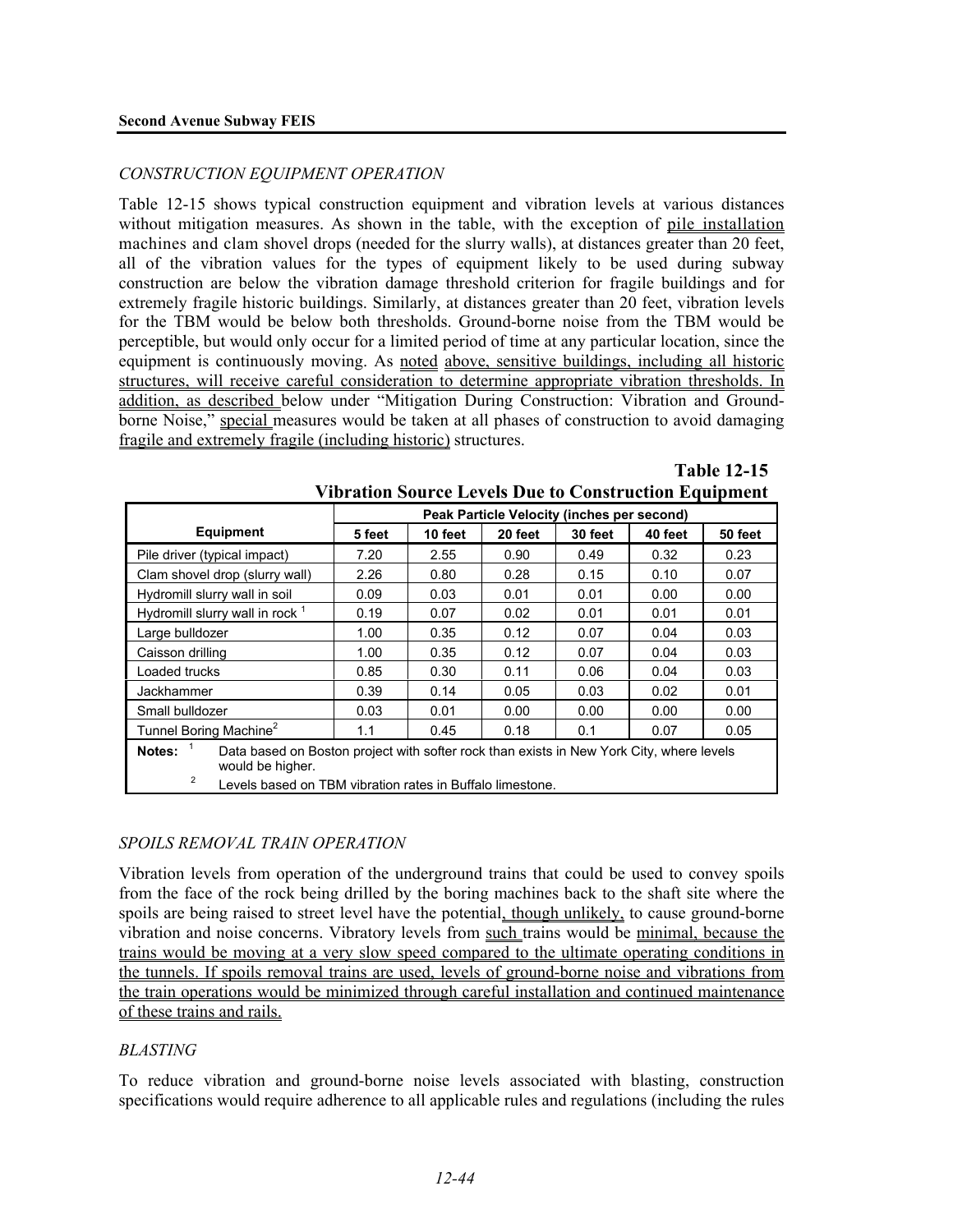and regulations of the FDNY) and would require the use of modern blasting techniques including timed multiple charges, blast mats, etc. These techniques would be used to reduce vibration levels to the extent practicable. For fragile buildings, alternative techniques including hydraulic or chemical rock splitting or hand excavation if warranted, would also be employed to minimize the potential for any inadvertent damage to such structures.

#### **PERMANENT IMPACTS OF THE PROJECT ALTERNATIVES: VIBRATION AND GROUND-BORNE NOISE**

The fact that there is no subway currently running beneath the Second Avenue corridor means that in comparison to the existing condition, the introduction of the Second Avenue Subway line would result in the introduction of ground-borne noise and vibration to an area where neither currently occurs. The extent of ground-borne noise and vibration depends on the geological conditions (higher levels are more likely in rock than in soil, for example), the distance from the running trains, and the type of foundation and construction of the affected buildings. Because of the advances in technology that have occurred since the construction of New York City's other subway lines, it is likely that the Second Avenue Subway line would produce less ground-borne noise and vibration than the existing subway lines. One reason for this is that it would be substantially deeper along the majority of the alignment than most of the existing subway system.

Since the SDEIS was published, the proposed subway alignment has been adjusted somewhat as a result of ongoing engineering. In several locations, the alignment is now deeper than described in the SDEIS, reducing the potential to create ground-borne noise and vibration impacts to structures nearby. In addition, project engineers have now completed a more detailed, sitespecific examination of the alignment in certain locations in order to calibrate the results of the general assessment provided in the SDEIS. The results of this refined analysis (based on the project design as of May 2003) shows that impacts from ground-borne noise and vibrations would be reduced from the levels shown in the SDEIS.

Based on the refined analyses, the general vibration analysis indicates that train operations would not produce ground-borne vibration levels that would exceed the FTA impact criteria.<sup>1</sup> Train operations would produce ground-borne noise that would exceed FTA impact criteria by up to 14 dBA if no mitigation is employed. This would occur at one or both sides of 29 blocks adjacent to locations where tangent tracks would be located, and at one or both sides of 12 blocks adjacent to where crossovers would be located (see Figure 12-6).<sup>2</sup> (Tangent tracks are standard tracks, while crossovers are locations where rails from two different tracks diverge or join.) Crossovers produce physical discontinuities that can result in elevated ground-borne noise levels; however, as described below, NYCT would implement a variety of mitigation measures to reduce these impacts. Generally, without mitigation, the Second Avenue Subway's tangent tracks at selected locations could result in ground-borne noise levels of up to 41 dBA, which would exceed FTA ground-borne noise criteria of 35 dBA by up to 6 dBA. At crossovers,

l

 $1$  This is a reduction from the impacts predicted in the SDEIS, where ground-borne vibration levels would have exceeded FTA criteria on one or both sides of six blocks.

 $2$  This too is a reduction from the impacts predicted in the SDEIS, where ground-borne noise levels would have exceeded FTA criteria on one or both sides of 63 blocks.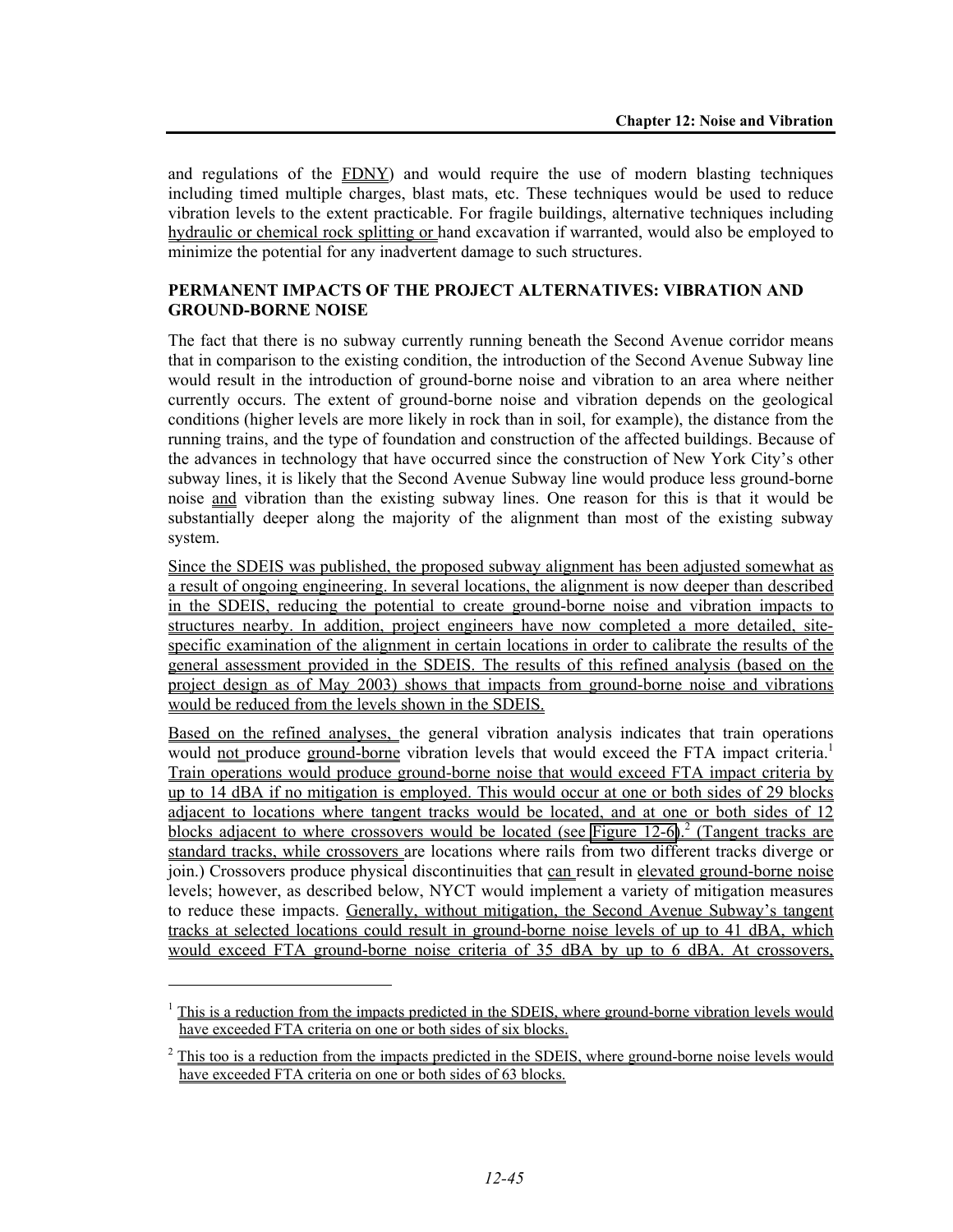ground-borne noise levels would be up to 49 dBA, which would exceed FTA criteria by up to 14 dBA without mitigation. (More information is provided in Appendix J.) In general, impacts could occur at crossovers and principally at locations where the building foundation and subway tunnel are in rock. (Rock provides less attenuation than soil, particularly at high frequencies.) As described later, NYCT is committed to implementing mitigation measures so that FTA impact criteria for ground-borne noise are not exceeded. These mitigation measures (described in the next section of this chapter under "Mitigation for Operational Impacts: Vibration and Ground-Borne Noise") would effectively mitigate the operational ground-borne noise impacts throughout the alignment.

It is important to note that as engineering continues, the locations of the tangent tracks and crossovers could change. Therefore, the locations of some ground-borne noise impacts could also shift. Based on the results of this analysis, revised crossover or tangent track locations would also be likely to result in the same types of significant adverse impacts described above, only in different locations.

#### **VIBRATION AND GROUND-BORNE NOISE MITIGATION**

#### *MITIGATION DURING CONSTRUCTION: VIBRATION AND GROUND-BORNE NOISE*

As described above, construction activities would result in significant vibration and groundborne noise impacts due to construction equipment operation, muck train operation, and blasting. However, NYCT is currently in the process of exploring a variety of mitigation measures to minimize such impacts.

#### *Design and Construction Measures*

One such potential measure includes such design and construction measures as rerouting heavily loaded trucks away from residential streets, and operating earthmoving and other equipment away from vibration-sensitive sites. With the exception of moving the spoils extraction locations away from vibration-sensitive sites, there would be no feasible control approaches from this category of mitigation measures that could be implemented to reduce project impacts, since impacts would merely be shifted, as opposed to eliminated, if such adjustments were made. Moving the material extraction locations away from vibration-sensitive sites would reduce, and possibly mitigate, some problems, but would not mitigate all of the problems, since there would still be impacts at station locations and all other locations where either cut-and-cover or mining construction takes place.

#### *Sequence of Operations*

Another type of mitigation measure would involve changing the project's sequence of operations, such as altering the phasing of construction activities so that multiple operations producing high vibratory levels do not take place in the same time period, avoiding nighttime activities, etc. As shown above in Table 12-9, NYCT would restrict certain late-night construction activities. Aside from these measures, however, no feasible control approaches of this type have been identified, since many activities, such as boring tunnels with TBMs need to occur overnight in order to avoid an excessively long construction schedule.

#### *Alternative Construction Methods*

Project construction engineers have explored alternative construction techniques and special low-impact equipment to mitigate or avoid ground-borne noise impacts where practicable. These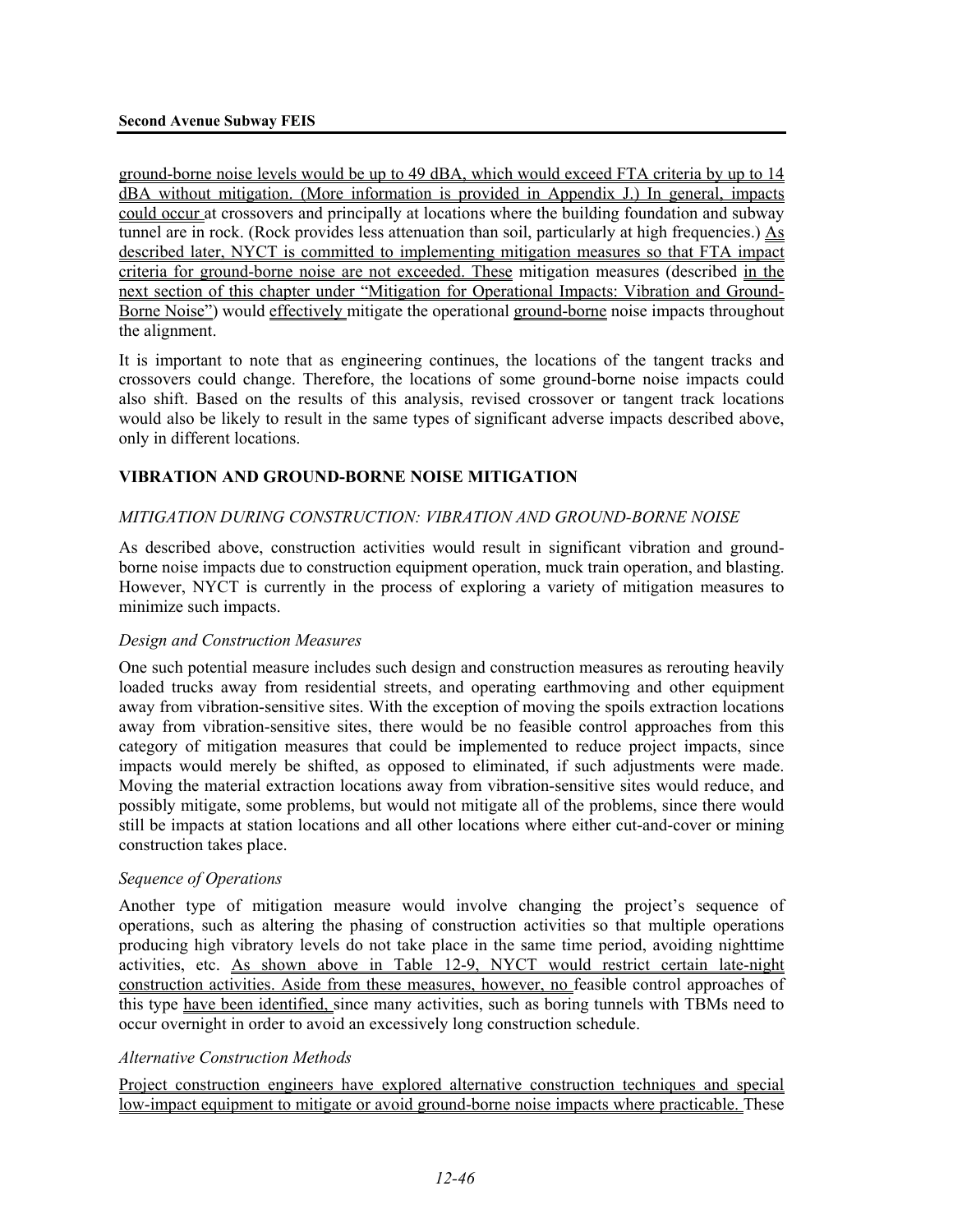include such measures as avoiding impact pile installation and equipment with high vibratory levels in vibration-sensitive areas, using non-impact construction technology, instituting special control measures to reduce the transmission of high vibratory levels to vibration-sensitive areas, etc. As discussed previously, where feasible, these types of measures would be used.

A number of controls would be implemented with respect to mitigation of vibration during construction. A preconstruction survey of any structure or use (e.g., operation of vibrationsensitive equipment) likely to be adversely affected by the construction activities would be performed and threshold or limiting values would be established that take into account each structure's or use's ability to withstand the loads and displacements due to construction vibrations. NYCT, through its contractors, would also meet with hospitals or other users of especially sensitive equipment prior to construction to survey them regarding their special needs and schedule activities appropriately. Outreach to sensitive uses along the alignment is currently underway and will continue. Detailed construction specifications that impose reasonable acceptance criteria would be included in construction contracts.

A project-wide vibration monitoring program would also be developed and implemented to monitor and identify vibration levels from construction activities at nearby sensitive receptors. A complaint response procedure would be implemented to promptly address community concerns and implement additional control methods where necessary. In addition, in advance of certain activities that are likely to result in vibrations, NYCT and its contractors will conduct extensive outreach to those in the surrounding blocks that could be affected. Additionally, vibration control plans would be developed and best management practices to limit vibration would be employed in sensitive areas, depending on the construction method required. These plans and practices would include the following measures.

#### *Pavement Breaking*

To reduce or eliminate the impact of pavement breaking, deep saw cuts would be made between areas of pavement breaking and the sidewalk areas in front of buildings. Additionally, where practical, concrete cutters would be used on pavement surfaces in conjunction with pavement breakers.

#### *Pile Driving*

As previously discussed in the noise mitigation section, NYCT has committed to avoiding use of impact pile driving methods wherever practicable; however, it will still be necessary to use impact piles to drive the steel sheeting needed to construct the various retaining walls. Where piles must be driven, vibratory, sonic or other types of pile drivers that produce slightly lower values would be used.

NYCT is exploring whether bored or drilled piles can be used in place of impact or vibratory/sonic piles. It is anticipated that this technique would be utilized to eliminate potential architectural or structural problems at nearby buildings. Without the use of this alternative construction technique, special measures would have to be implemented to protect damage to nearby buildings, especially nearby fragile and extremely fragile historic buildings (see the discussion below).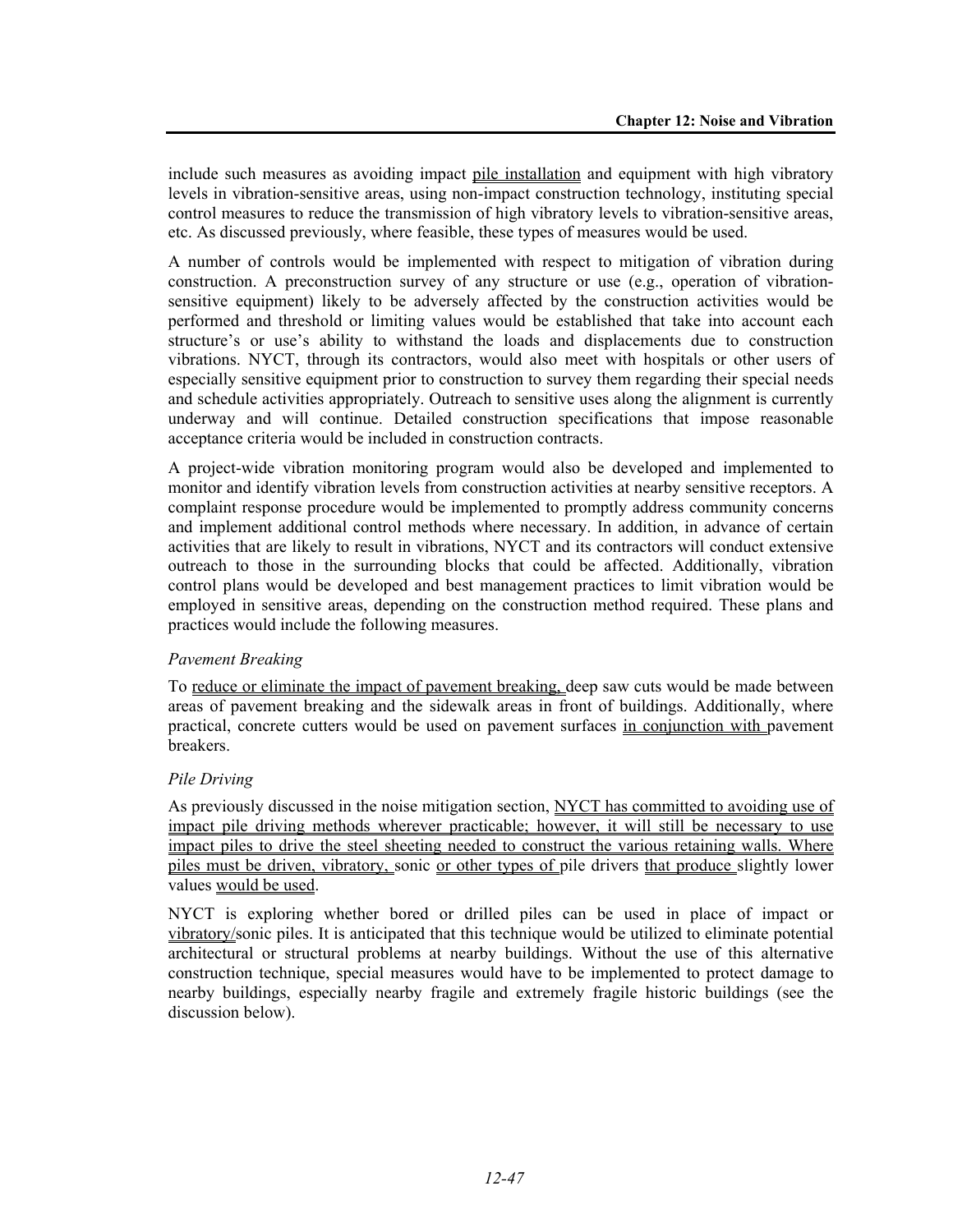#### *Drilling and Controlled Blasting*

NYCT will include a specification in construction contracts with regard to blasting operations requiring the contractor to implement a monitoring program and to protect nearby structures from damage, particularly if the structure is within the zone of influence.

Vibration levels would be monitored in the foundations of nearby buildings during all blasting activities. Blasting activities resulting in peak particle velocity (vibration) levels in excess of appropriate damage criteria as measured in the foundations of nearby structures would be immediately stopped until further precautionary measures are taken to reduce blasting-related vibration impacts. Work would not begin again until the steps proposed to stabilize and/or prevent further damage to the designated buildings were approved. In addition, the project would carry insurance to cover the expense of restoration caused by any damage that might occur despite this precaution.

#### *Special Provisions for Historic Structures*

In addition to the mitigation measures described above, NYCT would voluntarily refer to, as guidance, the special measures set forth by the New York City Landmarks Preservation Commission to protect historic resources from increased vibration levels associated with construction activities. At any construction locations where historic resources, and particularly older fragile buildings, are within an area of potential effect, NYCT, through its construction contractors, would implement special vibration protection measures. These measures, to be included as part of the construction protection program for historic resources would include the following:

- Inspect and report on current foundation and structural conditions of any historic resources.
- Set up a vibration monitoring program to measure vertical and lateral movement and vibration to the historic structures within the zone of impact identified as part of the fragile buildings assessment process detailed above. Details as to the frequency and duration of the vibration monitoring program would be determined as part of the project's ongoing consultation process with the State Historic Preservation Office.
- Establish and monitor construction methods to limit vibrations to levels that would not cause structural damage to the historic structures, as determined by the condition survey;
- Issue "stop work" orders to the construction contractor, as required, to prevent damage to the structures, based on any vibration levels that exceed the design criteria in lateral or vertical direction. Work would not begin again until the steps proposed to stabilize and/or prevent further damage to the designated buildings were approved.

#### *Spoils Removal Trains*

If trains are used to transport spoils in the project's tunnels, a program of careful installation and maintenance of rails would be instituted to mitigate vibration levels from this source. Vibratory levels from these potential train impacts would also be minimized by the fact that the trains would be moving at a very slow speed compared to the ultimate operating conditions that would exist within the tunnels once the subway opens to serve the public.

#### *Conclusions*

With implementation of the measures discussed above, vibration levels during construction would be reduced below the levels that would cause architectural or structural damage.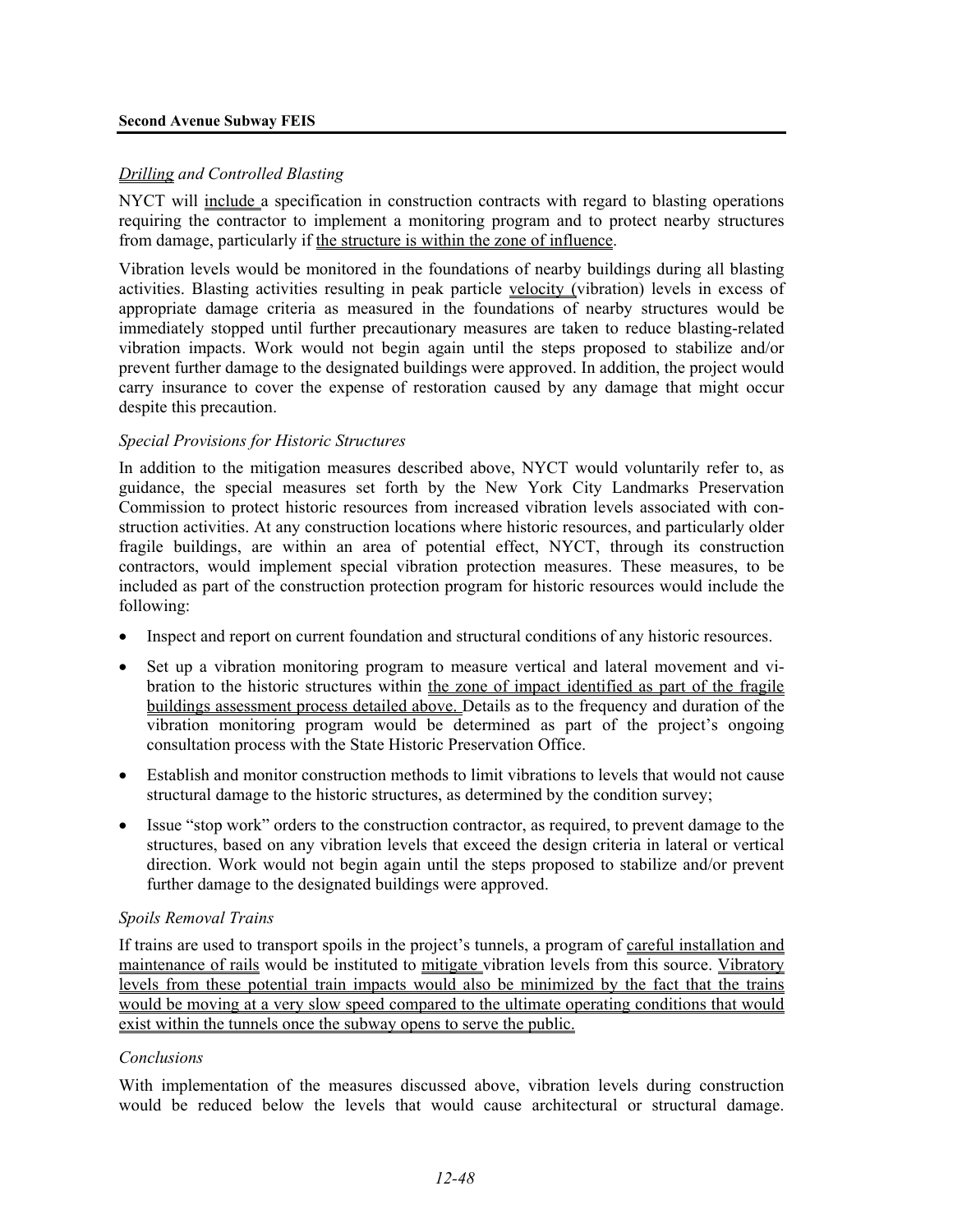However, vibration levels would still be at levels that are perceptible, and are likely to cause annoyance to residents adjacent to locations where significant construction operations are taking place (i.e., locations adjacent to where excavated material is being removed from tunnel and/or station construction, and locations where tunnel boring, cut-and-cover, and/or mining operations take place). At most of these locations, this vibration would occur for a considerable period of time. As described, above, NYCT would not permit many types of operations to occur between 10 PM and 7 AM (see the airborne noise mitigation section above for a description) as one means of mitigating such impacts. Moreover, throughout the construction period, NYCT would maintain an extensive outreach system to advise the affected communities of construction impacts.

#### *MITIGATION FOR OPERATIONAL IMPACTS: VIBRATION AND GROUND-BORNE NOISE*

As described above, no mitigation to address vibration issues is required, since FTA criteria would not be exceeded.

NYCT is committed to implementation of measures to mitigate potential ground-borne noise impacts from train operations at all locations where ground-borne noise impacts are predicted so that no exceedances of FTA impact thresholds would occur. NYCT will mitigate ground-borne noise impacts through application of a menu of several options that provide progressively greater potential to mitigate impacts depending on the situation.

In general, the level of ground-borne noise would be reduced by increasing the vertical resilience of the trackform. Vertical resilience can be increased through use of resilient rail fasteners, certain types of which are currently employed in the NYCT system. These types of resilient fasteners are being considered for sections of standard tangent track along the Second Avenue alignment where the predicted ground-borne noise levels exceed the FTA criteria. The current predictions indicate that a reduction of up to 6 dBA is required at one other both sides of 29 blocks of the alignment. This level of mitigation is readily achievable through use of resilient rail fasteners.

At locations where crossovers would be located, the general assessment predicts that a reduction of up to 14 VdB would be required to mitigate the predicted impacts. NYCT will incorporate design measures into the project at all crossovers so that FTA's impact criteria for ground-borne noise are not exceeded. To provide the required mitigation at crossovers, NYCT is considering different track options, including the use of resiliently supported concrete tie blocks or Direct-Fixation (DF) rail fasteners, both of which have the potential to provide the necessary level of mitigation to meet the FTA criteria at crossovers. In addition, all crossover areas will incorporate NYCT's redesigned frog, which was redesigned to produce lower levels of noise and vibration, by reducing the impacts that occur when a train's wheel traverses the flangeway area of the frog. Incorporating resilience in the track support structure would provide the necessary level of mitigation to meet FTA impact criteria.

During ongoing engineering, more research on these and other measures will be conducted, including meeting with suppliers of the various products and reviewing detailed field test data. Based on the current array of products available on the market to control ground-borne noise impacts on train tracks around the world, NYCT is committed to mitigating all ground-borne operational noise impacts at these or other locations where FTA impact criteria would be exceeded.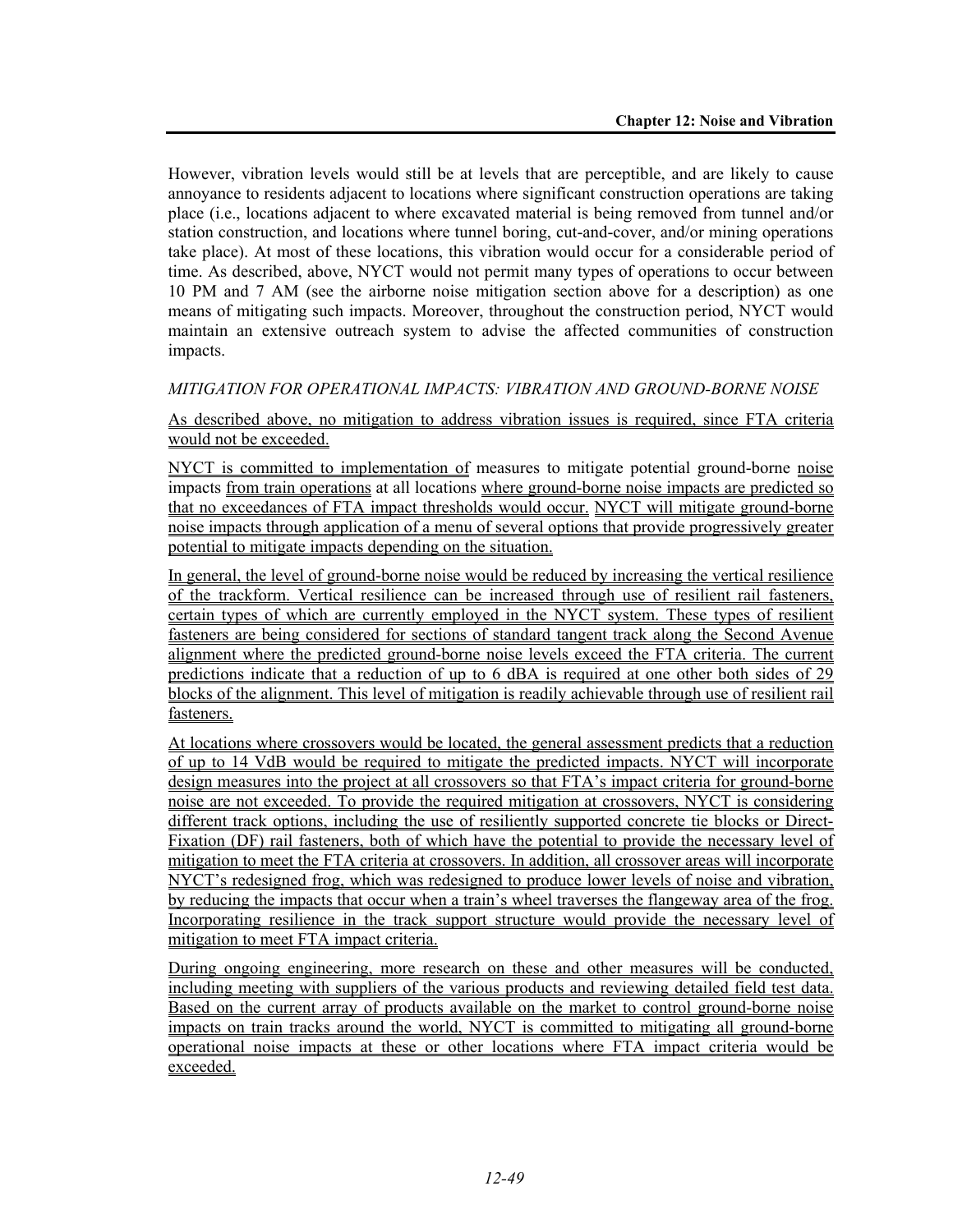#### *MITIGATION CONCLUSION: VIBRATION AND GROUND-BORNE NOISE*

As described above, NYCT is committed to implementing measures to reduce significant ground-borne noise impacts due to construction. At some locations, such as medical facilities and laboratories, that are very sensitive to vibration levels, it may not be feasible to implement mitigation measures to reduce vibration levels during construction below levels that would interfere with normal operations. In these cases, NYCT would coordinate closely with the affected party to minimize the duration and severity of these impacts as described above. However, at all locations, sufficient mitigation would be provided to reduce ground-borne noise levels due to train operations to below the FTA impact levels.

# **D. SUMMARY OF SIGNIFICANT ADVERSE IMPACTS AND MITIGATION MEASURES**

#### **SIGNIFICANT ADVERSE IMPACTS**

- During construction, there would be significant impacts from airborne and ground-borne noise and vibration. These impacts would occur in the vicinity where construction work is occurring.
- Significant adverse airborne noise impacts would result at all stations and at all shaft sites/spoils removal locations during certain construction periods because of the proximity of construction to certain sensitive uses. The types and extent of the impacts would be comparable in all construction phases. Some activities creating such impacts would not occur during late night and early morning hours (e.g., 10 PM to 7 AM). However, some activities would occur during these nighttime hours and extra mitigation (summarized below) would be implemented by NYCT.
- Significant adverse impacts from ground-borne noise and vibration would also occur in certain locations during certain construction activities. Protective measures will be implemented to protect all structures, especially fragile and extremely fragile historic buildings, from architectural or structural damage. However, some vibration-sensitive uses may temporarily experience adverse impacts during construction.
- During operations, no significant adverse impacts on airborne noise <u>or ground-borne</u> vibration would result, either along the alignment or at potential storage yards, so no mitigation is needed.
- During operations, significant adverse impacts from ground-borne noise would occur at a number of blocks, unless mitigation is employed, because a subway would be introduced where no subway currently operates. However, as described below, these impacts would all be mitigated.

#### **MITIGATION MEASURES**

• NYCT is committed to developing and implementing an extensive mitigation program to reduce and alleviate the project's airborne noise, vibration, and ground-borne noise impacts. Table 12-9 provides a list of proposed mitigation measures on a site-by-site basis. Contractors will be required to implement mitigation measures to achieve the levels specified in the performance standards identified in Table 12-6.